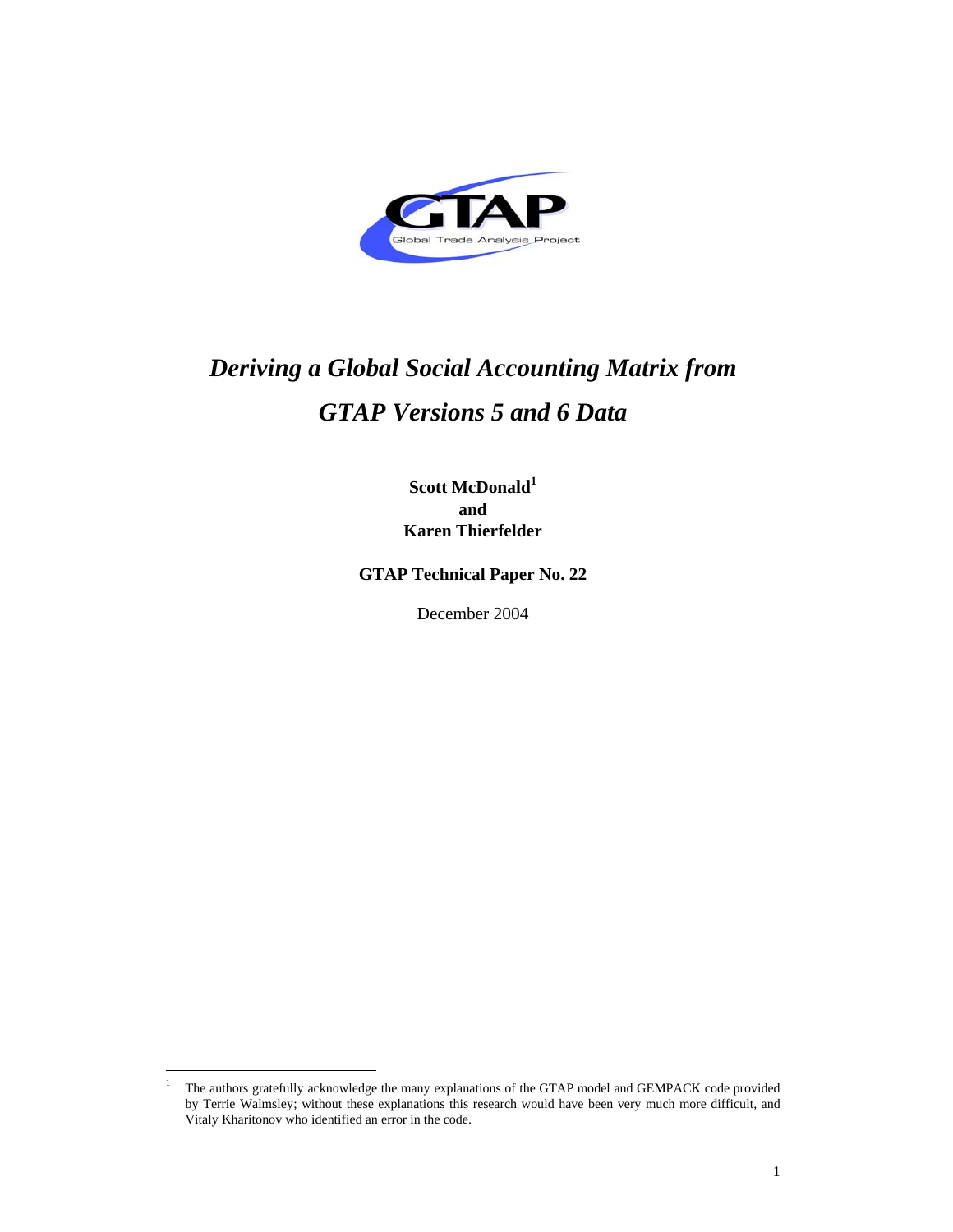# *Deriving a Global Social Accounting Matrix from GTAP Versions 5 and 6 Data*

**Scott McDonald<sup>2</sup> and Karen Thierfelder** 

# *Abstract*

This paper reports a method for converting versions 5 and 6 of the GTAP Data Base into a global SAM that is stored in both the GAMS data exchange (GDX) and Header Array (HAR) formats. The focus of attention is on the generation of a SAM representation of the GTAP Data Base that is fully consistent with the GTAP model; as such the resultant SAM can be readily used to calibrate a version of the GTAP model that had been coded in GAMS. The GAMS code used to generate the SAM representation of the GTAP Data Base is provided as a GAMS model library – this code has been tested with versions 5.3, 5.4 and 6.0 (pre release 5) of the GTAP Data Base.

**Keywords:** Social Accounting Matrix, Trade Analysis, Computable General Equilibrium.

## **Correspondence Address:**

Dr Scott McDonald, Department of Economics, The University of Sheffield, 9 Mappin Street, Sheffield, S7 1HR, UK. tel: +44 114 2223407,

email: s.mcdonald@sheffield.ac.uk

 $\frac{1}{2}$  The authors gratefully acknowledge the many explanations of the GTAP model and GEMPACK code provided by Terrie Walmsley; without these explanations this research would have been very much more difficult, and Vitaly Kharitonov who identified an error in the code.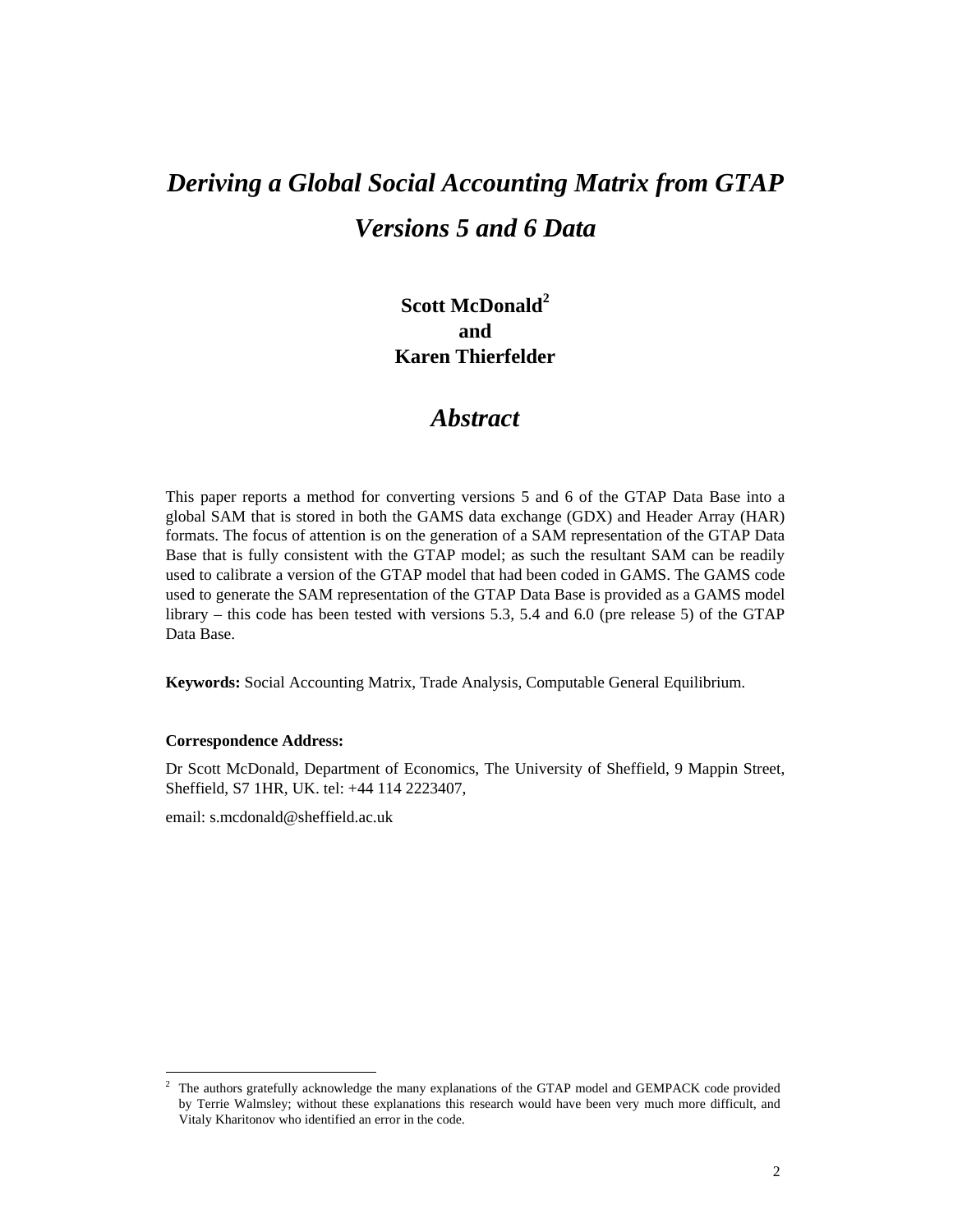# *Deriving a Global Social Accounting Matrix from GTAP Versions 5 and 6 Data*

# *I. Introduction*

The GTAP Data Base represents a major resource for economists who engage in multi-sector global modeling. The database is supplied in the Header Array (HAR) file format, which is used by GEMPACK, and RunGTAP and associated software developed for/by the GTAP project. However, while the HAR file format is very efficient it is not immediately usable by modeling programmes written using different software, e.g., GAMS, and although some modelers may wish to use the GTAP data, they may not wish to use the GTAP model and/or GEMPACK. One alternative is the GTAP in GAMS suite developed by Rutherford (1998), which provides both a means of transferring the data into a GAMS readable format and a representation of the GTAP model in GAMS. But while it is possible to use the programmes associated with GTAP in GAMS, in particular SEEHAR and HAR2GAMS, to transfer GTAP data into a GAMS readable format there may be occasions when modelers wish to transform the GTAP Data Base.

One potential transformation of the GTAP Data Base is its conversion from a format based on a form of input-output table with additional sub matrices for trade and other transactions that are presented as a series of multi dimensional sub matrices into a single three dimensional Social Accounting Matrix (SAM) format. Since the databases for ALL whole economy models can always be represented in a SAM format, and some modelers choose to present their model databases in SAM format, such a transformation has attractions. The three most obvious attractions are:

- i) the increased use by economists of the SAM format, especially now that it is formally part of the System of National Accounts (SNA) (UN, 1993);
- ii) the greater ease with which the data for a single region can be assessed and related to national account aggregates; and
- iii) the arguably greater accessibility of the information for policy makers.

The transformation of the database to a SAM format does however involve some complications. These arise, for the most part, from the fact that the GTAP Data Base does not appear, at first sight, to observe the 'law of one price' in the rows of the input-output tables, i.e., the purchaser prices are not common across the rows of the input-output tables, due to the tax specification in GTAP. $3$ 

The approach taken here to address the complications presented by the apparent absence of the 'law of one price' is to value entries in the commodity rows of the SAM at 'sellers' prices, thereby ensuring that all the entries in each commodity account row are valued at a common price. The purchasing agents are then assumed to make a separate payment to the government with respect to indirect taxes on commodities purchased for consumption/demand by domestic agents. This approach ensures that the national accounting identities for the SAM are maintained. This process transforms the GTAP Data Base into a global SAM format that is FULLY consistent with the structure of the price and tax systems found in the GTAP model.

 $\overline{a}$ 

 $3$  The issue of prices in a transactions (SAM) matrix is explored further below.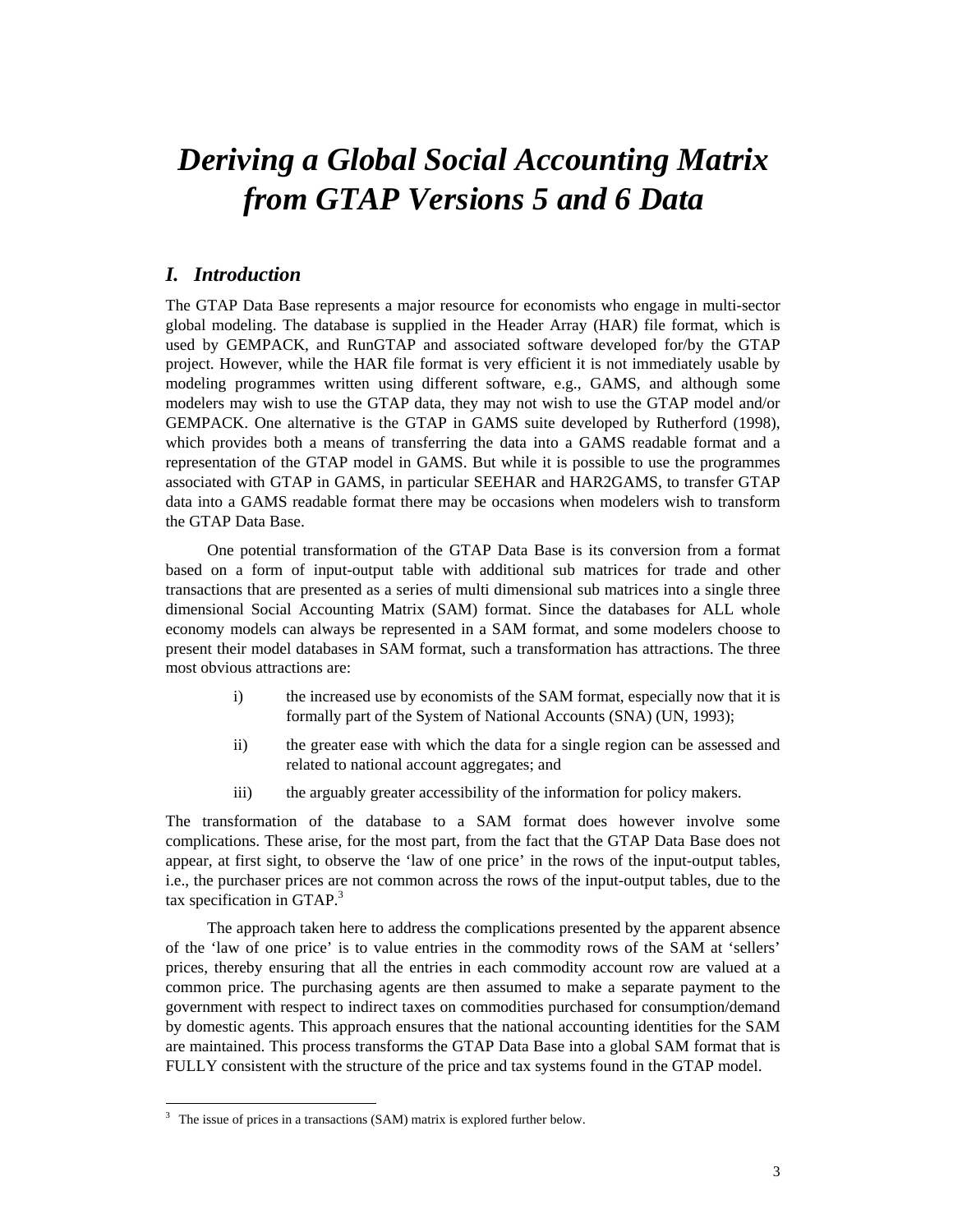Many SAM based CGE models are not set up to deal with domestic commodity demands that are valued at 'sellers' prices. Consequently these models require altering or the database needs transforming if a SAM based CGE implementation is required. There are many ways in which the SAM could be transformed so that domestic demands are recorded in transactions prices such that the 'law of one price' is observed in the purchaser prices. All of these potential transformations rest upon the treatment of indirect taxes on commodities purchased for consumption/demand by domestic agents. A number of alternative SAM representations of the GTAP global SAM, and the associated GAMS code, are available in McDonald (2004), while some possible developments of the database that may enrich the representation of global economic transactions captured by the GTAP Data Base are reported in McDonald and Sonmez (2004).

Another complication is introduced by differences in the terminology used in the GTAP literature and a common variant of that used in the SAM literature. Whereas the SAM literature refers to purchaser, basic, etc., prices, the GTAP literature refers to Agent, Market and World prices. In the GTAP literature for an imported commodity, the values of transactions at 'market' prices are defined as the values at 'world' prices plus trade and transport margins plus import duties, and the values at 'agents' prices are then defined as the values at 'market' prices plus any sales/purchase taxes. For domestic commodities, the values of transactions at 'agents' prices for domestic consumption are the values at 'market' prices plus any sales/purchase taxes, while for exports the values at 'world' prices are the values at 'market' prices less any export taxes.

The GAMS programmes that carry out the transformation of the GTAP Data Base into a global SAM format are freely available, in the form of a GAMS User Library, but are supplied without warranty. The programmes include a number of checks to ensure data consistency, but users are strongly encouraged to carry out checks for themselves.<sup>4</sup> No GTAP data are provided; it is assumed that those wishing to use these programmes are licensed to use the GTAP Data Base and have the GTAPAgg programme. Moreover the GTAP Data Base is subject to on-going revisions; these revisions mean that the programme and ancillary files required to generate the global SAM are subject to change. The documentation in the GAMS User Library identifies which versions of the database are catered for by the programmes. The programmes also require that the GAMS user has a recent version of GAMS, complete with the GDX facilities installed; all the GAMS output are stored in GDX format. Versions of GAMS 250 later than 21.1 (released in July 2003) are recommended; the version of GAMS used to develop each version of the programme is recorded in the GAMS User Library. Users also need copies of HAR2GAMS and GAMS2HAR, for converting between HAR and GDX formats.5

The rest of this paper is organised as follows. The next section provides a description of the Social Accounting Matrix. The pertinent aspects of the data provided by the GTAP Data Base are discussed in section 3, while section 4 provides a description of how the matrices of data from the GTAP Data Base are used to construct the SAM. There is also an appendix that contains an extract from the GAMS programme that relates to the construction of the SAM. The SAM produced by the programme does not balance exactly; since this is a necessary

 $\overline{a}$ 

<sup>4</sup> If errors are uncovered please let the authors know; preferably with a copy of the code used to generate and detect the errors.

 $<sup>5</sup>$  GAMS2HAR (and HAR2GAMS) were written by Mark Horridge and Tom Rutherford. Full details are available</sup> form http://debreu.colorado.edu/gdxhar/index.html. Earlier code for use with version 5.0 of the GTAP database used SEEHAR, written by Ken Pearson (http://www.monash.edu.au/policy/gpf90.htm), for converting the HAR file into a GAMS readable input file.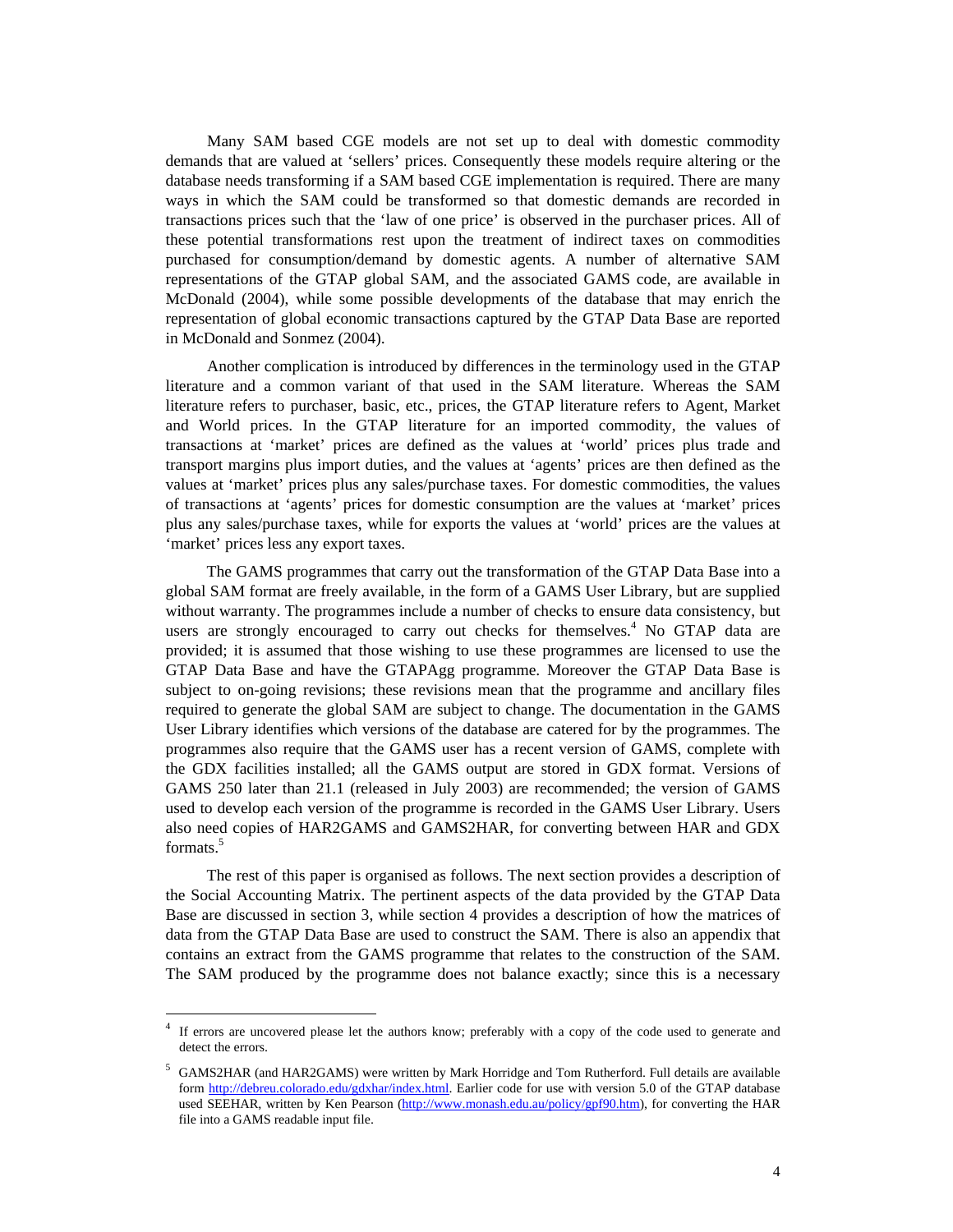condition for a 'true' SAM section 5 reports the magnitudes and relative importance of differences in the account totals for both SAMs, which are very minor, and then reports the steps taken to ensure balanced SAMs are produced. The maximum and minimum transactions values for each version of the database by region are reported in section 7, while section 8 offers some concluding comments.

# *II. Social Accounting Matrix*

The structure of the Global SAM is illustrated by means of a representative SAM for one region – the structure of the SAM for each and every region is identical. The description of the SAM structure is limited, since it is assumed that the reader is familiar with the basic principals of a SAM (see King, 1985; Sadoulet and de Janvry, 1995; Pyatt and Round, 1977; Pyatt, 1991; and Reinert and Roland-Holst, 1997). In general terms the SAM structure follows the conventions of the System of National Accounts for 1993 (UN, 1993), with adjustments in light of the limited data on intra-institutional accounts. The basic structure is identified in Table 1, wherein the transactions captured by each of the active sub matrices of the SAM are defined/described. The SAM layout has an implicit number code for each sub-matrix given by the row and column numbers; this system of code numbers is used throughout the text to identify the sub-matrix currently being referred to.

#### *SAM Transactions*

The SAM reports six groups of agents that demand commodities (reading across the rows of the commodity accounts); activities, private households, government, investment, global transport services and other regions. These transactions take place at sellers' prices, which GTAP terms market prices. However, associated with each purchase by an agent there is an additional payment to the government that represents sales taxes. The SAM demonstrates that for imported commodities sellers prices are the price received by the exporting region plus the per unit transport cost plus the per unit tariff rate (reading down the columns of the commodity accounts). For domestically produced commodities sellers prices are the (producer) prices received by domestic activities, and hence export taxes are recorded as expenditures by the domestic commodity accounts. Domestic producer prices are derived from the production costs, which are made up of the costs of intermediate inputs valued at sellers' prices plus the sales taxes paid on intermediate inputs, plus the expenditure on factor use and production taxes and payments to primary inputs.

All income initially accrues to the regional household before being distributed to the private household, government and the capital account. Regional income is made up of payments to factors, net of factor income taxes and depreciation, plus indirect taxes, which are made up of trade, sales, factor use and production taxes, and income taxes. The artifice of a regional household means that the private household does not pay income taxes nor does it save, and the government neither saves nor borrows, i.e., the implicit balance on the government budget is zero.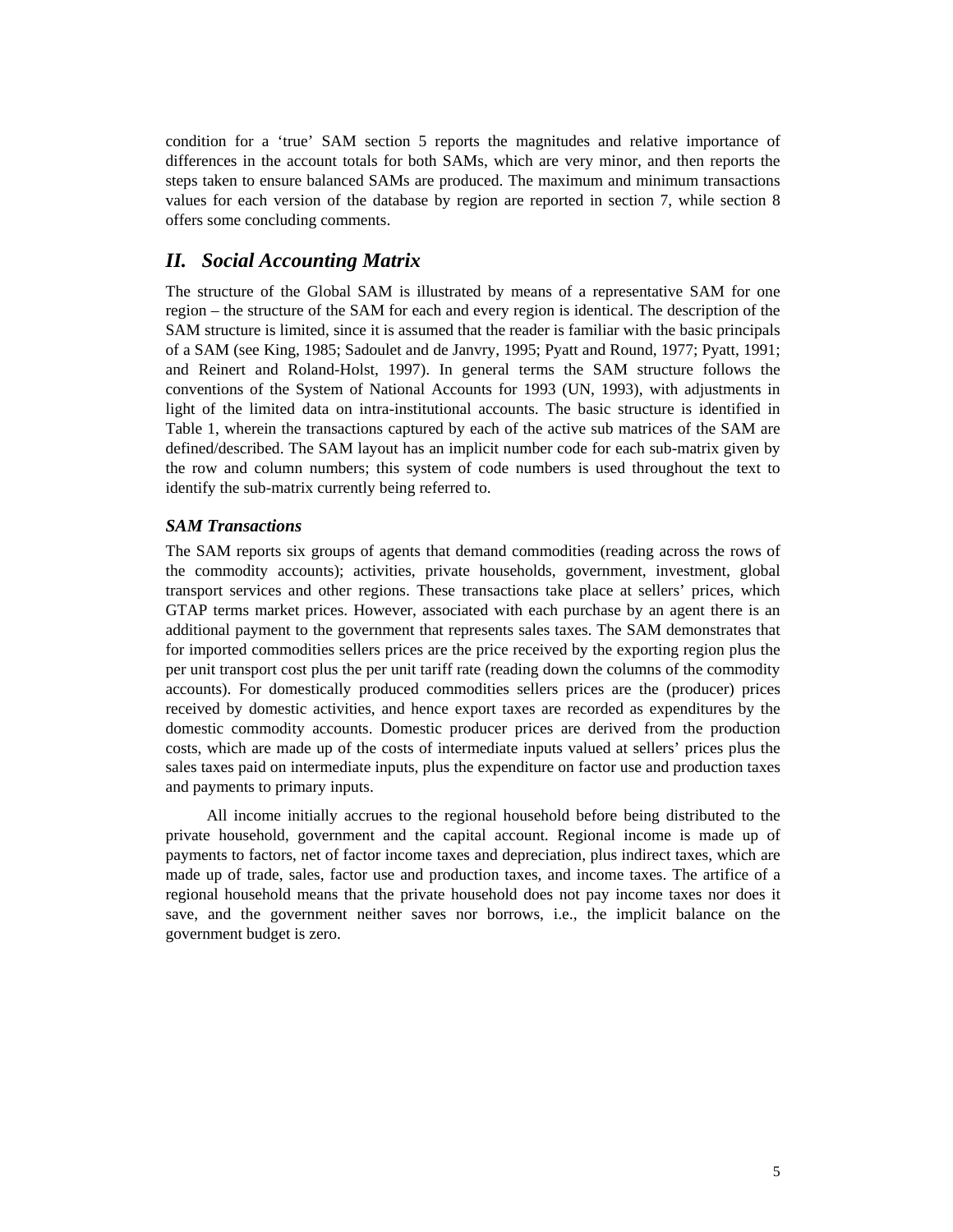|            |                              |                                     | $\sqrt{2}$           | 3                         | $\overline{4}$                   | 5                              | 6                         | $\overline{7}$                               | 8                              | 9                     | 10                  | 11                  | 12                  | 13                                      | 14                   | 15                                  | 16                                  | 17                                  |
|------------|------------------------------|-------------------------------------|----------------------|---------------------------|----------------------------------|--------------------------------|---------------------------|----------------------------------------------|--------------------------------|-----------------------|---------------------|---------------------|---------------------|-----------------------------------------|----------------------|-------------------------------------|-------------------------------------|-------------------------------------|
|            |                              | Imported<br>Commod                  | Domestic<br>Commod   | Activities                | Factors                          | Regional<br>Household          | Private<br>Household      | <b>Trade Taxes</b>                           | <b>Import Sales</b><br>Taxes   | Domestic<br>Sales Tax | <b>Factor Taxes</b> | Production<br>Taxes | <b>Direct Taxes</b> | Govt                                    | Capital              | Import<br>Margins                   | Export<br>Margins                   | Rest of<br>World                    |
|            | Imported<br>Commodities      |                                     |                      | Intermediate<br>Inputs    |                                  |                                | Private<br>demand         |                                              |                                |                       |                     |                     |                     | Government<br>demand                    | Investment<br>demand |                                     |                                     |                                     |
| $\sqrt{2}$ | Domestic<br>Commodities      |                                     |                      | Intermediate<br>inputs    |                                  |                                | Private<br>demand         |                                              |                                |                       |                     |                     |                     | Government<br>demand                    | Investment<br>demand |                                     | Exports of<br>Transport<br>Services | Exports of<br>Goods and<br>Services |
| 3          | Activities                   |                                     | Supply<br>matrix     |                           |                                  |                                |                           |                                              |                                |                       |                     |                     |                     |                                         |                      |                                     |                                     |                                     |
|            | 4 Factors                    |                                     |                      | Payments to<br>Factors    |                                  |                                |                           |                                              |                                |                       |                     |                     |                     |                                         |                      |                                     |                                     |                                     |
| $\sqrt{5}$ | Regional<br>Household        |                                     |                      |                           | Distributed<br>Factor<br>Incomes |                                |                           | Import<br>Duties and<br><b>Export duties</b> | Import Sales Domestic<br>Taxes | <b>Sales Taxes</b>    | Factor Use<br>Taxes | Production<br>Taxes | Income<br>Taxes     |                                         |                      |                                     |                                     |                                     |
| $\sqrt{6}$ | Private<br>Household         |                                     |                      |                           |                                  | Private<br>Household<br>income |                           |                                              |                                |                       |                     |                     |                     |                                         |                      |                                     |                                     |                                     |
|            | 7 Trade Taxes                | Import<br>Duties                    | <b>Export duties</b> |                           |                                  |                                |                           |                                              |                                |                       |                     |                     |                     |                                         |                      |                                     |                                     |                                     |
| 8          | <b>Import Sales</b><br>Taxes |                                     |                      | Sales Taxes -<br>Imports  |                                  |                                | Sales Taxes -<br>Imports  |                                              |                                |                       |                     |                     |                     | Sales Taxes - Sales Taxes -<br>Imports  | Imports              |                                     |                                     |                                     |
| 9          | Domestic Sales<br>Tax        |                                     |                      | Sales Taxes -<br>Domestic |                                  |                                | Sales Taxes -<br>Domestic |                                              |                                |                       |                     |                     |                     | Sales Taxes - Sales Taxes -<br>Domestic | Domestic             |                                     |                                     |                                     |
|            | 10 Factor Taxes              |                                     |                      | Factor Use<br>Taxes       |                                  |                                |                           |                                              |                                |                       |                     |                     |                     |                                         |                      |                                     |                                     |                                     |
| -11        | Production<br>Taxes          |                                     |                      | Production<br>Taxes       | Factor                           |                                |                           |                                              |                                |                       |                     |                     |                     |                                         |                      |                                     |                                     |                                     |
|            | 12 Direct Taxes              |                                     |                      |                           | Income<br>Taxes                  |                                |                           |                                              |                                |                       |                     |                     |                     |                                         |                      |                                     |                                     |                                     |
|            | 13 Government                |                                     |                      |                           |                                  | Government<br>income           |                           |                                              |                                |                       |                     |                     |                     |                                         |                      |                                     |                                     |                                     |
|            | 14 Capital                   |                                     |                      |                           | Depreciation                     | Savings                        |                           |                                              |                                |                       |                     |                     |                     |                                         |                      |                                     | Trade<br>balance                    | Trade<br>balance                    |
|            | 15 Import Margins            | Transport<br>margins on<br>imports  |                      |                           |                                  |                                |                           |                                              |                                |                       |                     |                     |                     |                                         |                      |                                     |                                     |                                     |
|            | 16 Export Margins            |                                     |                      |                           |                                  |                                |                           |                                              |                                |                       |                     |                     |                     |                                         |                      | Imports of<br>transport<br>services |                                     |                                     |
|            | 17 Rest of World             | Imports of<br>Goods and<br>Services |                      |                           |                                  |                                |                           |                                              |                                |                       |                     |                     |                     |                                         |                      |                                     |                                     |                                     |

**Table 1. Transactions in the Social Accounting Matrix for a Representative Region**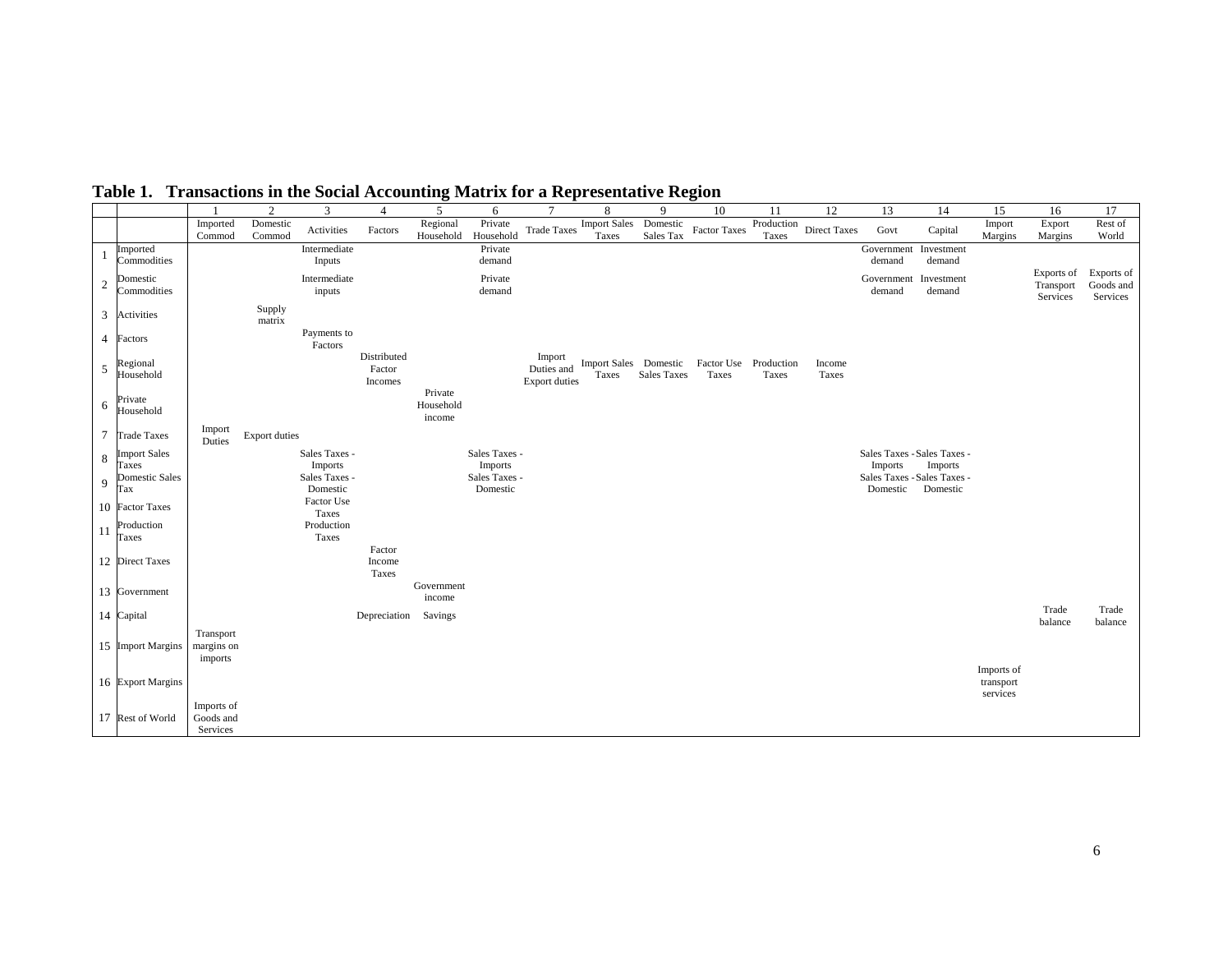Trade consists of two elements; expenditures on commodities and expenditures on transport margins. Exports are valued 'free on board' and after the payment of any export duties. Exports of transport services to the global transport pool are recorded separately. Imports of commodities are also valued fob, with transport services recorded separately. The sum of the two represents expenditure on imports inclusive of carriage, insurance and freight (cif). Consequently there are two sets of trade balances. The first represents the trade balance with respect to each of the transport services while the second is the trade balance with each and every region*.* 

#### *SAM Dimensions*

The dimensions of the SAM are determined by accounts that are identified. Since these change over time it is useful to have a generalised representation of the dimensions of the global SAM. Specifically the dimensions of the SAM can be defined in general terms by using sets for the number of commodities, *c*; activities, *a*; factors, *f*; and the number of regions, *k*. The numbers of members in each set for several versions of the GTAP Data Base are defined in Table 2.

| <b>Description</b>           | Code | <b>Version 5.3/5.4</b> | <b>Version 6.0 Beta</b> |
|------------------------------|------|------------------------|-------------------------|
| Commodities                  | с    |                        |                         |
| Activities                   | a    | 57                     | 57                      |
| Factors                      |      |                        |                         |
| Regions                      |      | 78                     | 87                      |
| <b>Margin Commodities</b>    | m    |                        |                         |
| <b>Domestic Institutions</b> | none |                        |                         |

#### **Table 2. Sam Dimensions**

In the GTAP Data Base there is no explicit separate identification of commodities and activities; rather GTAP identifies sectors, where the term sector is used interchangeably to define imported and domestic produced commodities and production activities. This is possible for two reasons:

- i) underlying the data for each region is a symmetric input-output table that means the Supply Matrix – sub matrix 3:2 in Table 1 – is strictly diagonal; and
- ii) the GTAP Data Base is not organised in a single matrix structure.

Hence in single matrix structure it is necessary to define 2\**c* commodity accounts (*c* for imported and *c* for domestically produced commodities) and *a* activity accounts. The database allows each domestic agent to be charged different purchase, or sales, tax rates for both imported and domestic commodities; hence it is necessary to have  $2 \nmid c$  accounts for sales taxes. Similarly each production activity can be charged an activity specific indirect/production tax, which necessitates another account. Production also involves the use of primary inputs, of which *f* are identified in GTAP; so there are *f* accounts for factor purchases and *f* accounts for taxes paid on factor use.

For trade relations, each region **can** import from and export to all other regions, hence for each region there needs to be *k* accounts to record trade transactions. In addition there needs to be 2\**k* accounts for each region to capture trade taxes – import duties and export taxes. And since there are three transport margins associated with each trade transaction there needs to be *m*\**k* accounts for each region to capture trade and transport costs; with a further *m* accounts to capture exports by each region to the global trade and transport pool. Finally there are four domestic institutional accounts: the regional household that gathers together all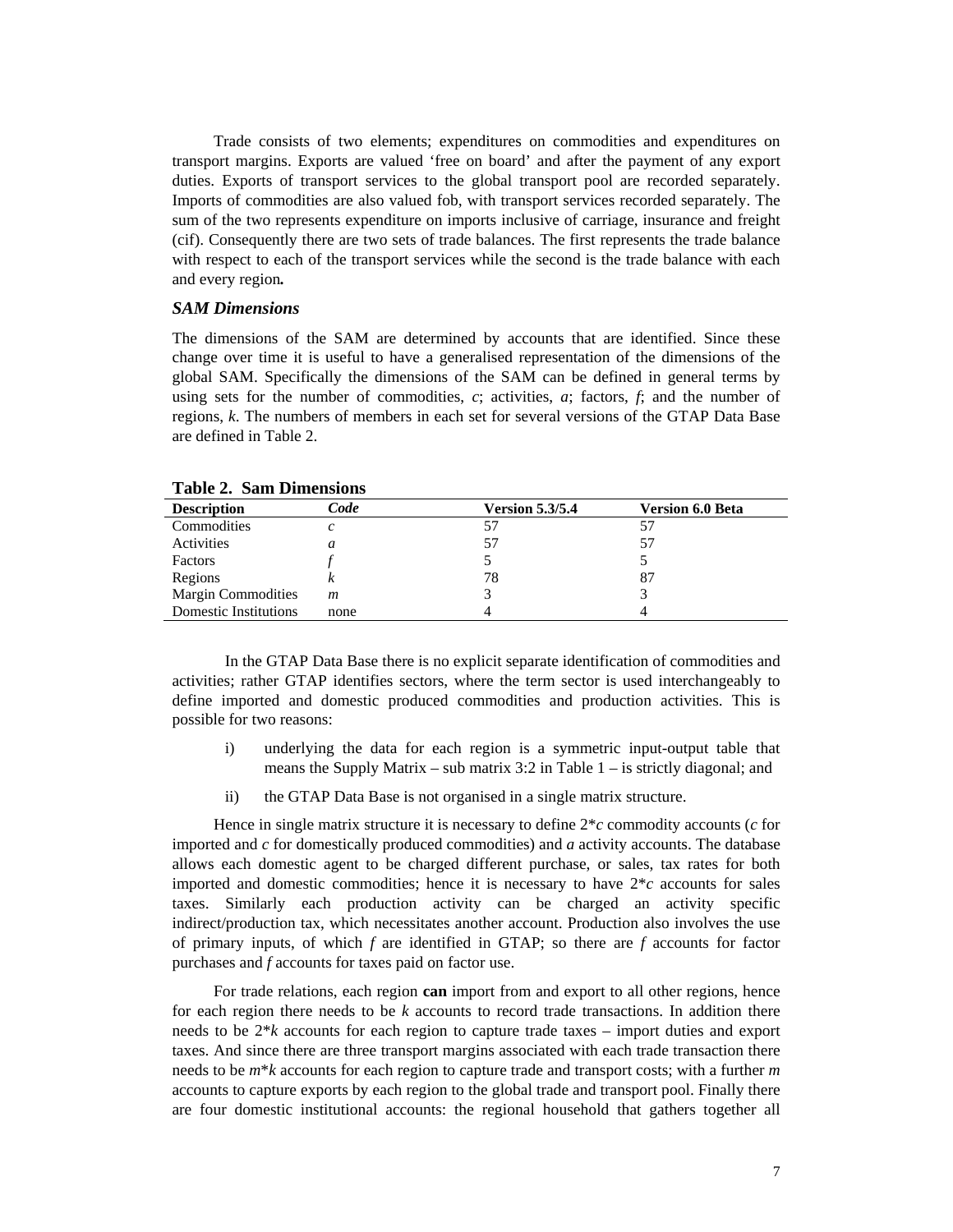regional income, either from factor sales or taxes (indirect and direct). This income is dispersed to the other three domestic institutions; the private household, government and capital (investment/savings). Table 3 provides a detailed plan of the dimensions of the resulting SAM matrix.

The most immediately obvious points about the SAM are the large number of accounts and the relative scarcity of entries in the SAM. The large size of the SAM is primarily a consequence of the number of regions, *k*, in the database (*k* trade accounts plus 2*k* for trade taxes) and the fact that *m* types of transport margins on imports are identified with imports from each region (*m*\**k* accounts), while the second main reason is the series of commodity/user specific sales taxes on imports (*c*) and domestic commodities (*c*).

The resultant SAM is of the dimensions  $(4c + a + 2f + 9 + mk + 3k)^* (4c + a + 2f + 9 +$  $mk + 3k$ <sup>\*</sup>(k), where *c* and *a* are the number of sectors in the database, *f* the number of factors and *k* the number of regions. Hence for version 5.3/5.4 the resultant SAM is of the dimensions 773\*773\*78 and for version 6.0 the dimensions are 827\*827\*87.

The dimensions of the SAM indicate several very important features of the GTAP Data Base.

- Information is concentrated in the trade accounts.
- The within regional information emphasizes inter-industry and final demand transactions.
- The tax information relates overwhelmingly to indirect taxes on sales and purchases.
- There is very little information about domestic institutions other than for consumption, e.g., savings are not separately identified for private households and governments.

# *III. The GTAP Data*

It is useful to start with some brief notes about the GTAP 5 and 6 Data Bases and, since recourse will be made to extracts of GEMPACK code, some aspects of GEMPACK. These notes fall into 5 categories; modeling in terms of rates of change, sets and the local control of sets, the regional household, trade and transport margins and the global bank. As a matter of convention, in the GTAP model all variables, i.e., the rates of change, are in lower case and the coefficients/parameters are in upper case. This raises an important terminological difference: GEMPACK uses the term coefficients to describe elements that are known as parameters in GAMS – in this paper the term parameter is adopted although in this context the terms are interchangeable. Subsequently this section goes on to identify the data from the GTAP Data Base that are used to define transactions.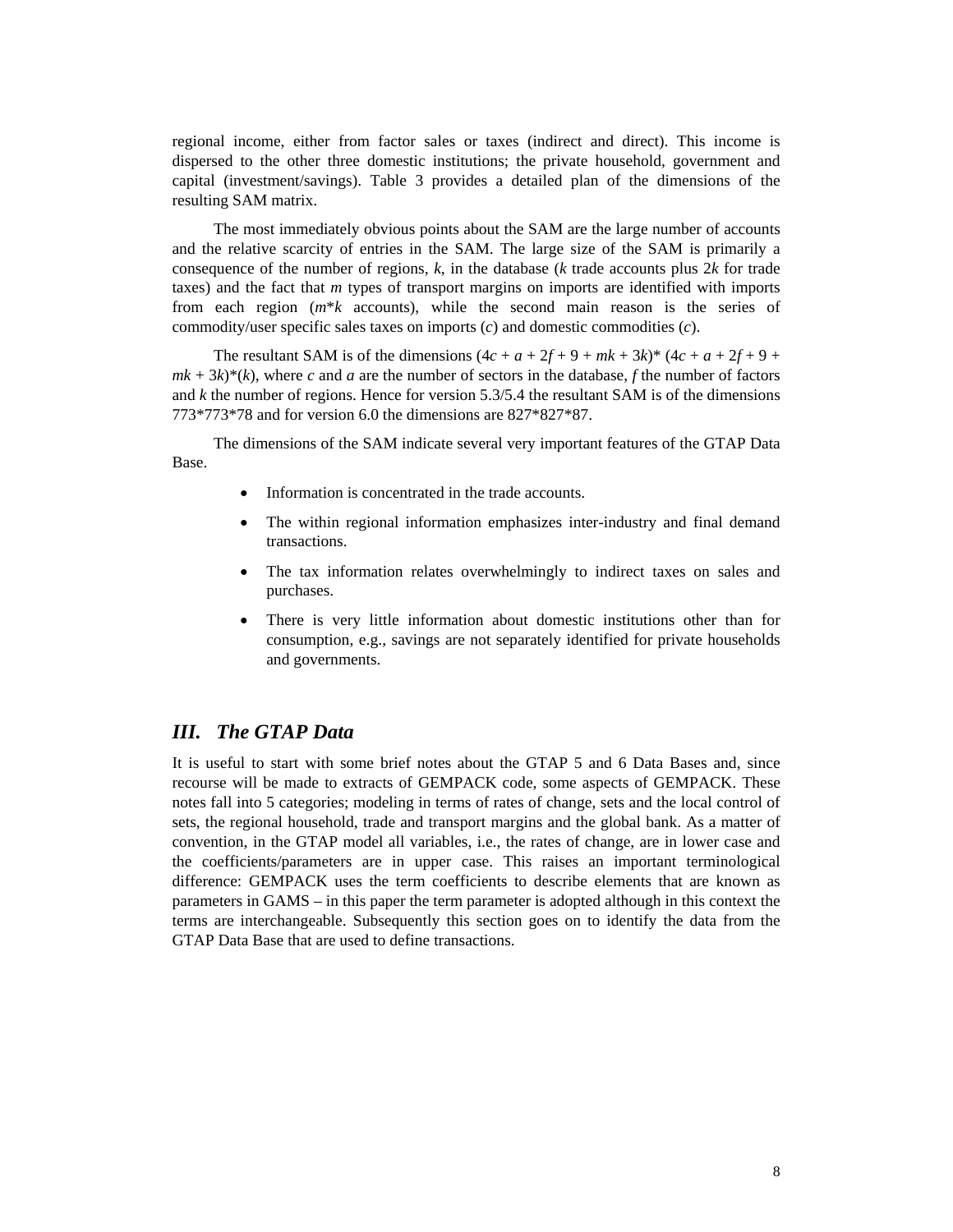|                |                              |                     | $\overline{2}$      | 3                  | $\overline{4}$ | 5                     | 6                    |                | 8                              | 9         | 10              | 11                  | 12              | 13     | 14      | 15                        | 16     | 17               | 18        |
|----------------|------------------------------|---------------------|---------------------|--------------------|----------------|-----------------------|----------------------|----------------|--------------------------------|-----------|-----------------|---------------------|-----------------|--------|---------|---------------------------|--------|------------------|-----------|
|                |                              | Imported<br>Commod  | Domestic<br>Commod  | Activities Factors |                | Regional<br>Household | Private<br>Household | Trade<br>Taxes | Import Sales Domestic<br>Taxes | Sales Tax | Factor<br>Taxes | Production<br>Taxes | Direct<br>Taxes | Govt   | Capital | Import<br>Margins Margins | Export | Rest of<br>World | Totals    |
|                | Imported<br>Commodities      |                     |                     | $c^*a$             |                |                       | $c^*1$               |                |                                |           |                 |                     |                 | $c^*1$ | $c^*1$  |                           |        |                  | $c^*1$    |
| $\overline{2}$ | Domestic<br>Commodities      |                     |                     | $c^*a$             |                |                       | $c^*1$               | $c^*c$         |                                |           |                 |                     |                 | $c^*1$ | $c^*1$  |                           | $c^*m$ | $c^*k$           | $c^*1$    |
| 3              | Activities                   |                     | $a^*c$              |                    |                |                       |                      |                |                                |           |                 |                     |                 |        |         |                           |        |                  | $c^*1$    |
|                | 4 Factors                    |                     |                     | $f^*a$             |                |                       |                      |                |                                |           |                 |                     |                 |        |         |                           |        |                  | $f^*1$    |
| 5              | Regional<br>Household        |                     |                     |                    | $1^*f$         |                       |                      | $1 * c$        | $1 \ast c$                     | $1$ * $c$ | $1*f$           | $1*1$               | $1*1$           |        |         |                           |        |                  | $1*1$     |
| 6              | Private<br>Household         |                     |                     |                    |                | $1*1$                 |                      |                |                                |           |                 |                     |                 |        |         |                           |        |                  | $1*1$     |
| 7              | <b>Trade Taxes</b>           | $2k$ <sup>*</sup> c | $2k$ <sup>*</sup> c |                    |                |                       |                      |                |                                |           |                 |                     |                 |        |         |                           |        |                  | $2k*1$    |
| 8              | <b>Import Sales</b><br>Taxes |                     |                     | $c^*a$             |                |                       | $c^*1$               |                |                                |           |                 |                     |                 | $c^*1$ | $c^*1$  |                           |        |                  | $c^*1$    |
| $\mathbf{Q}$   | Domestic<br>Sales Tax        |                     |                     | $c^*a$             |                |                       | $c^*1$               |                |                                |           |                 |                     |                 | $c^*1$ | $c^*1$  |                           |        |                  | $c^*1$    |
|                | 10 Factor Taxes              |                     |                     | $f^*a$             |                |                       |                      |                |                                |           |                 |                     |                 |        |         |                           |        |                  | $f^*1$    |
| 11             | Production<br><b>Taxes</b>   |                     |                     | $1^*a$             |                |                       |                      |                |                                |           |                 |                     |                 |        |         |                           |        |                  | $1*1$     |
|                | 12 Direct Taxes              |                     |                     |                    | $1^*f$         |                       |                      |                |                                |           |                 |                     |                 |        |         |                           |        |                  | $1*1$     |
|                | 13 Government                |                     |                     |                    |                | $1*1$                 |                      |                |                                |           |                 |                     |                 |        |         |                           |        |                  | $1*1$     |
|                | 14 Capital                   |                     |                     |                    | $1^*f$         | $1*1$                 |                      |                |                                |           |                 |                     |                 |        |         |                           | $1^*m$ | $1*k$            | $1*1$     |
| 15             | Import<br>Margins            | $m^*k^*c$           |                     |                    |                |                       |                      |                |                                |           |                 |                     |                 |        |         |                           |        |                  | $m^*k^*1$ |
| 16             | Export<br>Margins            |                     |                     |                    |                |                       |                      |                |                                |           |                 |                     |                 |        |         | $m*m*k$                   |        |                  | $m*1$     |
| 17             | Rest of<br>World             | $k^*c$              |                     |                    |                |                       |                      |                |                                |           |                 |                     |                 |        |         |                           |        |                  | $k^*1$    |
|                | 18 Totals                    | $1*c$               | $1*c$               | $1^*a$             | $1*f$          | $1*1$                 | $1*1$                | $1*2k$         | $1*c$                          | $1*c$     | $1^*f$          | $1*1$               | $1*1$           | $1*1$  | $1*1$   | $1^*m^*k$                 | $1^*m$ | $1*k$            |           |

**Table 3. Dimensions of the Social Accounting Matrix for a Representative Region**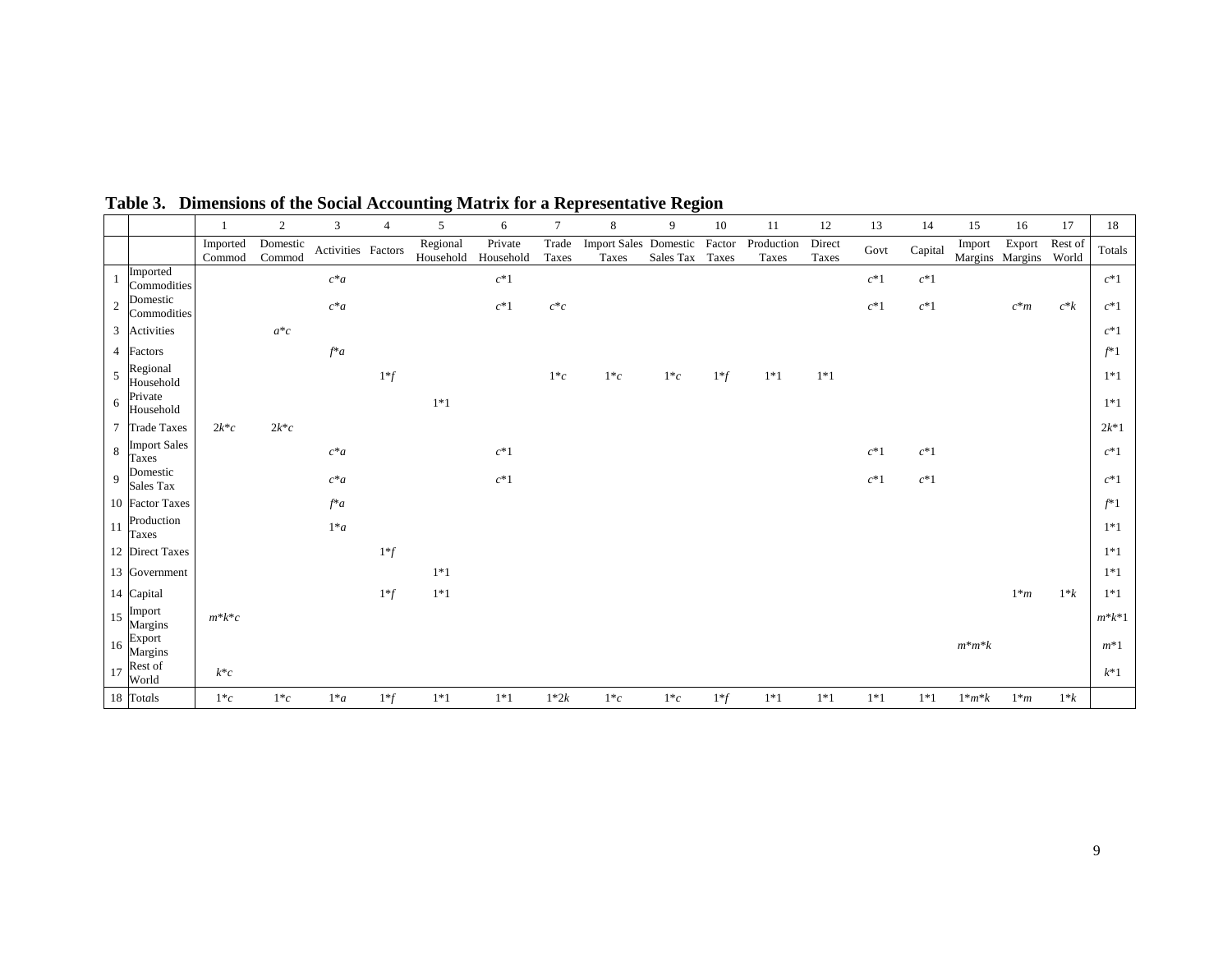#### *Rates of Change*

One feature of GEMPACK that might cause discomfiture to GAMS modelers is the solution of models in terms of rates of changes – in essence the models are written in terms of log differentials. One area in which this can cause some confusion is the treatment of taxes. Typically, 'levels modelers' might be inclined to talk about the *tax rates*, whereas 'rates of changes modelers' might talk about the *powers of taxes*. The explanation is straightforward. Consider the level relationship for an *ad valorem* tax

 $P_1 = P_2 * (1+T)$ 

where *T* is the *ad valorem* tax rate and  $(1 + T)$  is defined as the **power of the tax**. In terms of rates of change this can be written as

$$
d \ln(P_1) = d \ln(P_2) + d \ln(1+T)
$$
  

$$
p_1 = p_2 + t
$$

such that *t* is the proportionate change in the power of the tax. It is useful to note this when reading the GTAP code for the tax system.

## *SETS and Control of SETS*

The GTAP model – gtap62.tab (GTAP, 2002; Hertel, 1997) - defines the following sets that are relevant when transforming GTAP data into a SAM format.

```
 REG # regions in the model # 
 TRAD_COMM # traded commodities # 
 MARG_COMM # margin commodities # 
 NMRG_COMM # non-margin commodities # = TRAD_COMM - MARG_COMM;'; 
 CGDS_COMM # capital goods commodities # 
 ENDW_COMM # endowment commodities # 
 PROD_COMM # produced commodities # = TRAD_COMM union CGDS_COMM; 
DEMD COMM # demanded commodities # = ENDW COMM union TRAD COMM;
 NSAV_COMM # non-savings commodities # = DEMD_COMM union CGDS_COMM; 
 ENDWS_COMM 
 # sluggish endowment commodities # = (all,i,ENDW_COMM: SLUG(i)>0); 
 ENDWM_COMM 
 # mobile endowment commodities # = ENDW_COMM - ENDWS_COMM; 
 ENDWC_COMM # capital endowment commodity # (capital);
```
The GTAP model also contains a useful illustration of the relationships between the sets and subsets, an adaptation of which is presented below.

|         | NSAV COMM |           |            |  |  |  |  |  |  |  |  |
|---------|-----------|-----------|------------|--|--|--|--|--|--|--|--|
|         | DEMD COMM |           |            |  |  |  |  |  |  |  |  |
|         |           |           | PROD COMM  |  |  |  |  |  |  |  |  |
|         | ENDW COMM | TRAD COMM | CGDS COMM  |  |  |  |  |  |  |  |  |
|         |           | MARG COMM | NMARG COMM |  |  |  |  |  |  |  |  |
| ENDWM C | ENDWS COM |           |            |  |  |  |  |  |  |  |  |
| MMO     | М         |           |            |  |  |  |  |  |  |  |  |

It is important, for GAMS users, to note that when reading the extracts of GTAP model code reproduced below that the model is coded in GEMPACK where the sets are local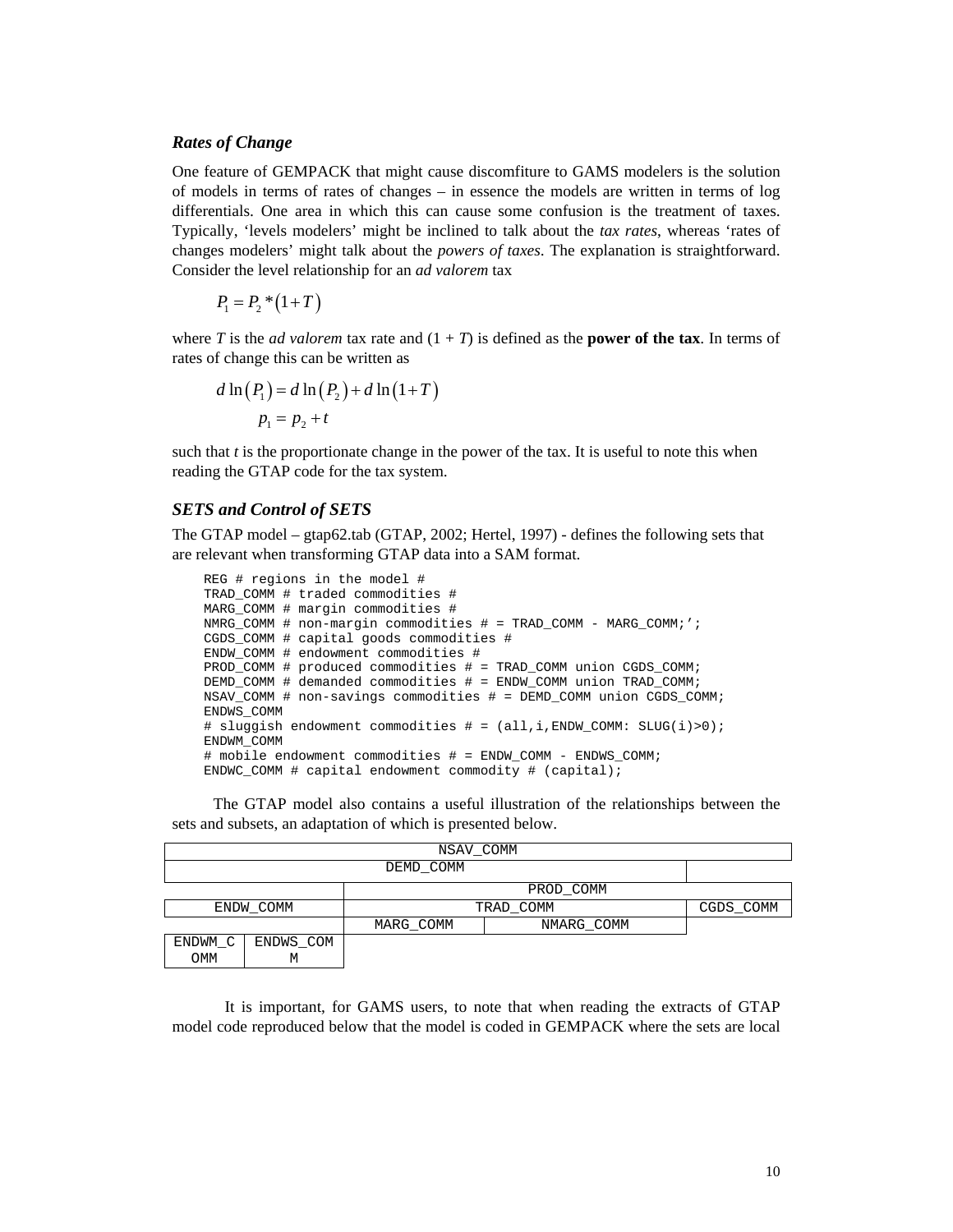– hence the inclusion of local definitions for variables and parameters. To understand the local control of sets consider the following extract of code from the GTAP tablo<sup>6</sup> file

```
Coefficient (all,i,DEMD_COMM)(all,j,PROD_COMM)(all,r,REG) 
   VFA(i,j,r) # producer expenditure on i by j in r valued at agents'
prices #; 
Formula (all,i,ENDW_COMM)(all,j,PROD_COMM)(all,r,REG) 
   VFA(i,j,r) = EVFA(i,j,r);Formula (all,i,TRAD_COMM)(all,j,PROD_COMM)(all,s,REG) 
   VFA(i,j,s) = VDFA(i,j,s) + VIFA(i,j,s);
```
This first defines the coefficient (parameter in GAMS) VFA over *i*, *j* and *r* with members of *i* defined as DEMD\_COM, of *j* as PROD\_COM and of *r* as REG. The subsequent two formulae are then constrained to operate over subsets of *i*, i.e., ENDW\_COM and TRAD\_COM (see the schematic above), but they can reuse the character *i* because of the system of local control of sets. Similarly it is perfectly acceptable to redefine *i* for subsequent use.

A major consequence of this feature of GEMPACK is the necessity to explicitly identify the set definitions that apply to any particular block of GEMPACK code.

#### *Regional Household*

The GTAP Data Base and model use the concept of a Regional Household. Since this is crucial to an understanding of the relationships between transactions it is useful to provide a brief description of the Regional Household concept here. In the GTAP Data Base all incomes from indirect taxes and the (limited) direct taxes on factor incomes, and all factor incomes accrue to the Regional Household. These domestically sourced incomes are then distributed between the Private Household, the Government and the Capital (saving-investment) accounts, which are the only domestic institutions responsible for the final demand of commodities. Hence the Regional Household is the sole source of income to both the private household and the government, although there are two other sources of income for the capital account, namely depreciation and the balance on the capital account of the balance of payments. Consequently, the private household does not record transactions directly with either the government or the capital account and the government account does not record transactions with the capital account; hence in the database the private household neither saves nor pays income taxes and the government does not run a surplus of deficit on its current account.

In essence therefore the Regional Household provides a method by which the limitations imposed by the absence of data on intra-institutional transactions can be partially circumvented.<sup>7</sup> This method does however have a cost in modeling terms; it involves the imposition of a particular vision on the distribution of consumption expenditure by domestic institutions.

#### *Trade and Transport Margins*

 $\overline{a}$ 

The GTAP Data Base records the transactions with respect to three types of trade and transport margin for each commodity imported by each destination region from each source region. The sum of these margins for each commodity imported from each source are defined as the difference between the fob price of the commodity exported from source region *x* to

 $6\;$  In GEMPACK a tablo file is the name given to a programme file – the programme for editing these files is know as TABMATE.<br>McDonald and Sonmez (2004) demonstrate that it is relatively straightforward to compile adequate additional

data to at least partially address the absence of data on intra-institutional transactions.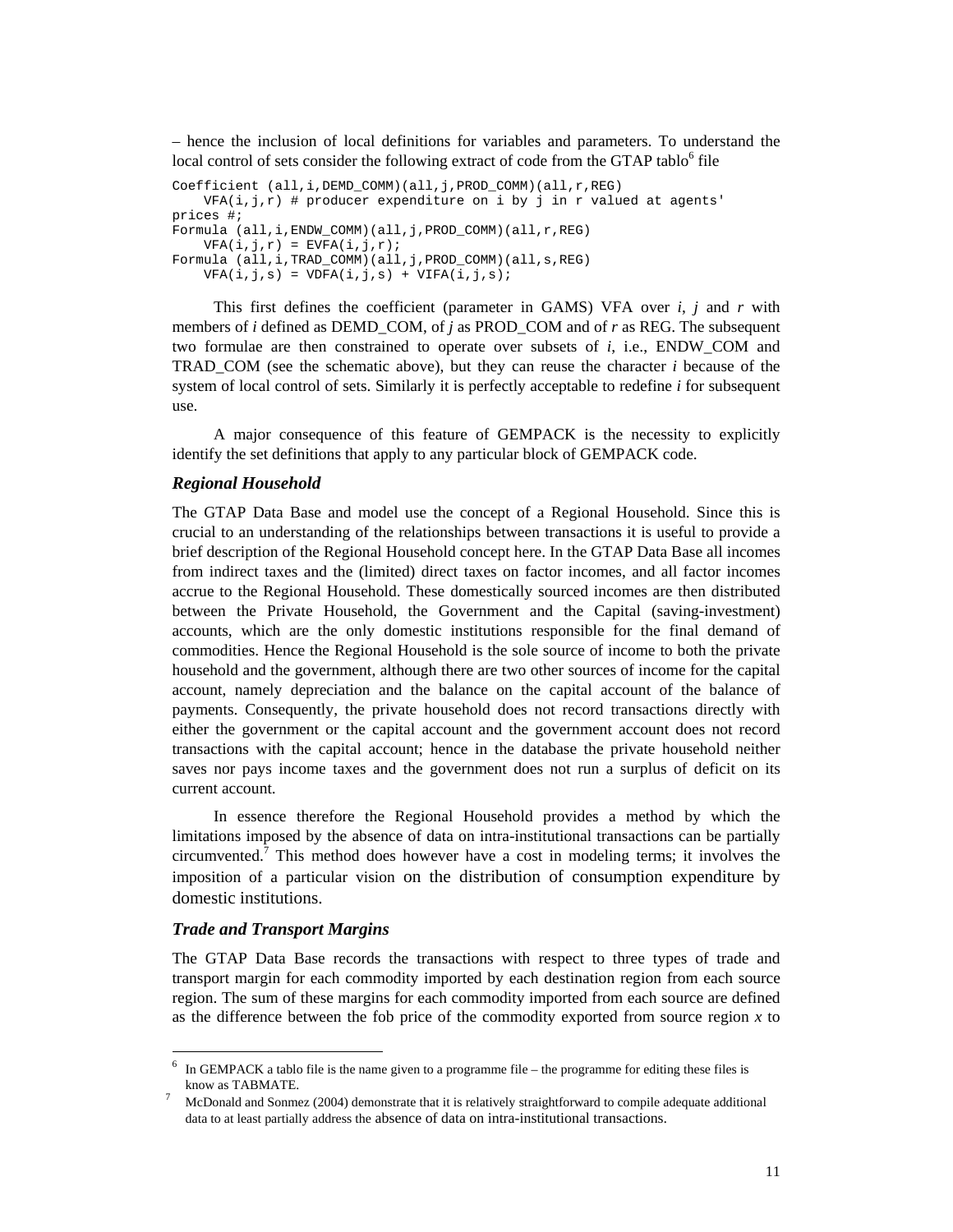destination region *y* and the cif price of each commodity imported by destination region *y* from source region *x*. But the database does not record data on the regions that supply each trade and transport margins transaction, i.e., there is not full information on bilateral trade in trade and transport margins. Instead for the export of trade and transport margins by each region the database only records the total value, whereas for margin imports the database records separately the value of the trade and transport cost associated with each and every import transaction valued at fob prices. The global sum of the values of the exports of each trade and transport margin must equal the global sum of the values of the respective imports of trade and transport margins. But it is not necessary that the values of the exports of trade and transport margins by each region must equal the values of the imports of trade and transport margins by each region.

In the GTAP model this is handled by the concept of a global pool for trade and transport margins. This pool supplies all the demands for (the import of) trade and transport margins and then balances the global market for trade and transport margins by purchasing the margins from the regions that export trade and transport margins. Hence each region runs a trade account with the global pool for trade and transport margins; *ex post* the sum of the balances on these trade accounts must be zero. Since the total values of margin exports and imports for each region and each margin goods are known, the balance in trade and transport margins trade can be readily calculated.

## *The Global Bank and Trade Balance*

A related issue exists with respect to global savings. The values of total savings and investment within each region must be equal for all regions. But total savings by domestic institutions within each region need not equal the total value of investment within each region because of inter regional capital account transactions. Furthermore, the *ex post* the balance on the capital accounts must be equal and opposite to the balances on the current account for each region and the global sum of the balances of trade in goods and services – current account - must equal zero, as must the global sum of inter regional capital account transactions.

This presents economic logic problems for experiments since the logic of a price driven model suggests that differences in investment expenditures across regions would be influenced by differences in returns to capital in different regions. Nevertheless this is not a substantive issue for the reporting of transactions in the database since it simply records transactions in the base period and by definition these must satisfy the requisite accounting conditions. Hence for database purposes it is sufficient to record the calculated balance of trade in goods and services for each region with every other region. In database terms this is not a problem, although issues may remain about the appropriate modeling approach.

#### *Data Read in by GTAP Model*

The GTAP model only uses a subset of the GTAP Data Base to define the transactions within and between regions in the base period. Consequently it is only necessary to use that subset in the derivation of the global SAM. Details of the data read in by the GTAP model are reported, in terms used in the GTAP model, below.

GTAP has a generally consistent convention for labeling data parameters/coefficients, which, while not applying to all data matrices, is extremely useful in reading the code.

- V Value;
- D Domestic;
- I Imported;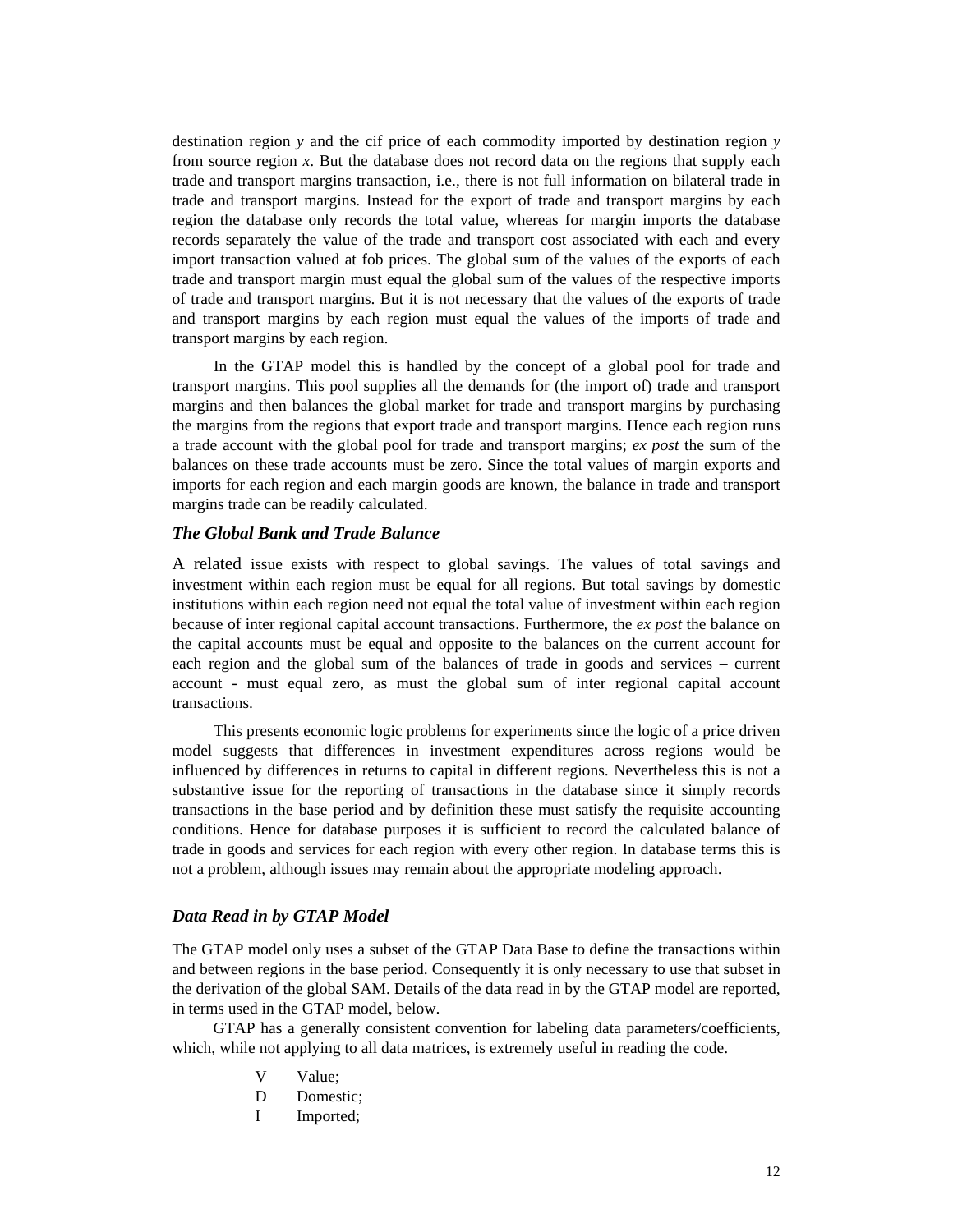- P Private household;
- G Government;
- F Firms;
- A Agents prices;
- M Market prices;
- E Endowment;
- X Exports;
- W World.

Hence the data matrix VIGA is the **V**alue of **I**mports for **G**overnment consumption at **A**gents prices.

The GTAP data used to construct the SAM are:

```
Variables and base flows associated with saving 
Coefficient (all,r,REG) 
SAVE(r) # expenditure on NET savings in region r valued at agent's prices
```
#### *Variables and base flows associated with government consumption*

```
Coefficient (ge 0)(all,i,TRAD_COMM)(all,r,REG) 
    VDGA(i, r) # government consumption expenditure on domestic i in r \#;
Coefficient (ge 0)(all,i,TRAD_COMM)(all,r,REG) 
   VDGM(i,r) # government consumption expenditure on domestic i in r \#;
Coefficient (ge 0)(all,i,TRAD_COMM)(all,r,REG) 
   VIGA(i,r) # government consumption expenditure on imported i #;
Coefficient (ge 0)(all,i,TRAD_COMM)(all,r,REG) 
   VIGM(i,r) # gov't consumption expenditure on i in r #;
```
#### *Variables and base flows associated with private consumption*

```
Coefficient (ge 0)(all,i,TRAD_COMM)(all,r,REG) 
   VDPA(i, r) # private consumption expenditure on domestic i in r \#;
Coefficient (ge 0)(all,i,TRAD_COMM)(all,r,REG) 
    VDPM(i,r) # private consumption expenditure on domestic i in r \#;
Coefficient (ge 0)(all,i,TRAD_COMM)(all,r,REG) 
   VIPA(i, r) # private consumption expenditure on imported i in r#;
Coefficient (ge 0)(all,i,TRAD_COMM)(all,r,REG) 
   VIPM(i,r) # private consumption expenditure on i in r \# i
```
#### *Variables and base flows associated with the firms*

```
Coefficient (ge 0)(all,i,ENDW_COMM)(all,r,REG) 
   EVOA(i,r) # value of commodity i output in region r #;
Coefficient (ge 0)(all,i,ENDW_COMM)(all,j,PROD_COMM)(all,r,REG) 
   EVFA(i,j,r) # producer expenditure on i by j in r valued at agent's
prices#; 
Coefficient (ge 0)(all,i,TRAD_COMM)(all,j,PROD_COMM)(all,r,REG) 
    VDFA(i,j,r) # purchases of domestic i for use by j in region r \#;
Coefficient (ge 0)(all,i,TRAD_COMM)(all,j,PROD_COMM)(all,r,REG) 
   VIFA(i,j,r) # purchases of imported i for use by j in region r \# iCoefficient (ge 0)(all,i,ENDW_COMM)(all,j,PROD_COMM)(all,r,REG) 
   VFM(i,j,r) # producer expenditure on i by j in r valued at mkt prices #;
Coefficient (ge 0)(all,i,TRAD_COMM)(all,j,PROD_COMM)(all,r,REG) 
   VIFM(i,j,r) # purchases of imports i for use by j in region r #;
Coefficient (ge 0)(all,i,TRAD_COMM)(all,j,PROD_COMM)(all,r,REG) 
   VDFM(i,j,r) # purchases of domestic i for use by j in region r \#;
```
#### *Variables and base flows associated with the global bank*

```
Coefficient (ge 0)(all, r, REG)
```
 $VDEP(r)$  # value of capital depreciation in r (exogenous) #;

*Variables and base flows associated with the international trade and transport*  Coefficient (ge 0)(all,i,TRAD\_COMM)(all,r,REG)(all,s,REG)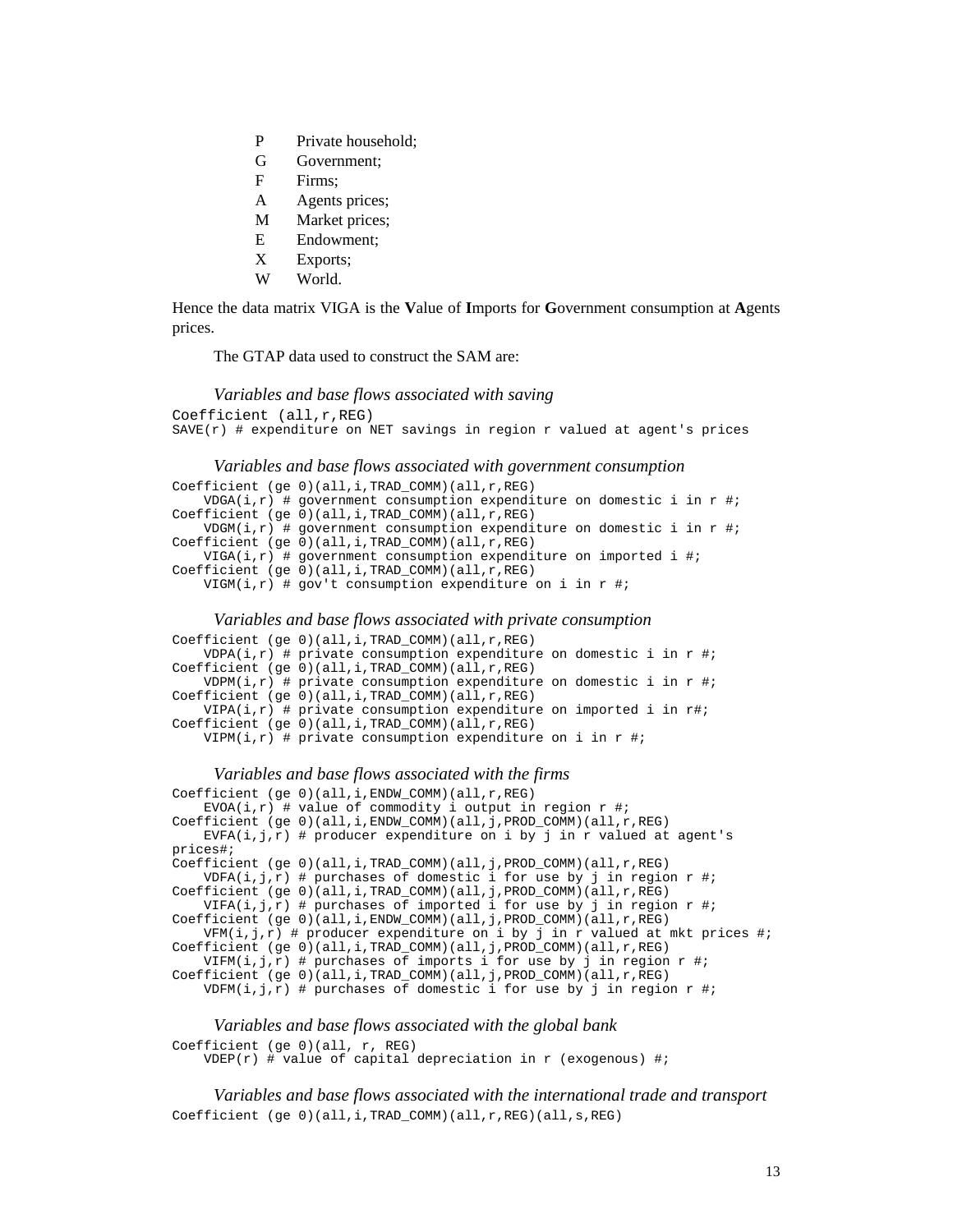```
 VIMS(i,r,s) # imports of i from r to s valued at domestic mkt prices #; 
Coefficient (ge 0)(all,i,TRAD_COMM)(all,r,REG)(all,s,REG) 
    VIWS(i,r,s) # imports of i from r to s valued cif (tradeables only) #; 
Coefficient (ge 0)(all,i,TRAD_COMM)(all,r,REG)(all,s,REG) 
   VXWD(i,r,s) # exports of i from r to s valued fob (tradeables only) #;
Coefficient (ge 0)(all,i,TRAD_COMM)(all,r,REG)(all,s,REG) 
   VXMD(i,r,s) # exports of i from r to s valued at mkt prices (tradeables
only) #; 
Coefficient (ge 0)(all,m,MARG_COMM)(all,r,REG) 
   VST(m,r) # exports of m from r for int'l trnsport valued at mkt p
(tradeables only) #;
```
The entire contents of the file basedata.har produced by the GTAPAgg programme are read into the GAMS programme using the same names for the coefficients/parameters.

# *IV. Constructing the Social Accounting Matrix*

This section describes how the various sub matrices of the SAM are assigned. Table 4 presents a map of the assignments where, in the main, the notation is derived from the GTAP data labels used the HAR file that contains the data. The major issues all relate to the treatment of taxes and hence to the systems by which prices are formed. Part of the GAMS programme that carries out these actions is listed in Appendix 2.

The description of the assignment statements starts with the components of domestic demand, and domestic production, and then turns to government income, which involves specifying the tax transactions. The discussion then moves onto the purchases of inputs by activities and to the components of regional income. Finally the discussion turns to the treatment of trade and the associated trade and transport margins and thence the income to the capital account, i.e., the balances on the capital account with respect to the rest of the world.

#### *GAMS Sets*

WITHIN REGION SETS

The following extract from the GAMS code identifies the sets used in the programme.

|                | SS         | SAM accounts                               |
|----------------|------------|--------------------------------------------|
| Commodity sets |            |                                            |
|                | MCC(SS)    | Imported Commodities                       |
|                | DCC(SS)    | Domestic Commodities                       |
| Activity sets  |            |                                            |
|                | AA(SS)     | Activities                                 |
|                | $A$ 2.     | Production commodities Activities in GTAP  |
| Factor sets    |            |                                            |
|                | FF(SS)     | Factors                                    |
| Tax sets       |            |                                            |
|                | TMMTAX(SS) | Import duties                              |
|                | TEETAX(SS) | Export taxes                               |
|                | SMMTAX(SS) | Sales Taxes on imported goods and services |
|                | SDDTAX(SS) | Sales Taxes on domestic goods and services |
|                | FFTAX(SS)  | Taxes on Factors                           |
| Investment set |            |                                            |
|                | II(SS)     | Investment                                 |

14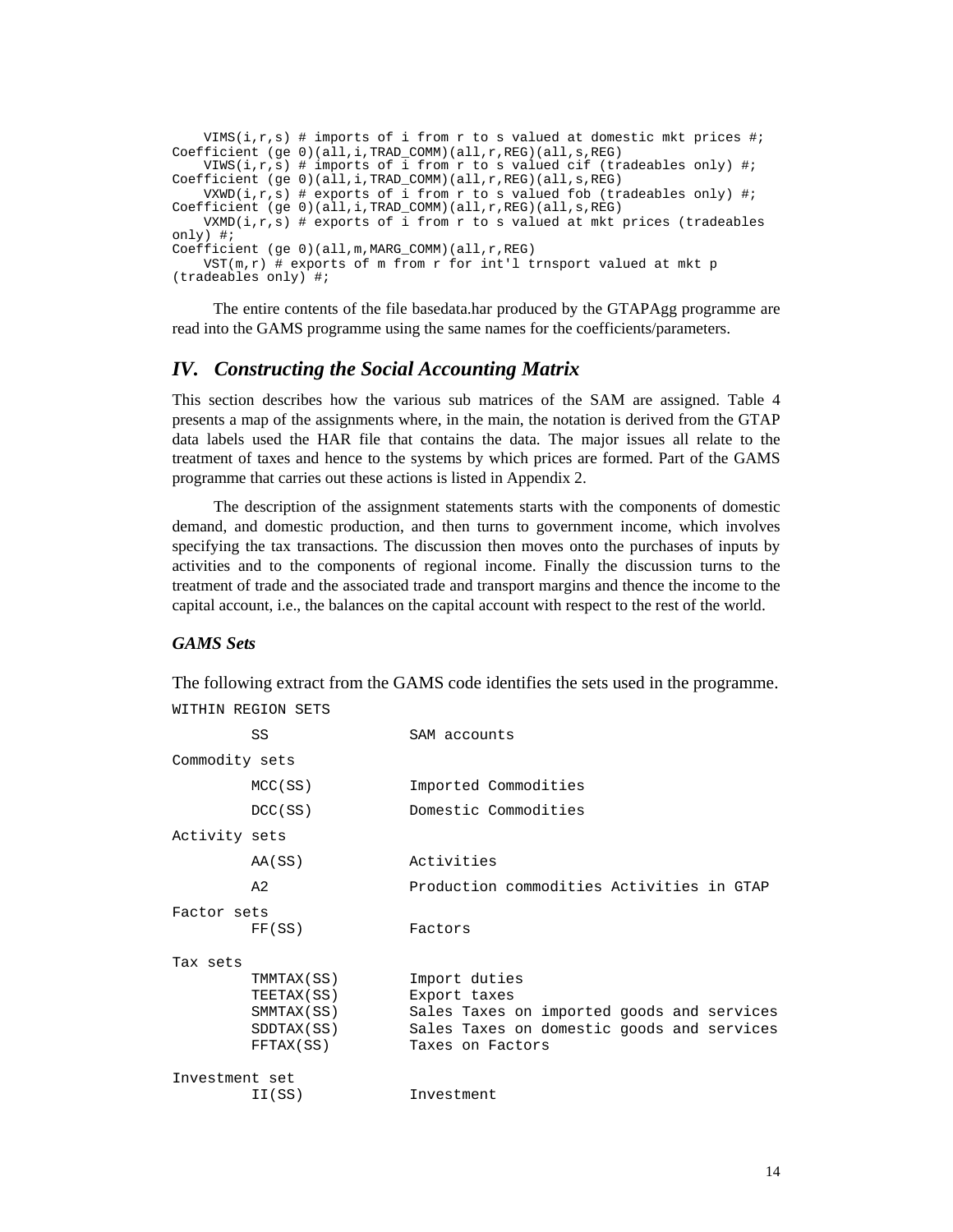| Trade sets |              |                                         |
|------------|--------------|-----------------------------------------|
|            | OTPPMARG(SS) | Other trade and transport costs         |
|            | WTPPMARG(SS) | Water trade and transport costs         |
|            | ATPPMARG(SS) | Air trade and transport costs           |
|            | VSTTMARG(SS) | Exports of trade and transport services |
|            | WW(SS)       | Rest of the World                       |
| REGION SET |              |                                         |
|            |              | Regions                                 |

The outer set SS contains all the within region accounts with a series of sub sets, e.g., MCC(SS) indicates that MCC is a subset of SS.

In addition two set that are not subsets of SS are declared. The set A2 corresponds to the set PROD\_COMM in the GTAP model since it includes all commodities that are potentially traded AND the set CGDS\_COM, and is only used to partition the demand for intermediate goods from the demand for investment goods. The set KK is the set of regions in the GTAP Data Base.

A correspondence to GTAP sets for any region is provided in the table below where REG refers to the set of regions and the third column identifies those GTAP sets that define the membership of the GAMS subsets in the second column.

| <b>GAMS SAM</b><br><b>Account Set</b> | <b>GAMS</b> Subsets |            |           | <b>GTAP Sets</b> |           |  |
|---------------------------------------|---------------------|------------|-----------|------------------|-----------|--|
|                                       | <b>FFTAX</b>        |            |           |                  |           |  |
|                                       | FF                  | ENDW_COMM  |           |                  |           |  |
| <b>SAC</b>                            | <b>MCC</b>          |            |           |                  |           |  |
|                                       | <b>DCC</b>          |            | PROD_COMM | DEMD_COMM        | NSAV_COMM |  |
|                                       | AA                  | TRAD_COMM  |           |                  |           |  |
|                                       | <b>SMMTAX</b>       |            |           |                  |           |  |
|                                       | <b>SDDTAX</b>       |            |           |                  |           |  |
|                                       | $\mathbf{I}$        | CGDS_COMM  |           |                  |           |  |
|                                       | <b>VSTTMARG</b>     | MARG_COMM  |           |                  |           |  |
|                                       | <b>TMMTAX</b>       |            |           |                  |           |  |
|                                       | <b>TEETAX</b>       |            |           |                  |           |  |
|                                       | <b>OTPPMARG</b>     | <b>REG</b> |           |                  |           |  |
|                                       | <b>WTPPMARG</b>     |            |           |                  |           |  |
|                                       | <b>ATPPMARG</b>     |            |           |                  |           |  |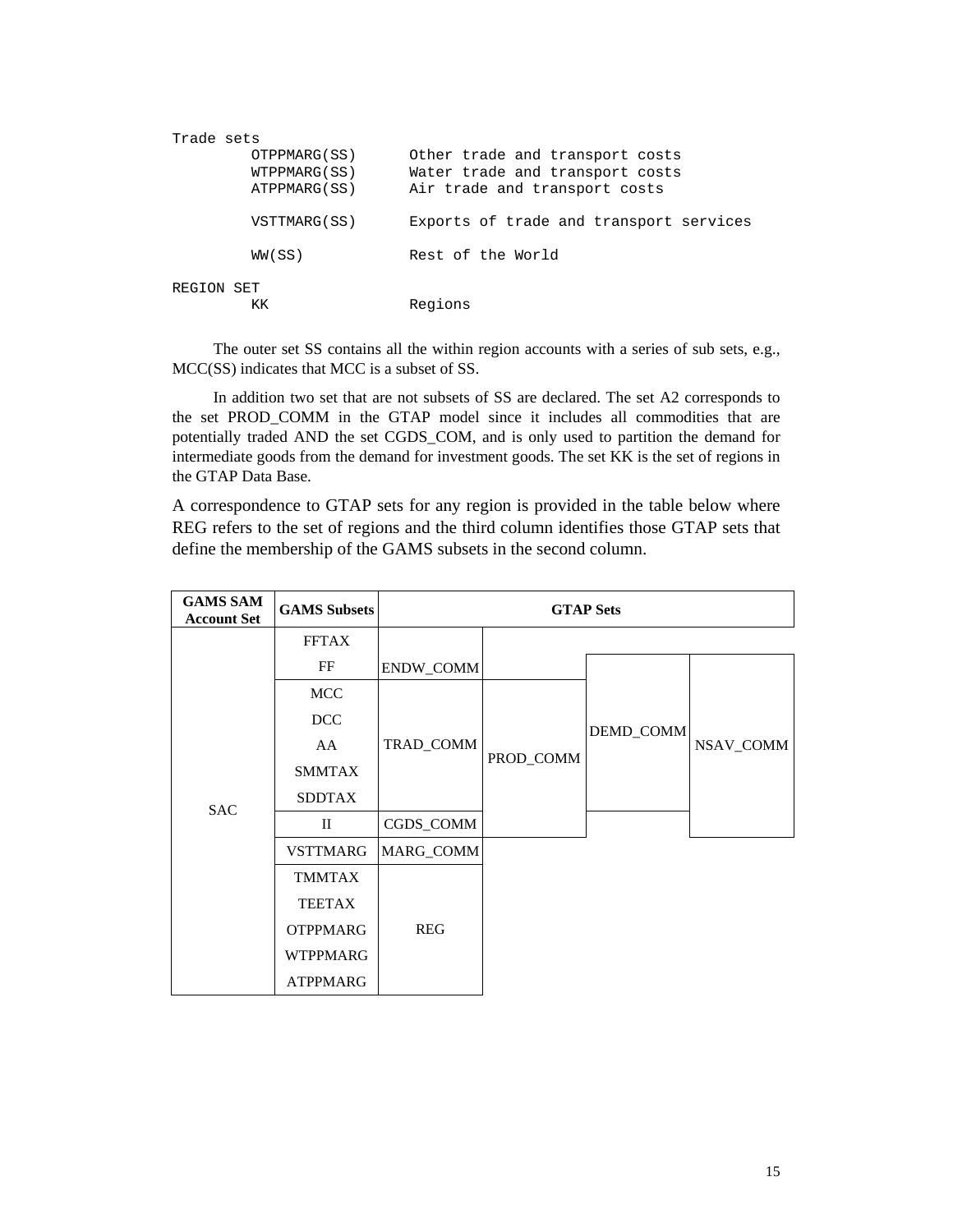|                |                                     | -1                   | $\boldsymbol{2}$                   | 3                    | $\overline{4}$  | 5           | 6                              | $\tau$                    | 8                              | 9               | 10     | 11                  | 12              | 13                   | 14                   | 15          | 16                        | 17                            | 18                           |
|----------------|-------------------------------------|----------------------|------------------------------------|----------------------|-----------------|-------------|--------------------------------|---------------------------|--------------------------------|-----------------|--------|---------------------|-----------------|----------------------|----------------------|-------------|---------------------------|-------------------------------|------------------------------|
|                |                                     |                      | Imported Domestic<br>Commod Commod | Activities           | Factors         | Regional    | Private<br>Household Household | Trade<br>Taxes            | Import Sales Domestic<br>Taxes | Sales Tax Taxes | Factor | Production<br>Taxes | Direct<br>Taxes | Govt                 | Capital              | Import      | Export<br>Margins Margins | Rest of<br>World              | Totals                       |
|                | Imported<br>Commodities             |                      |                                    | <b>VIAM</b>          |                 |             | <b>VIPM</b>                    |                           |                                |                 |        |                     |                 | <b>VIGM</b>          | <b>VIIM</b>          |             |                           |                               | 1:18                         |
| $\overline{2}$ | Domestic<br>Commodities             |                      |                                    | <b>VDAM</b>          |                 |             | <b>VDPM</b>                    |                           |                                |                 |        |                     |                 | <b>VDGM</b>          | <b>VDIM</b>          |             | <b>VST</b>                | <b>VXWD</b>                   | 2:18                         |
|                | 3 Activities                        |                      | <b>VOM</b>                         |                      |                 |             |                                |                           |                                |                 |        |                     |                 |                      |                      |             |                           |                               | 3:18                         |
|                | 4 Factors                           |                      |                                    | <b>VFM</b>           |                 |             |                                |                           |                                |                 |        |                     |                 |                      |                      |             |                           |                               | 4:18                         |
| 5              | Regional<br>Household               |                      |                                    |                      | EVOA-VDEP       |             |                                | $TMTAX +$<br><b>TETAX</b> | <b>ISTAX</b>                   | DSTAX FTAX      |        | <b>PTAX</b>         | <b>DTAX</b>     |                      |                      |             |                           |                               | 5:18                         |
| 6              | Private<br>Household                |                      |                                    |                      |                 | YH          |                                |                           |                                |                 |        |                     |                 |                      |                      |             |                           |                               | 6:18                         |
|                | 7 Trade Taxes                       | <b>VIWS</b>          | VIMS- VXWD-<br><b>VXMD</b>         |                      |                 |             |                                |                           |                                |                 |        |                     |                 |                      |                      |             |                           |                               | <b>TMTAX</b><br><b>TETAX</b> |
| $\,8\,$        | <b>Import Sales</b><br><b>Taxes</b> |                      |                                    | VIAA-VIAM            |                 |             | <b>VIPA-VIPM</b>               |                           |                                |                 |        |                     |                 | VIGM-VIGA VIIA-VIIM  |                      |             |                           |                               | <b>ISTAX</b>                 |
| 9              | Domestic<br>Sales Tax               |                      |                                    | VDAA-<br><b>VDAM</b> |                 |             | VDPA-<br><b>VDPM</b>           |                           |                                |                 |        |                     |                 | VDGM-<br><b>VDGA</b> | VDIA-<br><b>VDIM</b> |             |                           |                               | <b>DSTAX</b>                 |
|                | 10 Factor Taxes                     |                      |                                    | <b>EVFA-VFM</b>      |                 |             |                                |                           |                                |                 |        |                     |                 |                      |                      |             |                           |                               | <b>FTAX</b>                  |
| 11             | Production<br>Taxes                 |                      |                                    | <b>PRODTAX</b>       |                 |             |                                |                           |                                |                 |        |                     |                 |                      | <b>PTAXINV</b>       |             |                           |                               | <b>PTAX</b>                  |
|                | 12 Direct Taxes                     |                      |                                    |                      | <b>PTAXFACT</b> |             |                                |                           |                                |                 |        |                     |                 |                      |                      |             |                           |                               | <b>DTAX</b>                  |
|                | 13 Government                       |                      |                                    |                      |                 | YG          |                                |                           |                                |                 |        |                     |                 |                      |                      |             |                           |                               | 13:18                        |
|                | 14 Capital                          |                      |                                    |                      | <b>VDEP</b>     | <b>SAVE</b> |                                |                           |                                |                 |        |                     |                 |                      |                      |             | VTWR-<br><b>VST</b>       | VIWS-<br>VTWR-<br><b>VXWD</b> | 14:18                        |
|                | 15 Import<br>Margins                | <b>VTWR</b>          |                                    |                      |                 |             |                                |                           |                                |                 |        |                     |                 |                      |                      |             |                           |                               | 15:18                        |
|                | 16 Export<br>Margins                |                      |                                    |                      |                 |             |                                |                           |                                |                 |        |                     |                 |                      |                      | <b>VTWR</b> |                           |                               | 16:18                        |
|                | 17 Rest of World                    | VIWS-<br><b>VTWR</b> |                                    |                      |                 |             |                                |                           |                                |                 |        |                     |                 |                      |                      |             |                           |                               | 17:18                        |
|                | 18 Totals                           | 18:1                 | 18:2                               | 18:3                 | 18:4            | 18:5        | 18:6                           | 18:7                      | 18:8                           | 18:9            | 18:10  | 18:11               | 18:12           | 18:13                | 18:14                | 18:15       | 18:16                     | 18:17                         |                              |

**Table 4. Mapping Transactions: Social Accounting Matrix for a Representative Country**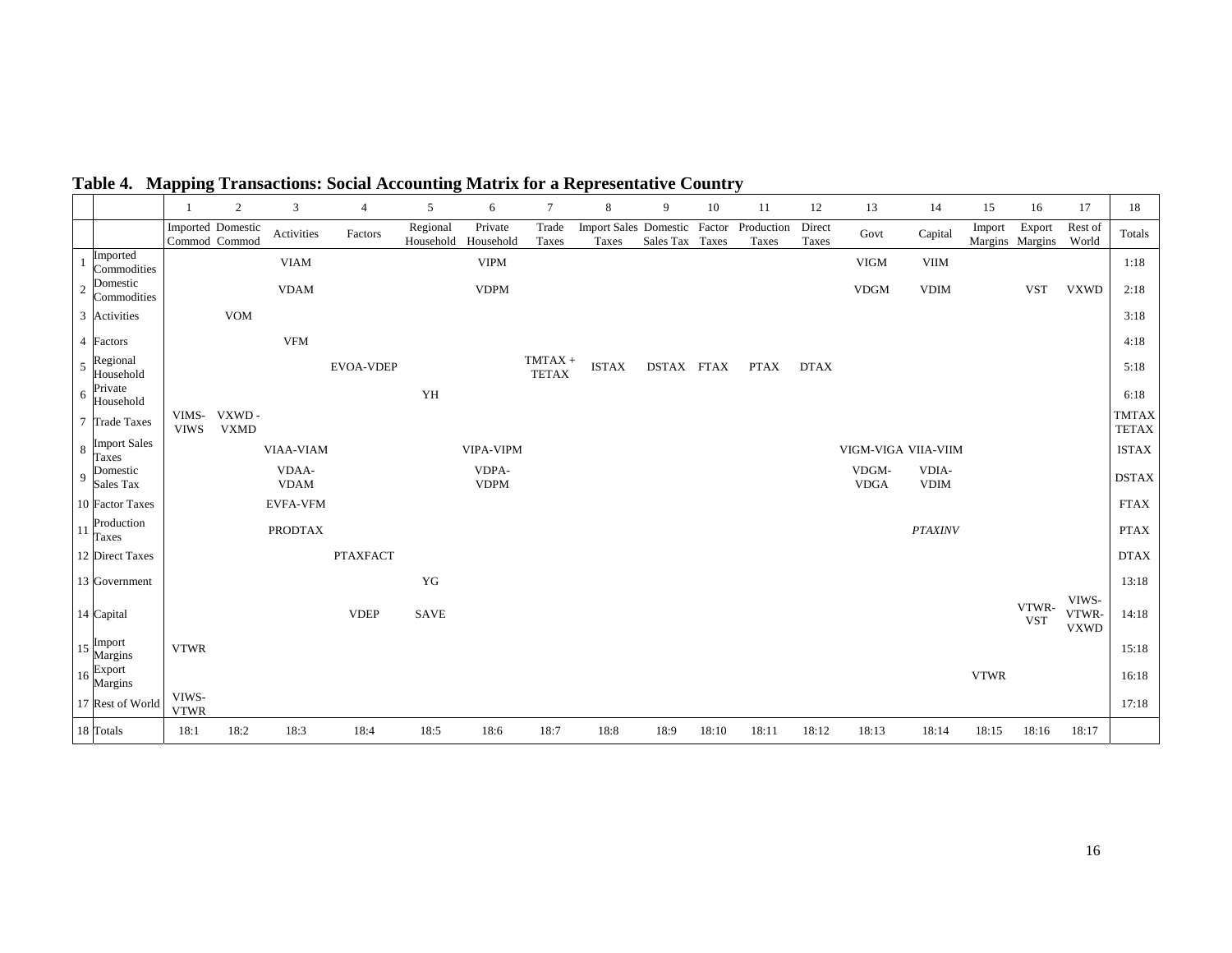A naming convention is adopted in the GAMS code for each GTAP parameter/coefficient used in the programme. All the GTAP parameters are read in using the names and sets assigned to them in the HAR file. But the local control of sets within GEMPACK means that it is possible for a set to be used with multiple definitions, which goes against the logic of the SAM account structure and the global control of sets in GAMS. Hence as part of the transition process it is necessary to re label the accounts for each parameter. Overwhelmingly this is carried out by the application of mapping sets that allow the relabelling of set elements through the use of conditional statements. For instance in the following block of GAMS code

SAMG(mcc,aa,kk) = SUM((trad\_comm,prod\_comm) \$(MAPIMP(mcc,trad\_comm) \$MAPACT(aa,prod\_comm)), VIFM(trad\_comm,prod\_comm,kk)) ;

the elements *trad\_comm* and *prod\_comm* in the parameter *VIFM* are relabeled as elements *mcc* and *aa* in the parameter *SAMG* via the mapping sets *MAPIMP* and *MAPACT*. 8

#### *Commodity Demand by Domestic Agents*

Commodity demand by domestic agents consists of final demand by domestic institutions – private household, government and investment – and intermediate demand by activities. Domestic demand is further disaggregated by distinguishing between imported and domestically produced commodities. If standard national accounting conventions for a SAM are followed, purchases by domestic agents would be valued at purchaser prices (agents prices in the GTAP Data Base), but, for reasons to do with the indirect tax instruments that are discussed below, these transactions needed to be recorded at sellers prices (market prices in the GTAP Data Base).

There are two key prices for the commodity demand system. The market price of the domestic commodity *i* in region *r*,  $pm_i$ , and market price of the imported commodity *i* in region  $r$ ,  $\text{pim}_{ir}$ . The relevant GTAP code is given below.

```
Variable (orig_level = 1.0)(all,i,NSAV_COMM)(all,r,REG)
   pm(i,r) # market price of commodity i in region r #;
Variable (orig\_level = 1.0)(all,i,TRAD\_COMM)(all,r,REG)pim(i, r) # market price of composite import i in region r #;
```
The market price is defined as the price received by the seller of the commodity. In a SAM that follows the SNA conventions for supply and use tables the commodity demands by domestic agents would be valued in purchaser prices; however that convention implicitly presume that a 'law' of one price holds. Hence for this SAM the domestic commodity demands by domestic agents are valued in seller prices, which are uniform for all purchasers. (See the notes on the tax system below for an explanation of how this affects the recording of taxes.)

# *Intermediate Demand and Investment (1:3, 2:3, 1:14, 2:14)<sup>9</sup>*

Intermediate demands for imported and domestic commodities are components of purchases by firms. In market price terms these are identified in the GTAP tablo file as follows

Coefficient (ge 0)(all,i,TRAD\_COMM)(all,j,PROD\_COMM)(all,r,REG)

<sup>&</sup>lt;sup>8</sup> Some early versions of these programmes did not use this method. Versions to work with GTAP data after version 5.3 have been recoded while earlier versions have not been updated since it is assumed that only versions of GTAP after 5.3 remain relevant.

 $9$  The numbers in parentheses refer to the row and column numbers used in Tables 1, 3 and 4.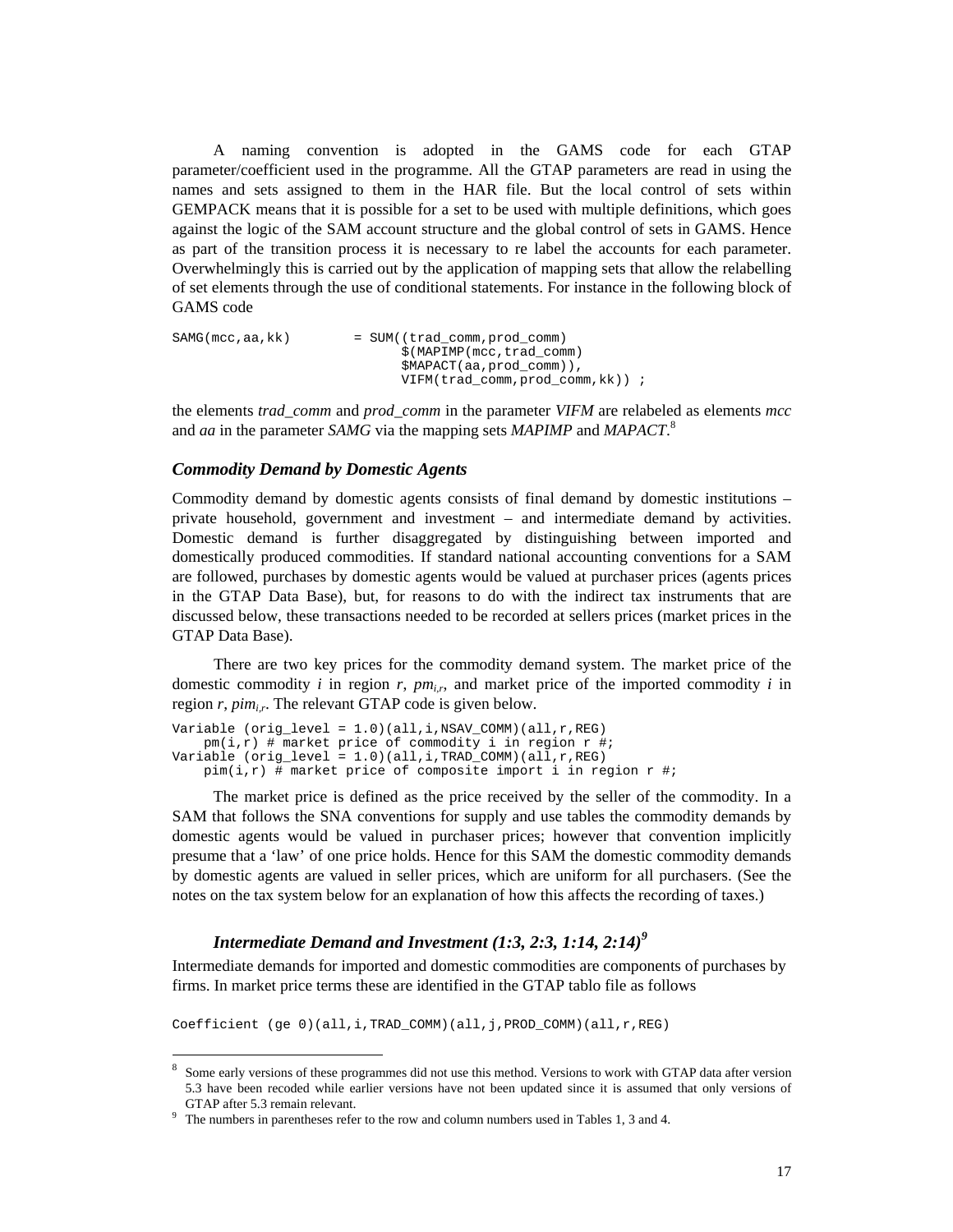```
VIFM(i,j,r) # purchases of imports i for use by j in region r \#;
Update (all,i,TRAD_COMM)(all,j,PROD_COMM)(all,r,REG) 
    VIFM(i,j,r) = pim(i,r) * qfm(i,j,r);Read 
     VIFM from file GTAPDATA header "VIFM"; 
Coefficient (ge 0)(all,i,TRAD_COMM)(all,j,PROD_COMM)(all,r,REG) 
    VDFM(i,j,r) # purchases of domestic i for use by j in region r \#;
Update (all,i,TRAD_COMM)(all,j,PROD_COMM)(all,r,REG) 
    \texttt{VDFM}(\texttt{i},\texttt{j},\texttt{r}) \ = \ \texttt{pm}(\texttt{i},\texttt{r}) \ * \ \texttt{qfd}(\texttt{i},\texttt{j},\texttt{r}) \, \texttt{;}Read 
      VDFM from file GTAPDATA header "VDFM";
```
#### where

```
Variable (orig_level=VDFM)(all,i,TRAD_COMM)(all,j,PROD_COMM)(all,s,REG) 
   qfd(i,j,s) # domestic good i demanded by industry j in region s #;
Variable (orig_level=VIFM)(all,i,TRAD_COMM)(all,j,PROD_COMM)(all,s,REG) 
   qfm(i,j,s) # demand for i by industry j in region s #;
```
Note that the set definitions for these parameters, excluding EVOA, are defined over *PROD COMM*. This is because investment expenditure is treated as a demand by firms for capital commodities (*CGDS*). This raises a minor complication through the need to separate *CGDS* out to derive investment demand and results in the declaration of a tax parameter that is **always** assigned a zero value. Since the SAM separately records demands by activities (intermediate demand) and investment demand the GAMS code separates out the intermediate and investment demand data by the use of conditional mapping sets.

## *Private Household Demand (1:6, 2:6)*

The demand for domestic and imported commodities by the (domestic) private households, one per region, are identified in the GTAP tablo file in market price values as

```
Coefficient (ge 0)(all,i,TRAD_COMM)(all,r,REG) 
     VDPM(i, r) # private consumption expenditure on domestic i in r \# iUpdate (all,i,TRAD_COMM)(all,r,REG) 
    \texttt{VDPM}(\texttt{i},\texttt{r}) \ = \ \texttt{pm}(\texttt{i},\texttt{r}) \ \texttt{``} \ \texttt{qpd}(\texttt{i},\texttt{r}) \ \texttt{''}Read 
      VDPM from file GTAPDATA header "VDPM"; 
Coefficient (ge 0)(all,i,TRAD_COMM)(all,r,REG) 
    VIPM(i,r) # private consumption expenditure on i in r #;
Update (all,i,TRAD_COMM)(all,r,REG) 
     VIPM(i,r) = pim(i,r) * qpm(i,r);Read 
      VIPM from file GTAPDATA header "VIPM";
```
#### where

```
Variable (orig_level=VDPM)(all,i,TRAD_COMM)(all,s,REG) 
   qpd(i,s) # private hhld demand for domestic i in region s #;
Variable (orig_level=VIPM)(all,i,TRAD_COMM)(all,s,REG) 
    qpm(i,s) # private hhld demand for imports of i in region s #;
```
#### *Government Demand (1:13, 2:13)*

The demand for domestic and imported commodities by the regional governments are identified in the GTAP tablo file in market price values as

```
Coefficient (ge 0)(all,i,TRAD_COMM)(all,r,REG) 
   VDGM(i,r) # government consumption expenditure on domestic i in r #;
Update (all,i,TRAD_COMM)(all,r,REG) 
   VDGM(i,r) = pm(i,r) * qgd(i,r);Read 
    VDGM from file GTAPDATA header "VDGM";
```

```
Coefficient (ge 0)(all,i,TRAD_COMM)(all,r,REG)
```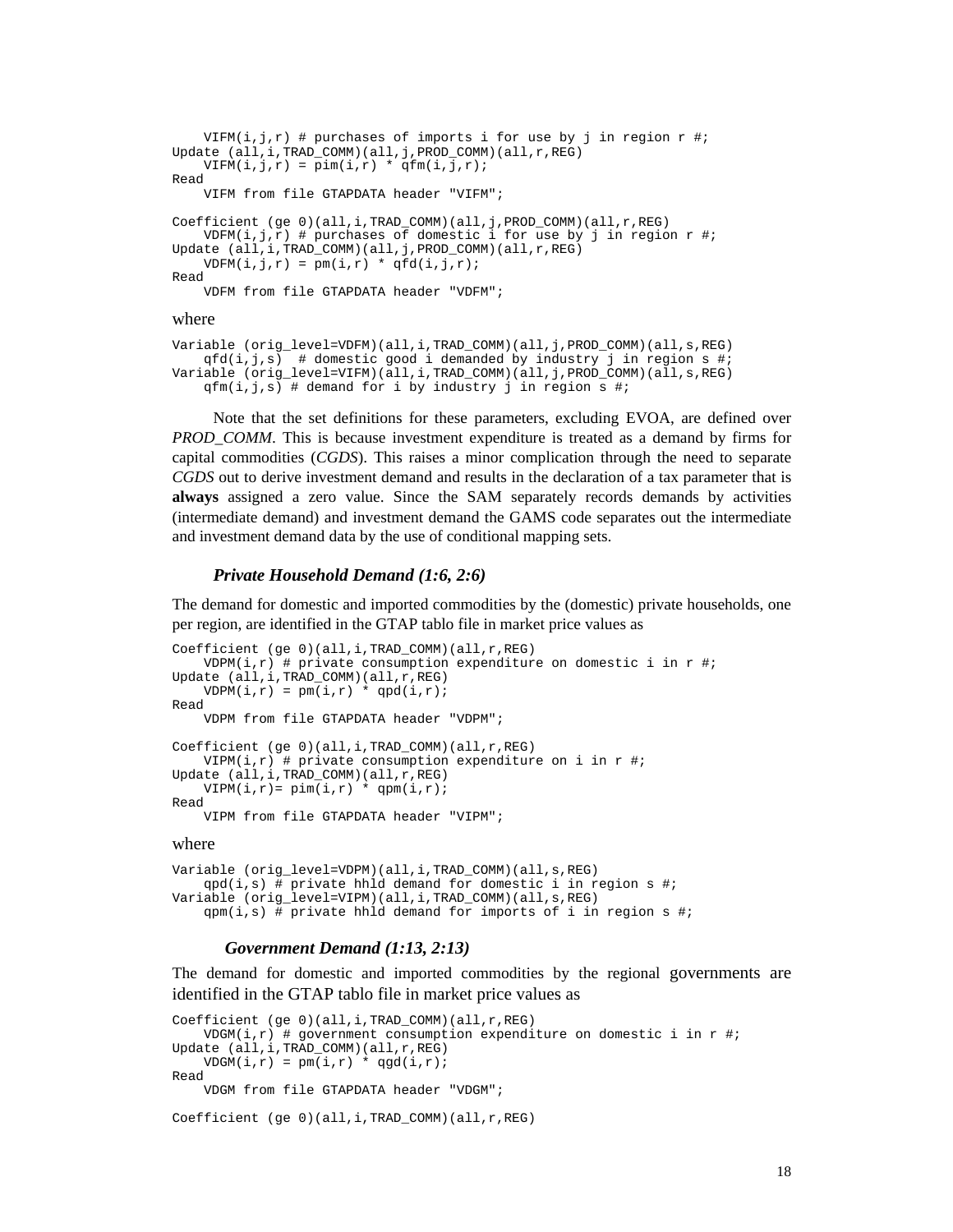```
VIGM(i,r) # gov't consumption expenditure on i in r #;
Update (all,i,TRAD_COMM)(all,r,REG) 
   VIGM(i,r) = pim(i,r) * qgm(i,r);Read 
    VIGM from file GTAPDATA header "VIGM";
```
#### where

```
Variable (orig_level=VDGM)(all,i,TRAD_COMM)(all,s,REG) 
    qgd(i,s) # government hhld demand for domestic i in region s #;
Variable (orig_level=VIGM)(all,i,TRAD_COMM)(all,s,REG) 
   qgm(i, s) # government hhld demand for imports of i in region s #;
```
#### *Domestic Commodity Output (3:2)*

Domestic output for the domestic market (*VDM*) is defined as the sales on the domestic market of commodities produced by domestic activities. In the GTAP tablo file this is given as

```
Coefficient (all,i,TRAD_COMM)(all,r,REG) 
    VDM(i,r) # domestic sales of i in r at mkt prices (tradeables only) #;
Formula (all,i,TRAD_COMM)(all,r,REG) 
    VDM(i, r) = VDPM(i, r) + VDGM(i, r) + sum(j, PROD_COMM, VDFM(i, j, r));
```
Hence

$$
VDM_{_{dcc,kk}} = VDPM_{_{dcc,kk}} + VDGM_{_{dcc,kk}} + VDAM_{_{dcc,kk}} + VDM_{_{dcc,kk}}
$$

where the definitions of the right hand side terms are the market priced values of private demand (*VDPM*), government demand (*VDGM*), intermediate (activity) demand (*VDAM*) and investment demand (*VDIM*).

But the convention adopted for this SAM is that exports are from the domestic commodity accounts.<sup>10</sup> Hence the supply matrix is defined as the total value of domestic production destined for domestic and export (foreign) markets valued at producer prices. Hence total domestic supply (*VOM*) is defined as *VDM* plus commodity exports at market prices (*VXMD*), and transport services (*VST*), where commodity exports at market prices are equal to commodity exports at world prices (*VXWD*) minus export taxes (*ETAX*). This is defined as part of *VOM* in the GTAP tablo file, i.e.,

```
Coefficient (all,i,NSAV_COMM)(all,r,REG)
   VOM(i,r) # value of commodity i output in region r at market prices #;
Formula (all,i,ENDW_COMM)(all,r,REG) 
   VOM(i,r) = sum(j, PROD\_COMM, VFM(i,j,r));Formula (all,m,MARG_COMM)(all,r,REG) 
    VOM(m,r) = VDM(m,r) + sum(s, REG, VXMD(m,r,s)) + VST(m,r);Formula (all,i,NMRG_COMM)(all,r,REG) 
   VOM(i,r) = VDM(i,r) + sum(s, REG, VXMD(i,r,s));Formula (all,h,CGDS_COMM)(all,r,REG) 
    VOM(h,r) = VOA(h,r);
```
although the presentation is complicated by the definition of *VOM* to include the values of endowments and capital goods at market prices.

Hence

$$
VOM_{\text{dec},kk} = VDM_{\text{dec},kk} + VXMD_{\text{dec},kk} + VST_{m,kk}
$$
  
=  $VDM_{\text{dec},kk} + (VXWD_{\text{dec},kk} - ETAX_{\text{dec},kk}) + VST_{m,kk}$ 

 $\overline{a}$ 

<sup>&</sup>lt;sup>10</sup> This contrasts with the SAM layout implicit to the GTAP model, which follows the practice of treating exports as originating from the activity accounts (for an early example of this layout see Dervis *et al*., 1984). Either arrangement is acceptable with the reduced form input-output table used in the GTAP database.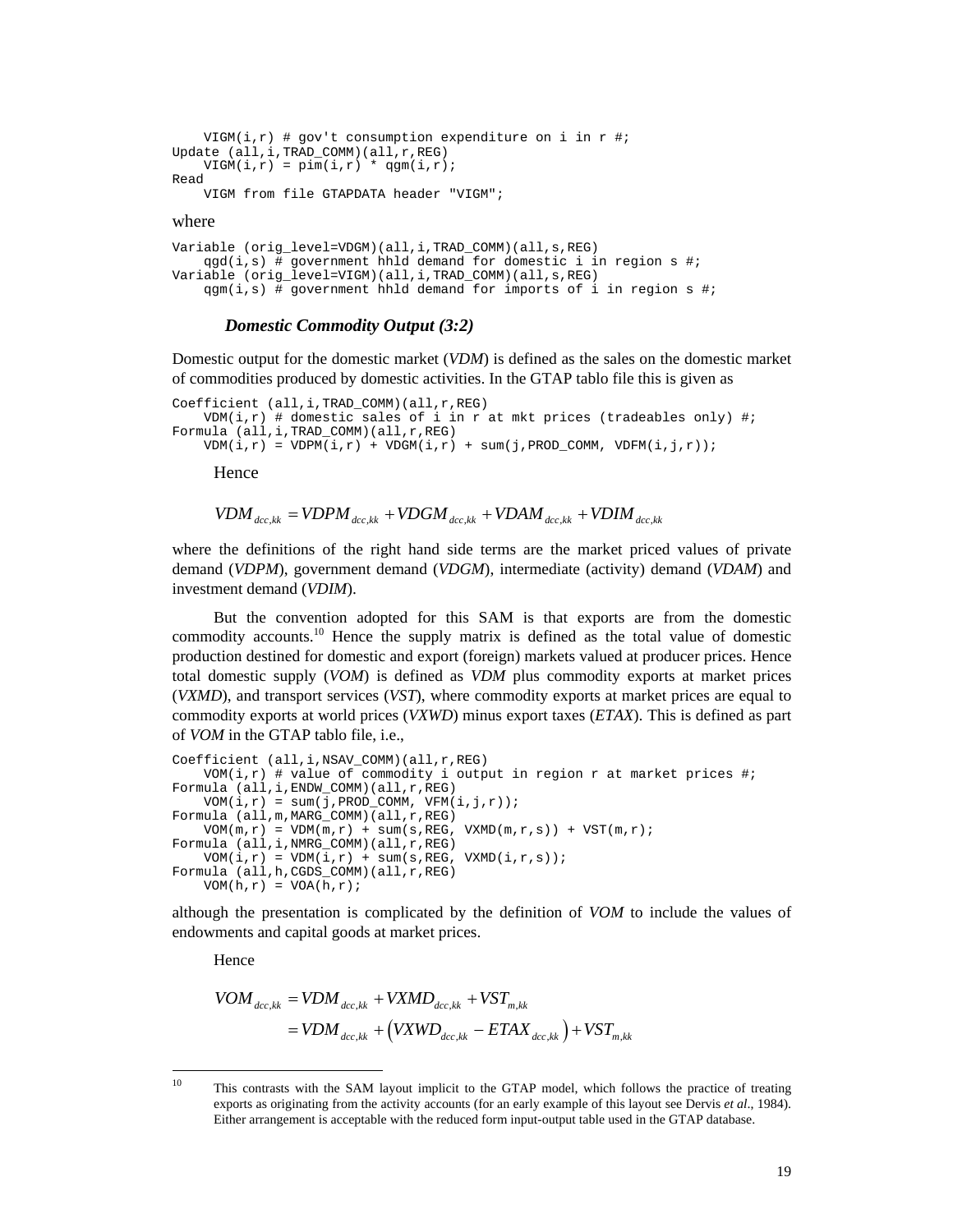where *m* is a subset of *dcc* that identifies the margin commodities.

#### *Expenditures by Activities/Incomes to Factors*

Expenditures by activities fall under three headings: purchases of intermediate inputs, primary inputs and payment of indirect taxes. Purchases of intermediate inputs are recorded as components of commodity demand. These are valued at market prices with the associated 'sales' taxes being treated as separate expenditures by the activities – see the section on indirect taxes. The treatment of production taxes (PRODTAX) is also discussed in the section on indirect taxes.

This leaves the payments by activities for factor services (4:3). The GTAP tablo file indicates that the payments to factor accounts for factor services are defined as

```
Coefficient (all,i,NSAV_COMM)(all,r,REG) 
   VOM(i,r) # value of commodity i output in region r at market prices #;
Formula (all,i,ENDW_COMM)(all,r,REG) 
   VOM(i,r) = sum(j, PROD_COMM, VFM(i,j,r));
```
where $11$ 

```
Variable (all,i,NSAV_COMM)(all,r,REG) 
    pm(i,r) market price of commodity i in region r#; 
Variable (all,i,ENDWS_COMM)(all,j,PROD_COMM)(all,r,REG) 
    pmes(i,j,r) # market price of sluggish endowment i used by j, in r #;
Coefficient (ge 0)(all,i,ENDW_COMM)(all,j,PROD_COMM)(all,r,REG) 
   VFM(i,j,r) # producer expenditure on i by j in r valued at mkt prices #;
Update (all,i,ENDWM_COMM)(all,j,PROD_COMM)(all,r,REG) 
   VFM(i,j,r) = pm(i,r) * qfe(i,j,r);Update (all,i,ENDWS_COMM)(all,j,PROD_COMM)(all,r,REG) 
VFM(i,j,r) = pmes(i,j,r) * qfe(i,j,r);Read 
     VFM from file GTAPDATA header "VFM";
```
Hence they are valued in market price terms. This means that there is a tax on the use of factors that is activity specific – this is explained below in the section on indirect taxes.

Sales of factor services to domestic activities are the sole sources of factor incomes in the database.

#### *Factor Expenditures*

 $\overline{a}$ 

Factor incomes are distributed to domestic agents in three sub matrices. The first is the allowance for depreciation (14:4)

```
Variable (all, r, REG) 
    kb(r) # beginning-of-period capital stock, in r #;
Variable (all, r, REG) 
    pcgds(r) # price of investment goods = ps("cgds", r) #;
Coefficient (ge 0)(all, r, REG) 
    VDEF(r) # value of capital depreciation in r (exogenous) #;
Update (all, r, REG) 
    VDEF(r) = kb(r) * pcgds(r);Read 
     VDEP from file GTAPDATA header "VDEP";
```
which is recorded as an expenditure by the factors accounts to the domestic capital account, i.e., a form of saving.

Note that the term for *VFM* below is defined according to whether an endowment is defined as MOBILE or SLUGGISH.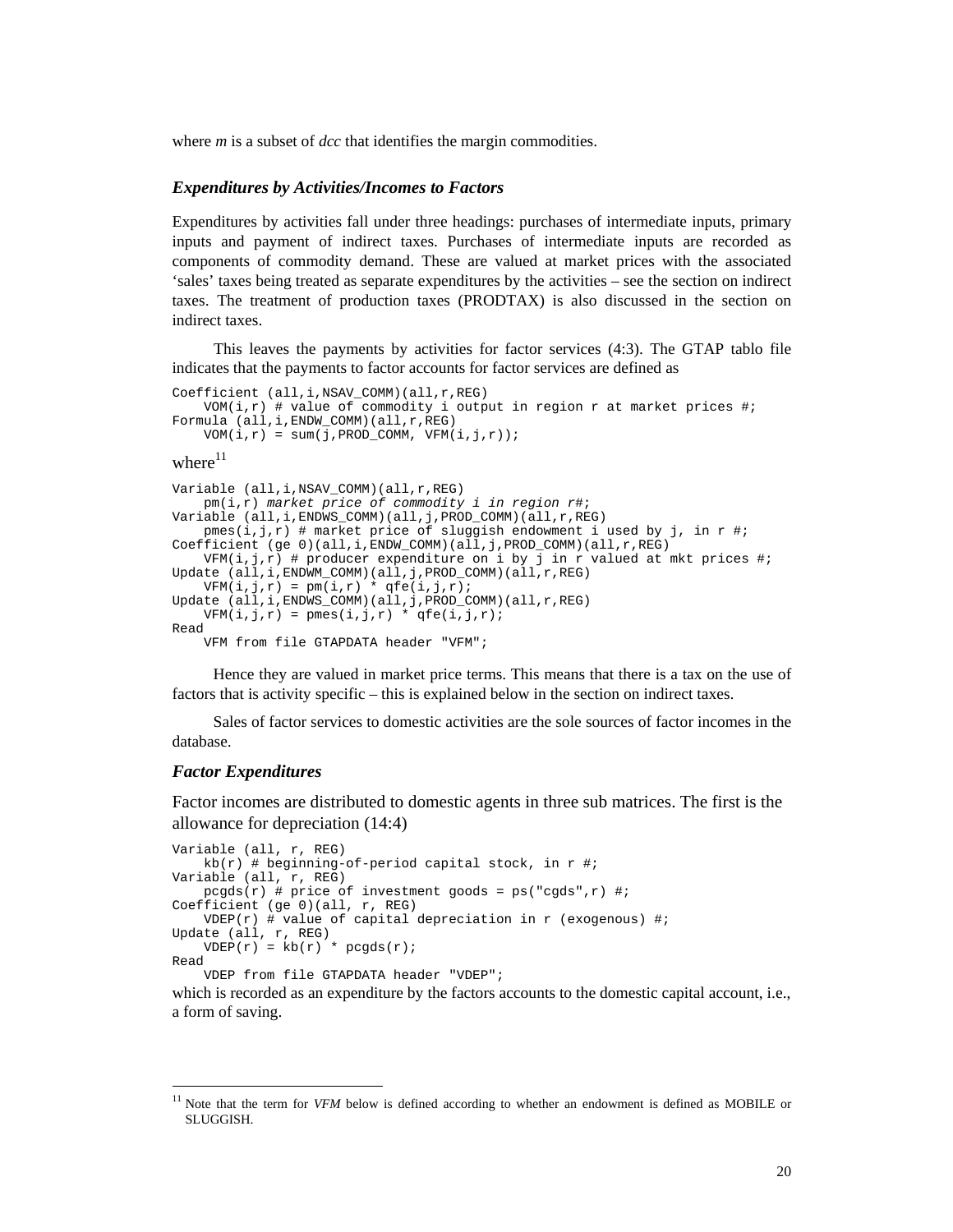Second the factor account must pay factor income taxes, which are defined as the totals of the payments to each factor by all activities less the 'endowments output at agents' prices (12:4). These are explained below in the section on 'Factor Income Taxes'.

And the third component is the distribution of factor income after allowance for depreciation and the payment of factor taxes to the regional household (5:4). Hence the factor incomes distributed to the regional household are the 'endowments output at agents' prices'

```
Variable (all,i,NSAV_COMM)(all,r,REG) 
 ps(i,r) # supply price of commodity i in region r #; 
Variable (orig_level=VOM)(all,i,NSAV_COMM)(all,r,REG) 
   qo(i,r) # industry output of commodity i in region r #;
Coefficient (ge 0)(all,i,ENDW_COMM)(all,r,REG) 
   EVOA(i,r) # value of commodity i output in region r #;
Update (all,i,ENDW_COMM)(all,r,REG) 
   EVOA(i, r) = ps(i, r) * qo(i, r);Read 
     EVOA from file GTAPDATA header "EVOA";
```
less the allowance for depreciation.

#### *Regional Household Income*

Regional household income consists of distributed factor incomes, which were explained above, and total tax revenues, which are defined as indirect tax income plus direct tax income. Because of the Regional Household system, which means that private households pay no direct/income taxes and the private household and government do not save, the tax revenues in GTAP are dominated by indirect taxes.

The definitions for these taxes are crucial to an accurate accounting of transactions in the GTAP Data Base. The definitions for the tax receipts in the GTAP Data Base are taken from version 6.2 of the GTAP model tablo file, as set out in the section 'Computation of Indirect Tax Receipts by the Regional Household'.<sup>12</sup>

#### *Indirect Tax Revenues*

Indirect tax receipts are defined in the GTAP model tablo file (gtab.tab v6.1) as

```
INDTAX(r) # indirect tax receipts in r #;
    INDTAX(r) =TPC(r) + TGC(r) + TIU(r) + TFU(r) + TOUT(r) + TEX(r) + TIM(r);
where 
      TIM(r) # import tax payments in r #;
      TEX(r) # export tax payments in r #;
      TIU(r) # firms' tax payments on intermediate goods usage in r \#;
      TGC(r) # government consumption tax payments in r #;
      TPC(r) # private consumption tax payments in r #;
      TOUT(r) # production tax payments in r #;
      TFU(r) # firms' tax payments on primary factor usage in r \#;
```
The definitions of each of these indirect tax instruments in the GTAP Data Base and how they are treated in the global SAM are explained below. When considering the GTAP tax instruments it is important to note the convention in the GTAP Data Base and model by which the tax revenue is defined; the right hand side elements of the tax revenue equations are ordered A(gents), M(arket), W(orld), and hence it is also important to note how prices are formed in the GTAP model.

 $\overline{a}$ 

 $12$  This starts at line 747 in gtap61.tab.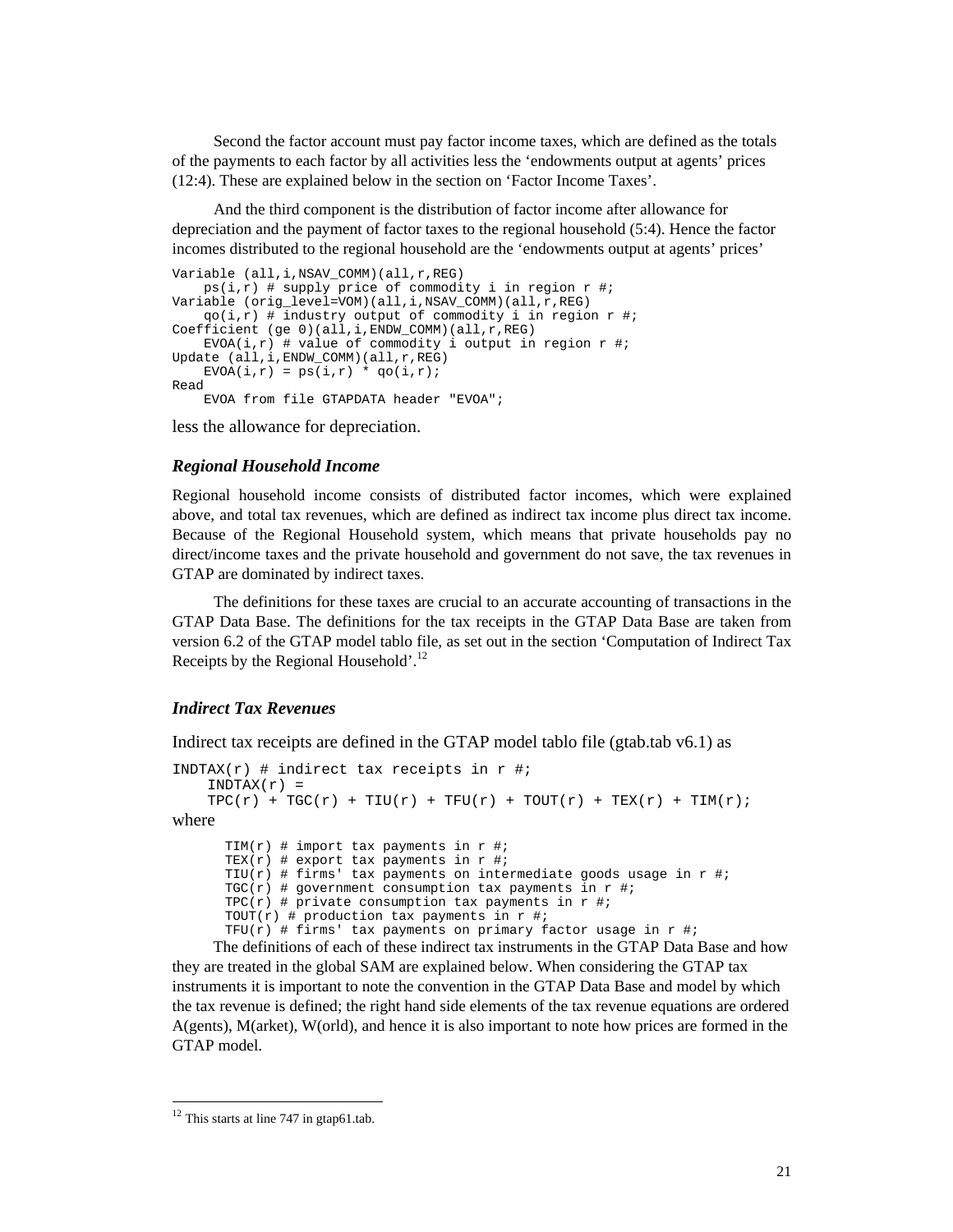## *Trade Tax Revenues*

*Import Duties (7:1)* 

The GTAP model defines the revenues from import duties (*MTAX*) on commodity *i* imported from region *r* by region *s* as

```
Coefficient (all,i,TRAD_COMM)(all,r,REG)(all,s,REG) 
    MTAX(i,r,s) # tax on imports of good i from source r in destination s #;
Formula (all,i,TRAD_COMM)(all,r,REG)(all,s,REG) 
    \texttt{MTAX}(i,r,s) = \texttt{VIMS}(i,r,s) - \texttt{VINS}(i,r,s) \texttt{;}Coefficient (all,r,REG) 
    TIM(r) # import tax payments in r \#;
Formula (all,r,REG) 
    TIM(r) = sum(i, TRAD_COMM, sum(s, REG, MTAX(i,s,r)));
```
Further the (rates of change in) market prices (*pms*) are defined as

```
Equation MKTPRICES 
# eq'n links domestic and world prices (HT 24) # 
(all,i,TRAD_COMM)(all,r,REG)(all,s,REG) 
   pms(i,r,s) = tm(i,s) + tmsi(i,r,s) + pcif(i,r,s);
```
where *tms* is the percentage change in the power of the import duty rate and *pcif* is the cif paid import price (*tm* is a variable included for purposes of simulations and in the current context is not relevant). Hence import duty revenues must be added to the payments to the source region to identify the payments for imports made by domestic consumers.

#### *Export Taxes (7:2)*

Export taxes are defined as the revenues from taxes charged on exports (*ETAX*) on commodity *i* exported from region *r* to region *s*

```
Coefficient (all,i,TRAD_COMM)(all,r,REG)(all,s,REG) 
   XTAND(i,r,s) # tax on exports of good i from source r to destination s #;
Formula (all,i,TRAD_COMM)(all,r,REG)(all,s,REG) 
   XTAXD(i,r,s) = VXWD(i,r,s) - VXMD(i,r,s);Coefficient (all,r,REG) 
   TEX(r) # export tax payments in r \#;
Formula (all,r,REG) 
   TEX(r) = sum(i,TRAD_COMM, sum(s,REG, XTAXD(i,r,s)));
```
The (rates of change in) export prices (*pfob*) are defined as

```
Equation EXPRICES 
# eq'n links agent's and world prices (HT 27) # 
(all,i,TRAD_COMM)(all,r,REG)(all,s,REG) 
    pfob(i,r,s) = pm(i,r) - tx(i,r) - tx(s(i,r,s);
```
where *txs* is the percentage change in the power of the export tax rate, *pfob* the fob export price and *pm* the market price of commodity *i* in region *r*. Hence export tax revenues must be subtracted from the payments by the purchasing region to identify the revenues from exports received by domestic producers.

This is confirmed by the definitions of *VXMD*

```
Coefficient (ge 0)(all,i,TRAD_COMM)(all,r,REG)(all,s,REG) 
    VXMD(i,r,s) 
    # exports of i from r to s valued at mkt prices (tradeables only) #;
Update (all,i,TRAD COMM)(all,r,REG)(all,s,REG)
   VXMD(i,r,s) = pm(i,r) * qxs(i,r,s);
```
and *VXWD*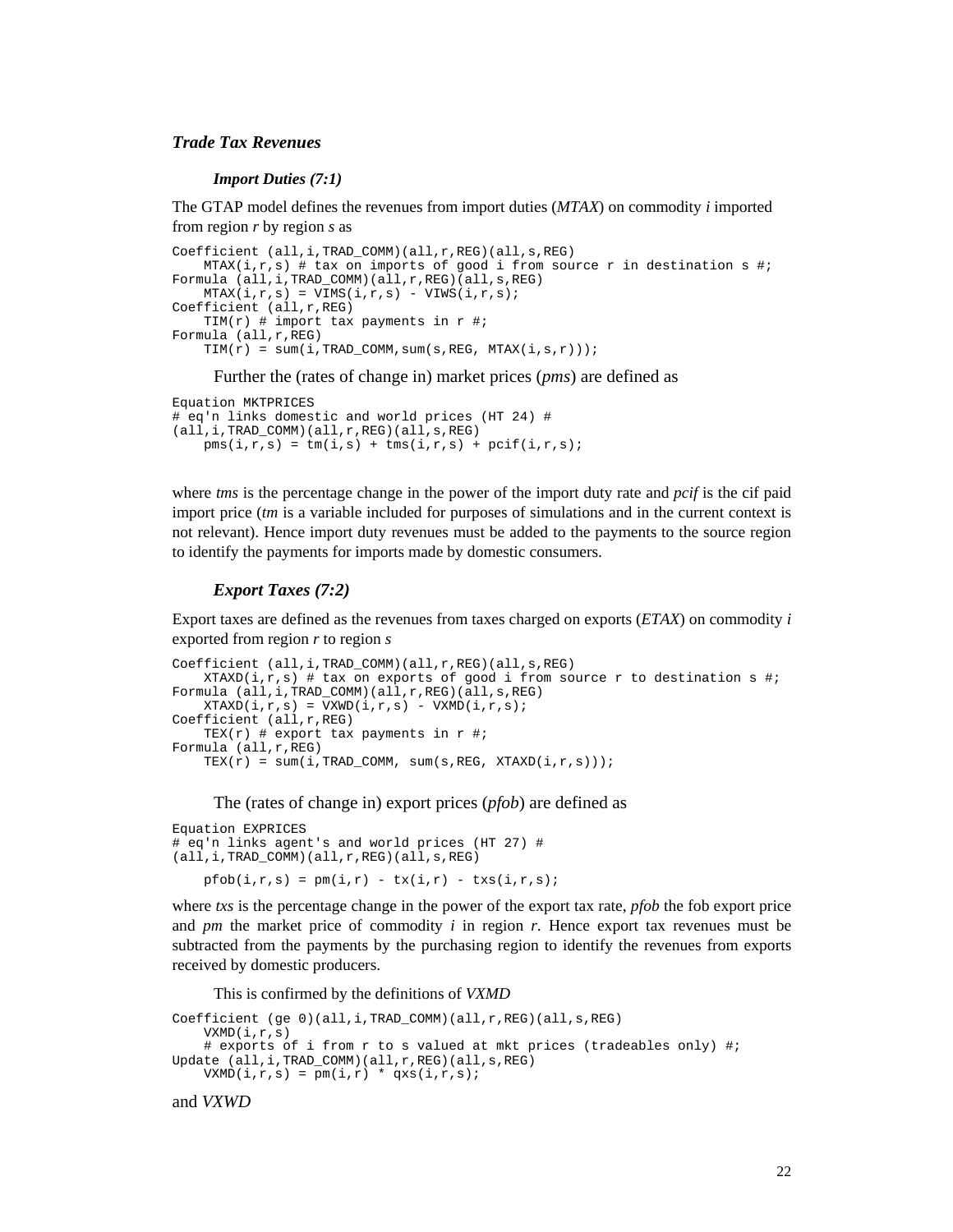```
Coefficient (ge 0)(all,i,TRAD_COMM)(all,r,REG)(all,s,REG) 
   VXWD(i,r,s) # exports of i from r to s valued fob (tradeables only) #;
Update (all,i,TRAD_COMM)(all,r,REG)(all,s,REG) 
   VXWD(i,r,s) = pfob(i,r,s) * qxs(i,r,s);Read 
     VXWD from file GTAPDATA header "VXWD";
```
Hence export taxes are defined by *VXWD - VXMD*. 13

### *Taxes on Demand/Consumption*

There are 6/8 indirect taxes on demand – indirect taxes on demand for domestic and imported commodities by the private household, government, investment and activities, with the investment and activity demands being 'lumped' together under the label of firms' demand.

Transactions between activities, the private household, government and investment and the commodity accounts are valued at the sellers' prices – which for these transactions are termed market prices by GTAP. Then transactions between the institutions and the sales tax accounts are recorded that identify the 'sales' taxes paid by each institution with respect to purchases of each commodity. Consequently sales tax transactions do not appear as row entries in the columns for the commodity accounts. While the purchasing institutions pay different prices the sellers receive a common price (*pm* or *pim*) irrespective of the institution that makes the purchase; hence the domestic supply matrix is recorded in market price terms (broadly equivalent to basic prices), while the supply of imported commodities is valued inclusive of trade taxes and transport margins for imported commodities, but excluding any domestic sales taxes.

The allocation method described below retains all the information in the GTAP Data Base. Alternative representations of the GTAP Data Base are consequently reduced forms.

#### *Taxes on Intermediate and Investment Demand (8:3, 9:3, 8:14, 9:14)*

Taxes on purchases of intermediate and investment commodity differ according to whether the commodity is domestically produced or imported, i.e.,

```
Variable (all,i,TRAD_COMM)(all,j,PROD_COMM)(all,r,REG) 
    tfd(i,j,r) # tax on domestic i purchased by j in r #;
Variable (all,i,TRAD_COMM)(all,j,PROD_COMM)(all,r,REG) 
    tfm(i,j,r) # tax on imported i purchased by j in r #;
```
hence there are separate tax revenues for domestic and imported commodities, i.e.,

```
Coefficient (all,i,TRAD_COMM)(all,j,PROD_COMM)(all,r,REG) 
    DFTAX(i,j,r) # tax on use of domestic intermediate good i by j in r #;
Formula (all,i,TRAD_COMM)(all,j,PROD_COMM)(all,r,REG) 
    DFTAX(i,j,r) = VDFA(i,j,r) - VDFM(i,j,r);Coefficient (all,i,TRAD_COMM)(all,j,PROD_COMM)(all,r,REG) 
    IFTAX(i,j,r) # tax on use of imported intermediate good i by j in r #;
Formula (all,i,TRAD_COMM)(all,j,PROD_COMM)(all,r,REG) 
    \texttt{IFTAX}(\texttt{i},\texttt{j},\texttt{r}) \texttt{ = } \texttt{VIFA}(\texttt{i},\texttt{j},\texttt{r}) \texttt{ - } \texttt{VIFM}(\texttt{i},\texttt{j},\texttt{r})\texttt{;}Coefficient (all,r,REG) 
    TIU(r) # firms' tax payments on intermediate goods usage in r #;
Formula (all,r,REG) 
    TIU(r) = sum(j, PROD_COMM, sum(i, TRAD_COMM, DFTAX(i,j,r) + IFTAX(i,j,r)));
```
But taxes are defined by

Equation DMNDDPRICE

<sup>13</sup> The convention followed in this SAM is that the definitions for prices are built up as accounting identities through the columns of the commodity accounts. Hence export taxes are accounted for as the difference between the price paid by the destination region and the price received by the domestic activity. The notable exception is the taxes on consumption.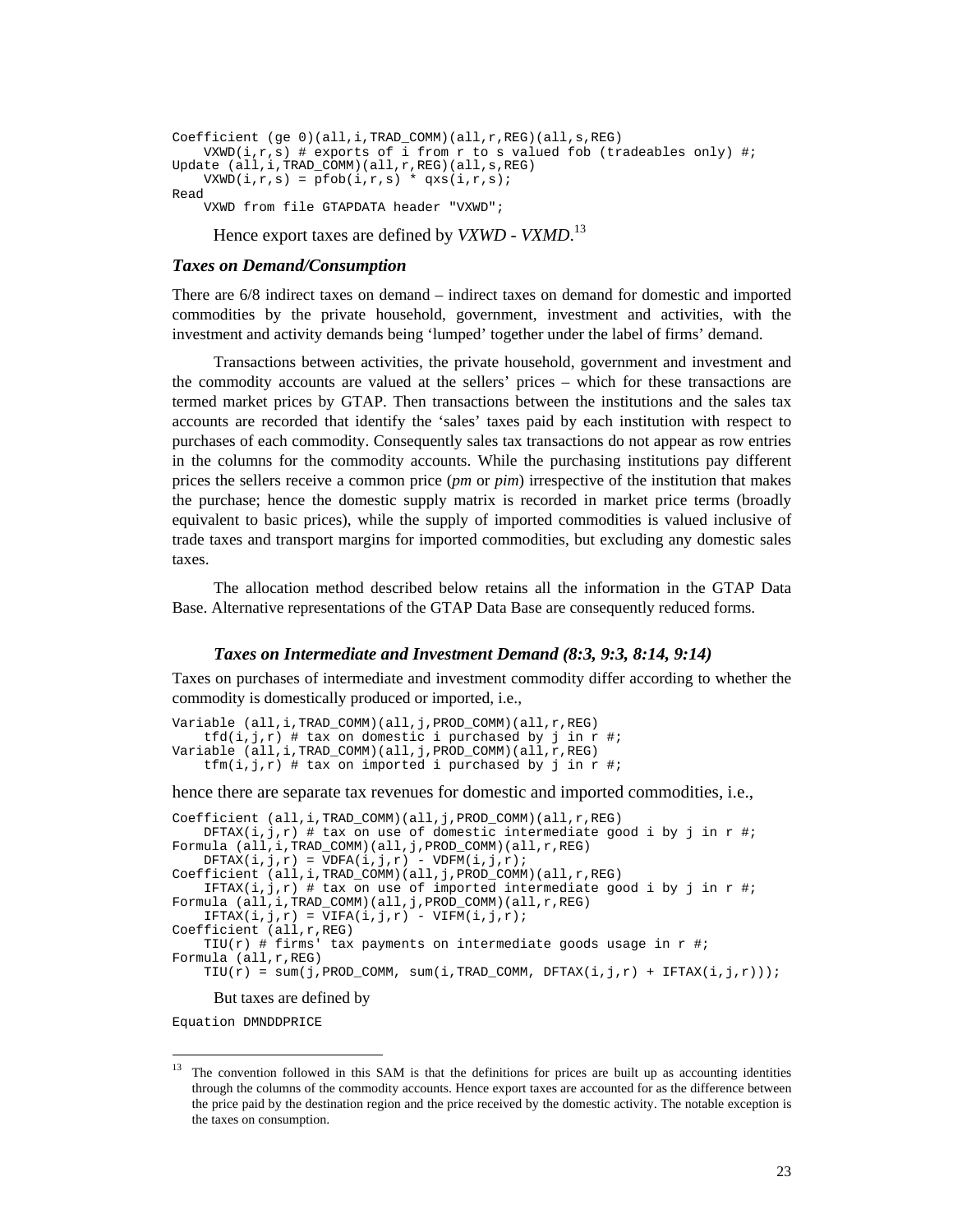```
# eq'n links domestic market and firm prices (HT 20) # 
(all,i,TRAD_COMM)(all,j,PROD_COMM)(all,r,REG) 
   pfd(i,j,r) = tfd(i,j,r) + pm(i,r);Equation DMNDIPRICES 
# eq'n links domestic market and firm prices (HT 23) # 
(all,i,TRAD_COMM)(all,j,PROD_COMM)(all,r,REG) 
   pfm(i,j,r) = tfm(i,j,r) + pim(i,r);
```
where *pfd* and *pfm* define the prices paid by the 'activities' while *pm* and *pim* define the price received by the suppliers. Hence *VDFM* and *VIFM* record the transactions between the commodity and 'activity' accounts and *DFTAX* and *IFTAX* define the associated tax payments by 'activities' to the government.

Note however that *VDFM*/*VFDA* and *VIFM*/*VIFA* are defined over PROD\_COMM and hence 'activities' include the investment account. In the GAMS program the allocations of these taxes to their respective sub matrices of the global SAM are controlled by (conditional) mapping sets.

### *Taxes on Private Household Demand (8:6, 9:6)*

Taxes on purchases of commodities by the private households differ according to whether the commodities are domestically produced or imported, i.e.,

```
Variable (all,i,TRAD_COMM)(all,r,REG) 
    tpd(i,r) # shock to tax on domestic i purchased by private hhld in r #;
Variable (all,i,TRAD_COMM)(all,r,REG) 
    tpm(i,r) # shock to tax on imported i purchased by private hhld in r \#;
```
hence there are separate tax revenues for domestic and imported commodities, i.e.,

```
Coefficient (all,i,TRAD_COMM)(all,r,REG) 
   DPTAX(i,r) # tax on private consumption of domestic good i in region r #;
Formula (all,i,TRAD_COMM)(all,r,REG) 
   DPTAX(i,r) = VDPA(i,r) - VDPM(i,r);Coefficient (all,i,TRAD_COMM)(all,r,REG) 
   IPTAX(i,r) # tax on private consumption of imported good i in region r \#;
Formula (all,i,TRAD_COMM)(all,r,REG) 
   IPTAX(i,r) = VIPA(i,r) - VIPM(i,r);Coefficient (all,r,REG) 
   TPC(r) # private consumption tax payments in r #;
Formula (all,r,REG) 
   TPC(r) = sum(i, TRAD_COMM, DPTAX(i, r) + IPTAX(i, r));But taxes are defined by 
Equation PHHDPRICE 
# eq'n links domestic market and private consumption prices (HT 18) # 
(all,i,TRAD_COMM)(all,r,REG) 
   ppd(i,r) = atpd(i,r) + pm(i,r);Equation PHHIPRICES 
# eq'n links domestic market and private consumption prices (HT 21) # 
(all,i,TRAD_COMM)(all,r,REG) 
   ppm(i,r) = atpm(i,r) + pim(i,r);where 
Variable (all,r,REG) 
    tp(r) # comm.-, source-gen. shift in tax on private cons. #;
Variable (all,i,TRAD_COMM)(all,r,REG) 
    tpd(i,r) # comm.-, source-spec. shift in tax on private cons. of dom. #;
Variable (all,i,TRAD_COMM)(all,r,REG) 
   atpd(i,r) # power of tax on domestic i purchased by private hhld in r \#;
Equation TPDSHIFT 
# permits uniform consumption tax change # 
(all,i,TRAD_COMM)(all,r,REG) 
   atpd(i,r) = tpd(i,r) + tp(r);Variable (all,i,TRAD_COMM)(all,r,REG) 
    tpm(i,r) # comm.-, source-spec. shift in tax on private cons. of imp. #;
Variable (all, i, TRAD_COMM)(all, r, REG)
```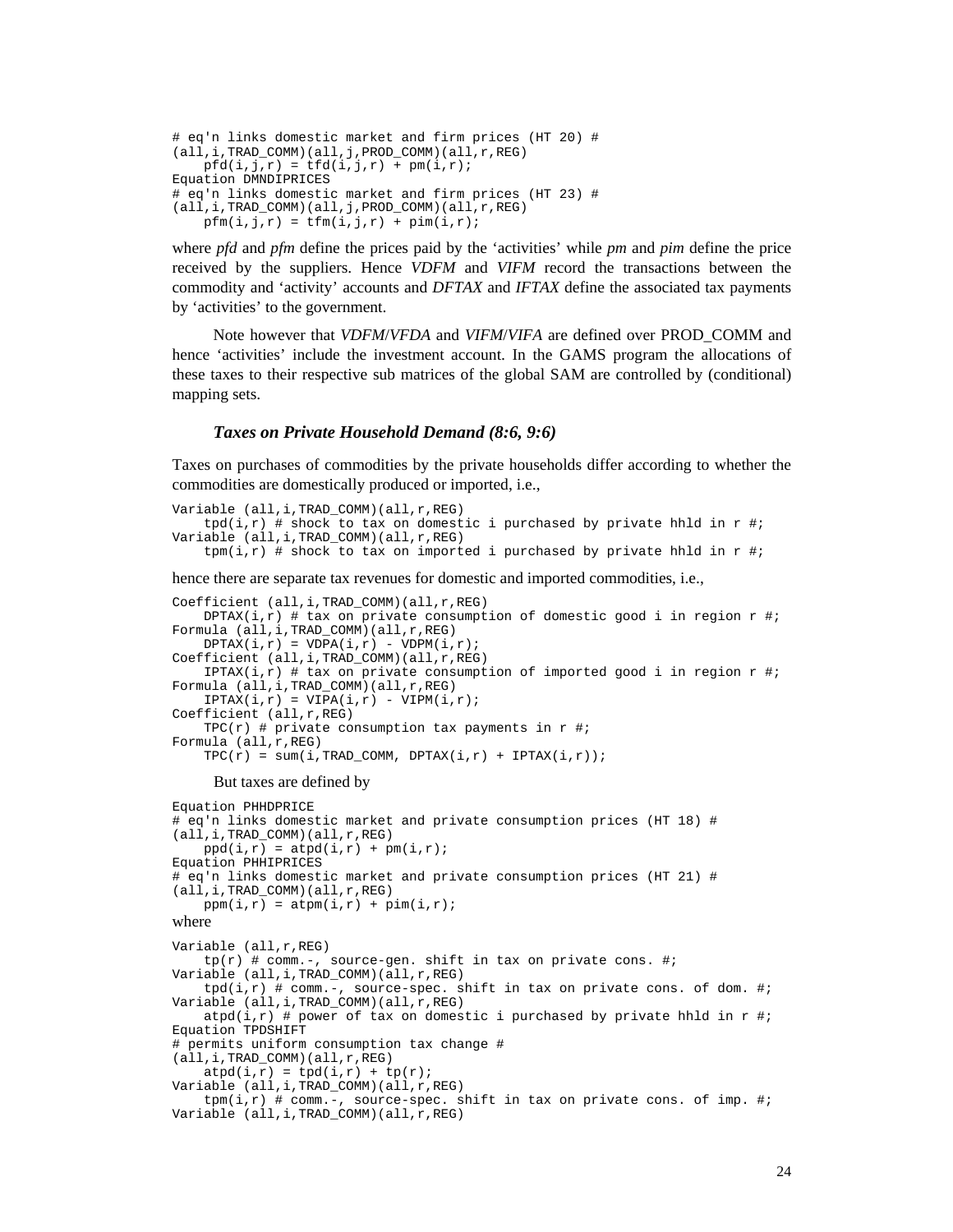```
atpm(i,r) # power of tax on imported i purchased by private hhld in r \#iEquation TPMSHIFT 
# permits uniform consumption tax change # 
(all,i,TRAD_COMM)(all,r,REG) 
   atpm(i,r) = tpm(i,r) + tp(r);
```
where *ppd* and *ppm* define the prices paid by the private households while *pm* and *pim* define the price received by the suppliers. Hence *VDPM* and *VIPM* – the values of private demand at market prices for domestic and imported commodities - record the transactions between the commodity and private household accounts and *DPTAX* and *IPTAX* define the associated tax payments by private households to the government.

#### *Taxes on Government Demand (8:13, 9:13)*

Taxes on purchases of commodities by the government differ according to whether the commodities are domestically produced or imported, i.e.,

```
Variable (all,i,TRAD_COMM)(all,r,REG) 
    tgd(i,r) # tax on domestic i purchased by government hhlds in r \#iVariable (all,i,TRAD_COMM)(all,r,REG) 
    tgm(i,r) # tax on imported i purchased by gov't hhld in r #;
```
hence there are separate tax revenues for domestic (DGTAX) and imported (IGTAX) commodities, i.e.,

```
Coefficient (all,i,TRAD_COMM)(all,r,REG) 
   DGTAX(i,r) # tax on government consumption of domestic good i in region r#; 
Formula (all,i,TRAD_COMM)(all,r,REG) 
   DGTAX(i,r) = VDGA(i,r) - VDGM(i,r);Coefficient (all,i,TRAD_COMM)(all,r,REG) 
   IGTAX(i,r) # tax on government consumption of imported good i in region r#; 
Formula (all,i,TRAD_COMM)(all,r,REG) 
   IGTAX(i,r) = VIGA(i,r) - VIGM(i,r);Coefficient (all,r,REG) 
   TGC(r) # government consumption tax payments in r \#;
Formula (all,r,REG) 
   TGC(r) = sum(i, TRAD_COMM, DGTAX(i,r) + IGTAX(i,r));But taxes are defined by
```

```
Equation GHHDPRICE 
# eq'n links domestic market and government consumption prices (HT 19) # 
(all,i,TRAD_COMM)(all,r,REG) 
   pgd(i,r) = tgd(i,r) + pm(i,r);Equation GHHIPRICES 
# eq'n links domestic market and government consumption prices (HT 22) # 
(all,i,TRAD_COMM)(all,r,REG) 
    pgm(i,r) = tgm(i,r) + pim(i,r);
```
where *pgd* and *pgm* define the prices paid by the government while *pm* and *pim* define the price received by the suppliers. Hence *VDGM* and *VIGM* – the values of government demand at market prices for domestic and imported commodities - record the transactions between the commodity and private household accounts and *DGTAX* and *IGTAX* define the associated tax payments by government to the government.

#### *Factor Use Taxes (10:3)*

These are taxes on factor use paid by the activities. The GTAP tablo file defines these as follows

```
Coefficient (all,i,ENDW COMM)(all,j,PROD COMM)(all,r,REG)
   ETAX(i,j,r) # tax on use of endowment good i by industry j in region r \#;
Formula (all,i,ENDW_COMM)(all,j,PROD_COMM)(all,r,REG)
```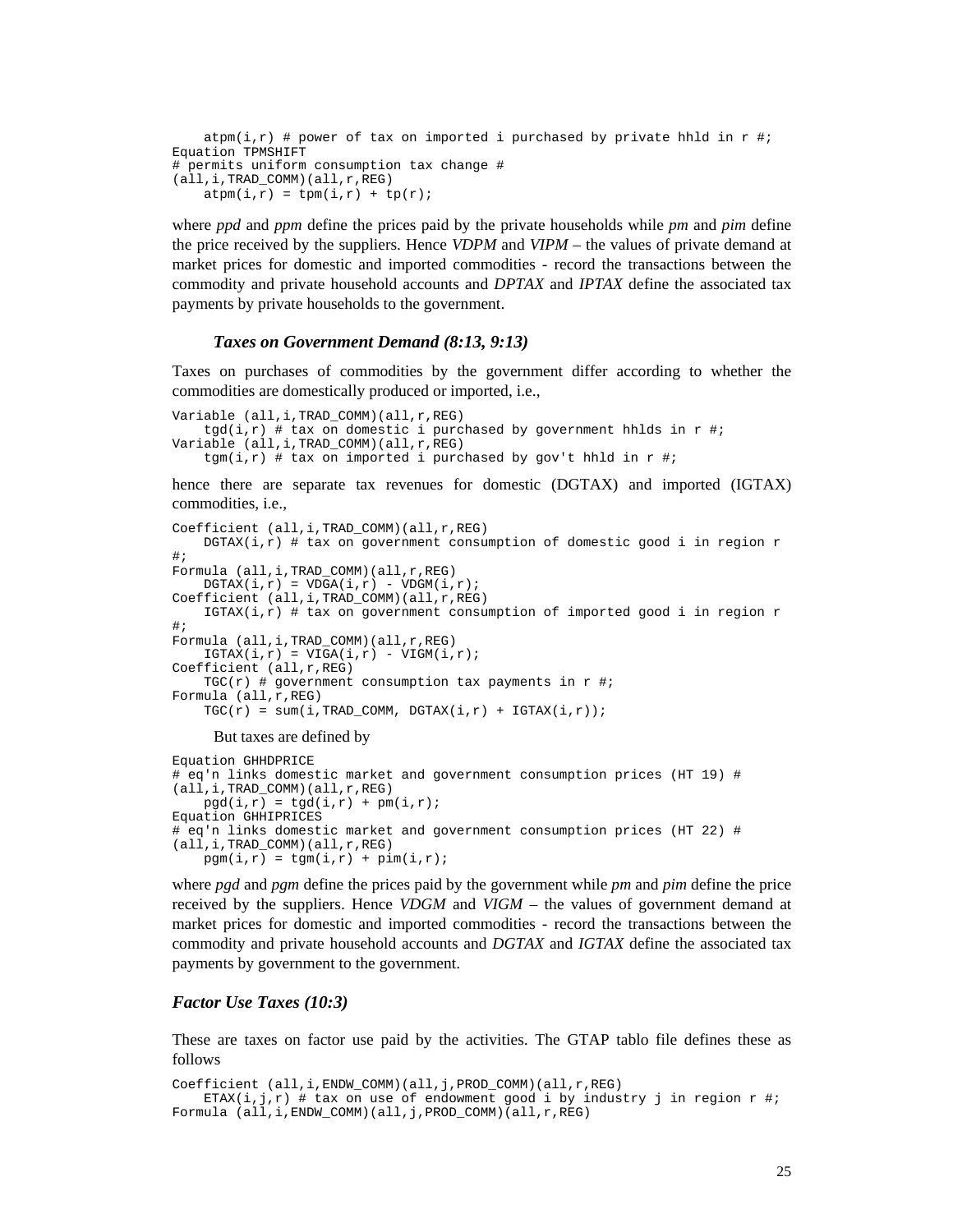```
ETAX(i, j, r) = VFA(i, j, r) - VFM(i, j, r);
Coefficient (all,r,REG) 
     TFU(r) # firms' tax payments on primary factor usage in r \#;
Formula (all,r,REG) 
    \begin{array}{lcl} \mathsf{TFU}(r) & = & \mathsf{sum}(\mathtt{i},\mathtt{ENDW\_COMM}, ~\mathsf{sum}(\mathtt{j},\mathtt{PROD\_COMM}, ~\mathtt{ETAX}(\mathtt{i},\mathtt{j},r))\text{)}\text{;} \end{array}where 
Coefficient (all,i,DEMD_COMM)(all,j,PROD_COMM)(all,r,REG) 
     VFA(i,j,r) # producer expenditure on i by j in r valued at agents' prices
#; 
Formula (all,i,ENDW_COMM)(all,j,PROD_COMM)(all,r,REG) 
     VFA(i,j,r) = EVFA(i,j,r);Formula (all,i,TRAD_COMM)(all,j,PROD_COMM)(all,s,REG) 
     VFA(i,j,s) = VDFA(i,j,s) + VIFA(i,j,s);Coefficient (ge 0)(all,i,ENDW_COMM)(all,j,PROD_COMM)(all,r,REG) 
     EVFA(i,j,r) # producer expenditure on i by j in r at agent's prices #;
```
The coefficient *ETAX* is defined over three sets

- i) ENDW\_COMM the factors of production (*f* in GAMS);
- ii) PROD\_COMM the activities (*a* in GAMS) and investment goods ("*kap*" in GAMS);
- iii) REG the regions (*k* in GAMS).

However note that while *VFM* is defined over the same three sets, *VFA* is defined over three sets, one of which is different, i.e.,

- i) DEMD COMM the factors of production  $(f$  in GAMS) plus the activities (*a* in GAMS), i.e., ENDW\_COMM is a subset of DEMD\_COMM;
- ii) PROD\_COMM the activities (*a* in GAMS) and investment goods ("*kap*" in GAMS);
- iii) REG the regions (*k* in GAMS).

Hence only part of *VFA* is used in the determination of the factor use taxes, and in the GTAP model *VFA* is derived from the read in data. Furthermore, note that there are no entries for *CGDS* in either *VFM* or *EVFA*. Consequently when assigning the transaction values for factor use taxes it is necessary exclude the elements of *VFM* and *EVFA* that refer to *s* to capture the taxes paid by activities for the use of factors – this is achieved by the use of a series of (conditional) mapping sets.

## *'Production' Taxes* **(11:3, 12:4 and 11:14)**

These are the taxes identified by the parameter *PTAX* in the GTAP model. *PTAX* is defined over two sets

- 1. NSAV\_COMM the factors of production (*f* in GAMS), the activities (*a* in GAMS) and investment goods ("*kap*" in GAMS);
- 2. REG the regions (*k* in GAMS).

The GTAP Data Base defines production tax payments as

```
Coefficient (all,i,NSAV COMM)(all,r,REG)
    PTAX(i,r) # output tax on good i in region r #;
Formula (all, i, NSAV_COMM)(all, r, REG)
    PTAX(i, r) = VOM(i, r) - VOA(i, r);Coefficient (all,r,REG) 
   TOUT(r) # production tax payments in r #;
Formula (all,r,REG) 
   TOUT(r) = sum(i, PROD COMM, PTAX(i, r));
```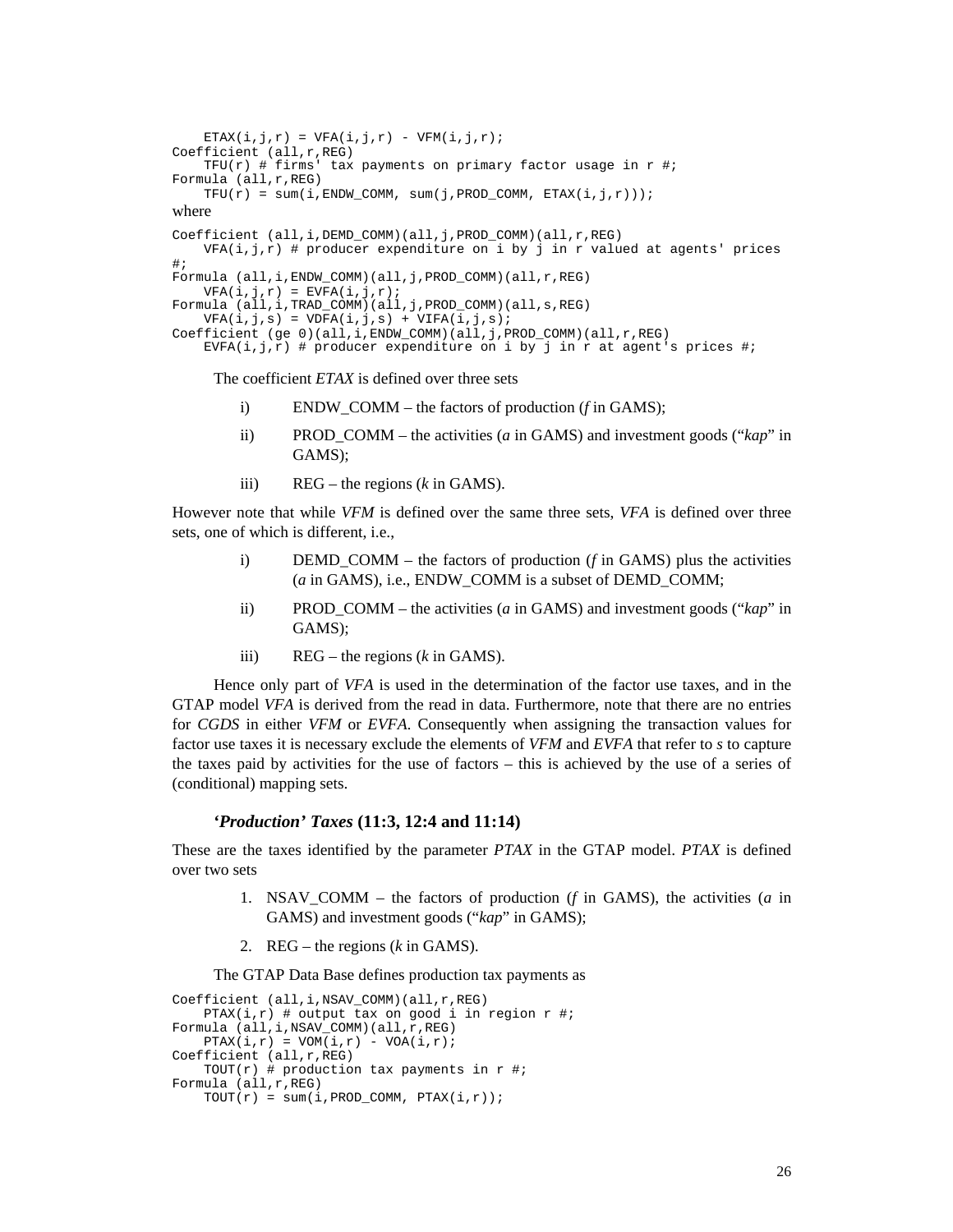The value of output at agents prices (*VOA*) is relatively straightforward since it only uses 2 subsets of NSAV\_COMM.

```
Coefficient (all,i,NSAV_COMM)(all,r,REG) 
   VOA(i, r) # value of commodity i output in region r at agents' prices #;
Formula (all,i,ENDW_COMM)(all,r,REG) 
   VOA(i,r) = EVOA(i,r);Formula (all,i,PROD_COMM)(all,r,REG) 
   VOA(i,r) = sum(j, DEMD_COMM, VFA(j,i,r));with 
Coefficient (all,i,DEMD_COMM)(all,j,PROD_COMM)(all,r,REG) 
   VFA(i,j,r) # producer expenditure on i by j in r valued at agents' prices
#; 
Formula (all,i,ENDW_COMM)(all,j,PROD_COMM)(all,r,REG) 
   VFA(i,j,r) = EVFA(i,j,r);Formula (all,i,TRAD_COMM)(all,j,PROD_COMM)(all,s,REG) 
   VFA(i,j,s) = VDFA(i,j,s) + VIFA(i,j,s);
```
while the value of output at market prices (*VOM*) draws on more subsets of NSAV COMM.

```
i.e., 
Coefficient (all,i,NSAV_COMM)(all,r,REG) 
    VOM(i,r) # value of commodity i output in region r at market prices #;
Formula (all, i, ENDW_COMM)(all, r, REG)
    VOM(i,r) = sum(j, PROD_COMM, VFM(i,j,r));Formula (all,m,MARG_COMM)(all,r,REG) 
    VOM(m,r) = VDM(m,r) + sum(s, REG, VXMD(m,r,s)) + VST(m,r);Formula (all,i,NMRG_COMM)(all,r,REG) 
    \texttt{VOM}(i,r) = \texttt{VDM}(i,r) + \texttt{sum}(\texttt{s},\texttt{REG},\texttt{VXMD}(i,r,\texttt{s}));Formula (all,h,CGDS_COMM)(all,r,REG) 
    \texttt{VOM}(h,r) = \texttt{VOA}(h,r) \, ;with 
Coefficient (all,i,TRAD_COMM)(all,r,REG)
```

```
VDM(i,r) # domestic sales of i in r at mkt prices (tradeables only) #;
Formula (all,i,TRAD_COMM)(all,r,REG) 
   VDM(i,r) = VDPM(i,r) + VDGM(i,r) + sum(j, PROD\_COMM, VDFM(i,j,r));
```
#### Finally the general equation for the *PTAX* is

```
Equation OUTPUTPRICES 
# eq'n links pre- and post-tax supply prices for all industries (HT 15) # 
(all,i,PROD_COMM)(all,r,REG) 
   ps(i,r) = to(i,r) + pm(i,r);\mathbf{1} This equation links pre- and post-tax supply prices for all industries. 
    This captures the effect of output taxes. TO(i, r) < 1 in the case of a
     tax. (HT 15) 
>!
```
where

```
Variable (all,i,NSAV_COMM)(all,r,REG) 
    to(i,r) # output (or income) tax in region r #;
```
While the parameters/coefficients *VOM* and *VOA* are defined over 2 sets they are assigned values from a number of sources whose values are defined over different sets. Since these different sets ultimately refer to different sub matrices of the SAM it will prove convenient to decompose the coefficient *PTAX* and therefore the coefficients *VOA* and *VOM*. The set for *i* in *PTAX* suggests that *PTAX* will be paid by three types of agents in the SAM –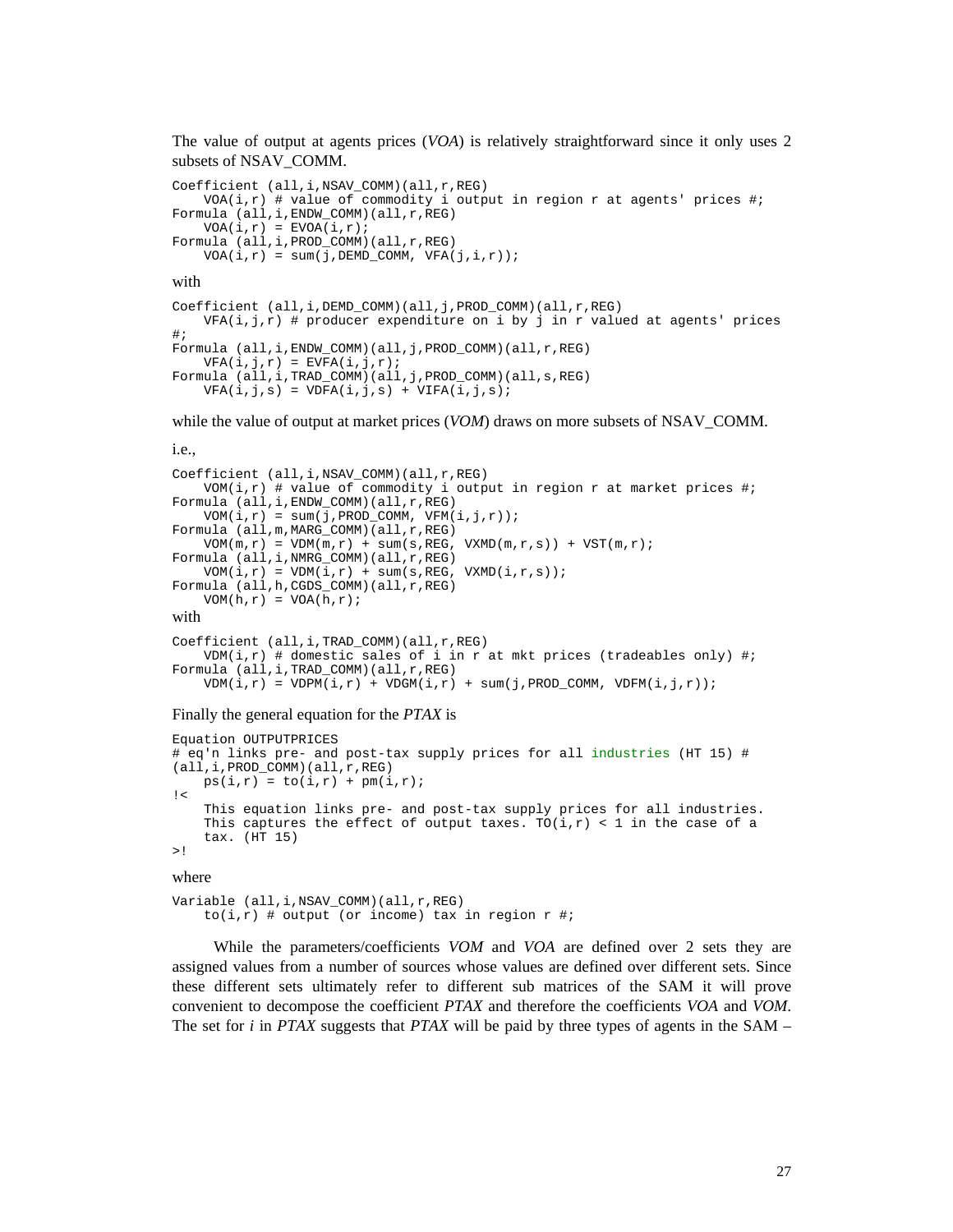activities, factors and the investment account – hence the SAM should allow for non-zero entries in the sub matrices 11:3, 12:4 and  $11:14.^{14}$ 

Hence all transactions that go into *PTAX* should be valued in terms of *ps* and *pm*.

It is convenient to deal with *PTAX* in three parts; one each for activities, investment goods and factors. The endowment/factor component is most straightforward.

#### *Factor Income Taxes (12:4)*

```
PTAX for factors – PTAXFACT – is defined over the sets for factors (f) and regions (r) as
```

```
Formula (all,i,NSAV_COMM)(all,r,REG) 
    PTAX(i,r) = VOM(i,r) - VOA(i,r);Formula (all,i,ENDW_COMM)(all,r,REG) 
    VOA(i,r) = EVOA(i,r);Formula (all,i,ENDW_COMM)(all,r,REG) 
   VOM(i,r) = sum(j, PROD\_COMM, VFM(i,j,r));where 
Coefficient (ge 0)(all,i,ENDW_COMM)(all,r,REG) 
    EVOA(i,r) # value of commodity i output in region r #;
Update (all,i,ENDW_COMM)(all,r,REG) 
    EVOA(i, r) = ps(i, r) * qo(i, r);Read 
     EVOA from file GTAPDATA header "EVOA"; 
and 
Coefficient (ge 0)(all,i,ENDW_COMM)(all,j,PROD_COMM)(all,r,REG) 
    VFM(i,j,r) # producer expenditure on i by j in r valued at mkt prices #;
Update (all,i,ENDWM_COMM)(all,j,PROD_COMM)(all,r,REG) 
   \texttt{VFM}(i,j,r) = pm(i,r) * qfe(i,j,r);Update (all,i,ENDWS_COMM)(all,j,PROD_COMM)(all,r,REG) 
VFM(i,j,r) = pmes(i,j,r) * qfe(i,j,r);Read 
     VFM from file GTAPDATA header "VFM"; 
Equation FACTORINCPRICES 
# eq'n links pre- and post-tax endowment supply prices (HT 15) #
```

```
(al1, i, ENDW_COMM)(all,r,REG)ps(i,r) = to(i,r) + pm(i,r);
```
 $\overline{\phantom{a}}$ 

Hence the factor income tax transactions can be defined as

$$
PTAXFACT_{ff,kk} = \sum_{prod\_comm} VFM_{endwm\_comm,prod\_comm,reg} - EVOA_{endw\_comm,reg}
$$

$$
= \sum_{aa} VFM 2_{ff,aa,kk} - EVOA_{ff,kk}
$$

where *VFM2* is a defined as *VFM* excluding the entries for '*CGDS'*. Hence these are taxes paid by factors direct to the government, and, in terms of the SAM relationships, are defined as the difference between payments to factors and the disposable income of factors after payment of depreciation and taxes, i.e., factor income taxes.

<sup>&</sup>lt;sup>14</sup> Note that the references to cells in Table 4 treat two of these taxes as indirect taxes and the third as a direct tax. This is explained in the discussion of *PTAXFACT*.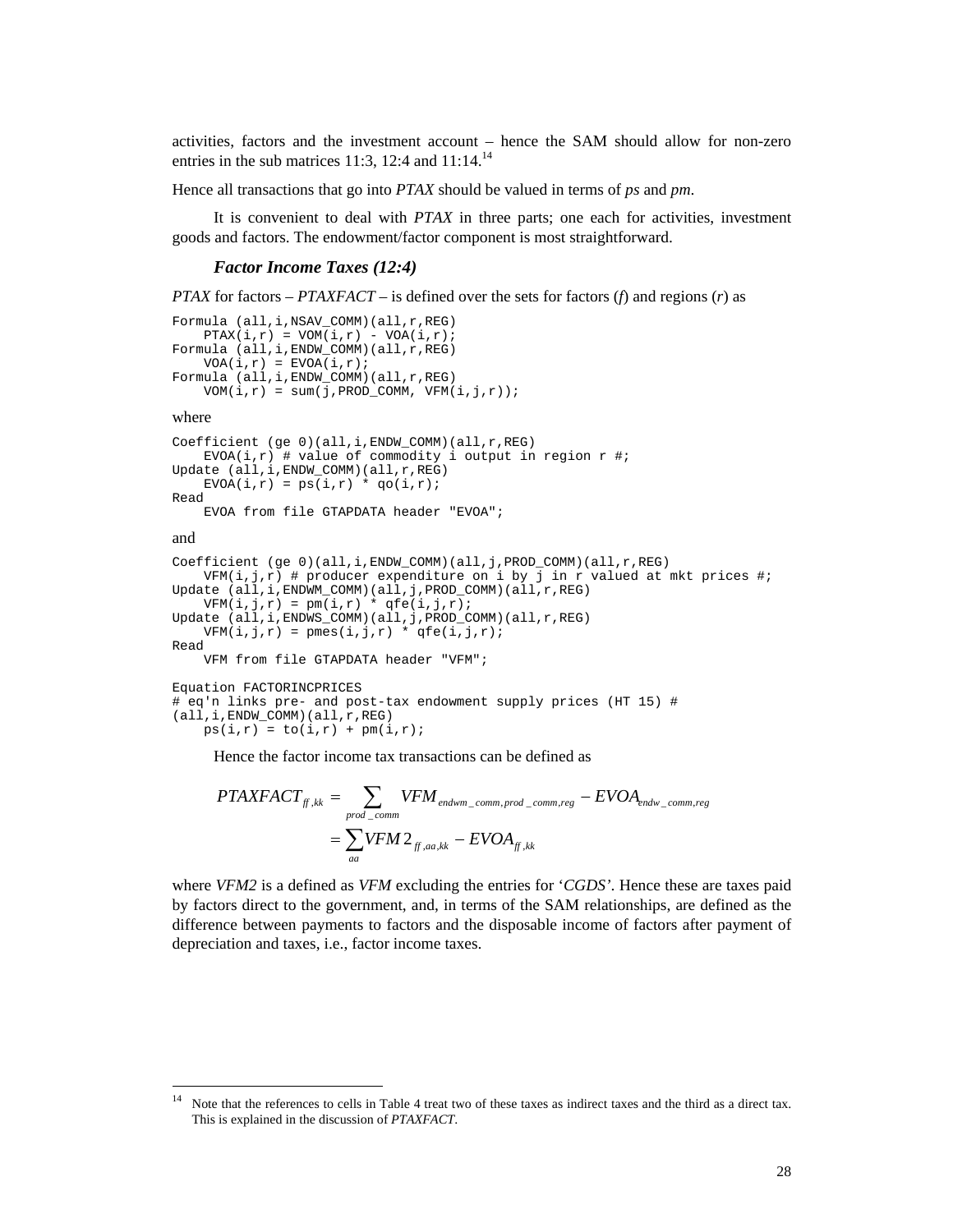#### *Taxes on Production* **(11:3)**

*PTAX* for activities – *PRODTAX* – is defined over the sets for activities (*a*) and regions (*k*) as

```
Formula (all, i, NSAV_COMM)(all, r, REG)
    PTAX(i, r) = VOM(i, r) - VOA(i, r);Formula (all, i, PROD COMM)(all, r, REG)
    VOA(i, r) = sum(j, DEMD_COMM, VFA(j, i, r));Formula (all,m,MARG_COMM)(all,r,REG) 
    VOM(m,r) = VDM(m,r) + sum(s, REG, VXMD(m,r,s)) + VST(m,r);Formula (all,i,NMRG_COMM)(all,r,REG) 
   VOM(i,r) = VDM(i,r) + sum(s, REG, VXMD(i,r,s));with 
Coefficient (all,i,TRAD_COMM)(all,r,REG) 
    VDM(i, r) # domestic sales of i in r at mkt prices (tradeables only) #;
Formula (all,i,TRAD_COMM)(all,r,REG) 
    VDM(i,r) = VDPM(i,r) + VDGM(i,r) + sum(j, PROD_COMM, VDFM(i,j,r));Coefficient (all,i,DEMD_COMM)(all,j,PROD_COMM)(all,r,REG) 
    VFA(i,j,r) # producer expenditure on i by j in r valued at agents' prices
#; 
Formula (all,i,ENDW_COMM)(all,j,PROD_COMM)(all,r,REG) 
    VFA(i,j,r) = EVFA(i,j,r);Formula (all,i,TRAD_COMM)(all,j,PROD_COMM)(all,s,REG) 
    VFA(i,j,s) = VDFA(i,j,s) + VIFA(i,j,s);
```
*VOM* has already been defined over the TRAD\_COMM set, but it remains to define *VOA* over this set. Working with PROD\_COMM for the moment, the formula above indicates that *VOA* is derived from *VFA*, where *VFA* defines matrices of dimension DEMD\_COMM and PROD\_COMM for each region *r*. The component of *VFA* referring to ENDW\_COMM comes from *EVFA* while the components referring to PROD\_COMM come from *VDFA* and *VIFA*. Hence

$$
VOA_{aa,kk} = \sum_{ff} EVFA_{ff,aa,kk} + \sum_{dcc} VDFA_{dcc,aa,kk} + \sum_{mcc} VIFA_{mcc,aa,kk}
$$

which simply defines the value of output by activity *a* in region *r* as the sum of the payments to primary inputs at agents prices (*EVFA*) plus the sum of domestic (*VDFA*) and imported (*VIFA*) inputs valued at agents prices. But *VOM* is defined as

 $VOM_{\text{acc},kk} = VDM_{\text{acc},kk} + VXMD_{\text{acc},kk} + VST_{\text{m},kk}$ 

which suggests that the dimension of *VOA* and *VOM* are non commensurate. However the elements of *VOM* are the entries on the diagonal supply matrix and hence, since there is a one to one correspondence between the members of the sets *dcc* and *aa*, it is possible to define  $VOM_{\text{acc},kk} = VOM_{\text{g}}$  using a (conditional) mapping set for *dcc* and *aa*.

#### *Taxes on Investment (11:14)*

*PATX* for investment – *PTAXINV* – is straightforward. The expression for the power of the tax comes with a warning

```
Variable (all,i,NSAV_COMM)(all,r,REG) 
    to(i,r) # output (or income) tax in region r #;
| Note: it is important that the user NOT shock the tax on capital goods 
    output, as this will cause an inconsistency in the update relationship 
     for VOM(cgds). 
>!
```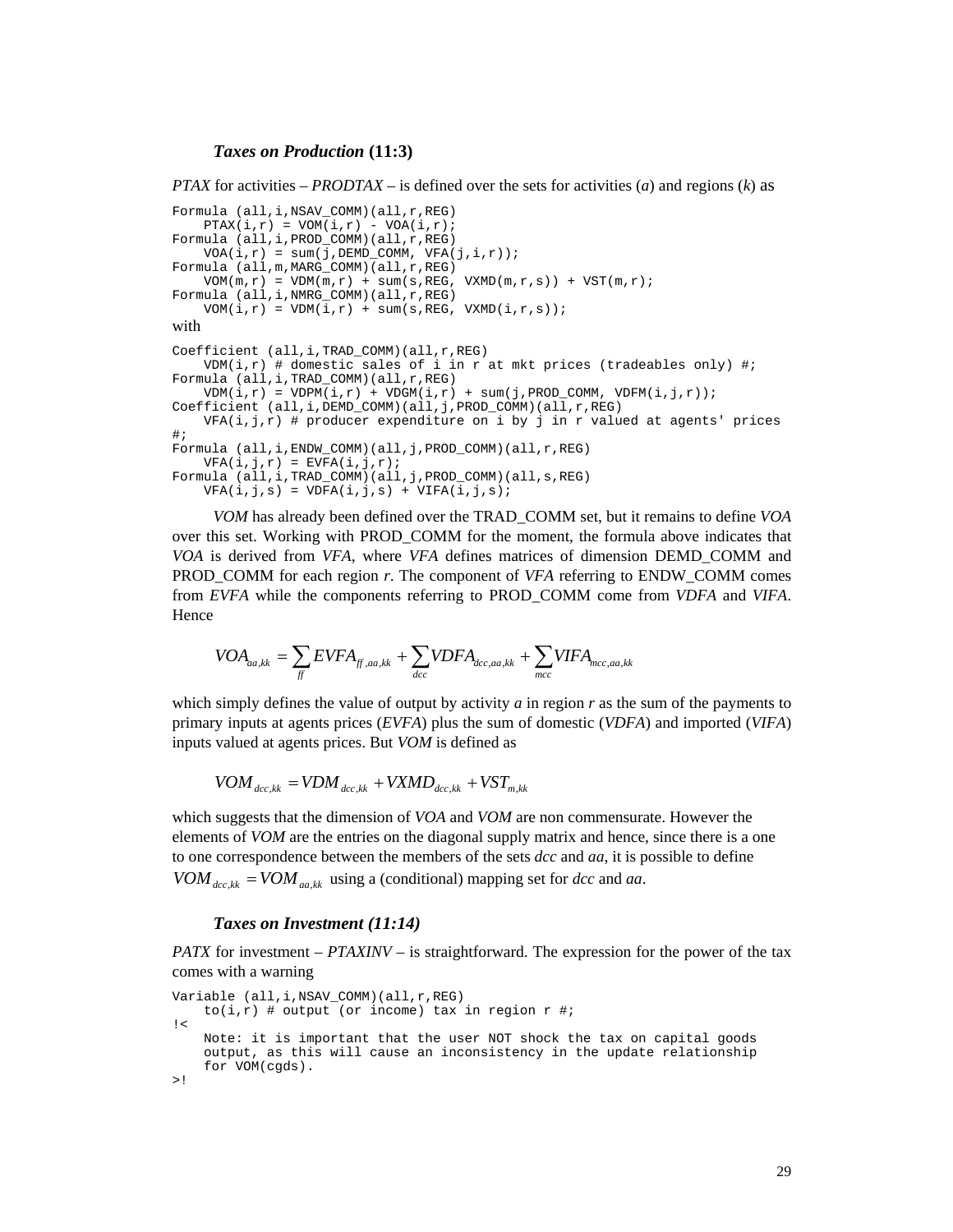This indicates that there is no facility for *PTAXINV* in the GTAP model. A conclusion that is confirmed by the formula for the output valuations at market and agents prices for capital goods, i.e.,

Formula (all,h,CGDS\_COMM)(all,r,REG)  $VOM(h,r) = VOA(h,r);$ Hence by definition *PTAXINV* is zero.

#### *Taxes and Regional Household Income* **(5:7, 5:8, 5:8, 5:10, 5:11, 5:12)**

All the tax instruments discussed above are expressed in terms of the expenditures on taxes by different agents in different contexts, and in this SAM all these taxes are paid to accounts relating to particular tax instruments. To convert these into incomes to the regional household it is only necessary to compute the row total for each tax instrument and transpose these as row entries into the regional household account.

#### *Trade Accounts*

Trade transactions are at the heart of the GTAP Data Base. A distinctive feature of versions 5 and 6 of the GTAP Data Base is the recording of trade margins; in essence this allows the identification of origin specific trade and transport costs associated with imports of commodities by each region with each region contributing to a global trade and transport 'pool' from which trade and transport services are drawn. Consequently while the use of trade and transport services associates the use of services with specific imports, the specific suppliers of these services are not identified.

## *Imports (15:1, 16:5)*

Imports at world prices (*VIWS*) are valued carriage, insurance and freight (cif) paid, i.e.,

```
Variable (all,i,TRAD_COMM)(all,r,REG)(all,s,REG) 
    pcif(i,r,s) # CIF world price of commodity i supplied from r to s #;
Coefficient (ge 0)(all,i,TRAD_COMM)(all,r,REG)(all,s,REG) 
    VIWS(i,r,s) # imports of i from r to s valued cif (tradeables only) #;
Update (all,i,TRAD_COMM)(all,r,REG)(all,s,REG) 
    VIWS(i,r,s) = \text{pcif}(i,r,s) * qxs(i,r,s);Read 
     VIWS from file GTAPDATA header "VIWS";
```
#### where

```
Variable (orig_level=VXMD)(all,i,TRAD_COMM)(all,r,REG)(all,s,REG) 
     qxs(i,r,s) # export sales of commodity i from r to region s #; 
while imports at market prices (VIMS) are valued inclusive of import duties (see the
```
discussion of import duties in the section on indirect taxes)

```
Variable (all,i,TRAD COMM)(all,r,REG)(all,s,REG)
    pms(i,r,s) # domestic price for good i supplied from r to region s #;
Coefficient (ge 0)(all,i,TRAD COMM)(all,r,REG)(all,s,REG)
    VIMS(i, r, s) # imports of i from r to s valued at domestic mkt prices #;
Update (all,i,TRAD_COMM)(all,r,REG)(all,s,REG) 
    VIMS(i, r, s) = pms(i, r, s) * qxs(i, r, s);
Read 
     VIMS from file GTAPDATA header "VIMS";
```
Hence VIWS defines the import transactions inclusive of trade and transport costs. The GTAP model defines

```
Coefficient (ge 0) (all,m,MARG_COMM)(all,i,TRAD_COMM)(all,r,REG)(all,s,REG) 
   VTMFSD(m,i,r,s) # int'l margin usage, by margin, freight, source, and destination #; 
Update (all,m,MARG_COMM)(all,i,TRAD_COMM)(all,r,REG)(all,s,REG) 
   VTMFSD(m,i,r,s) = pt(m) * qtmfsd(m,i,r,s);Read
```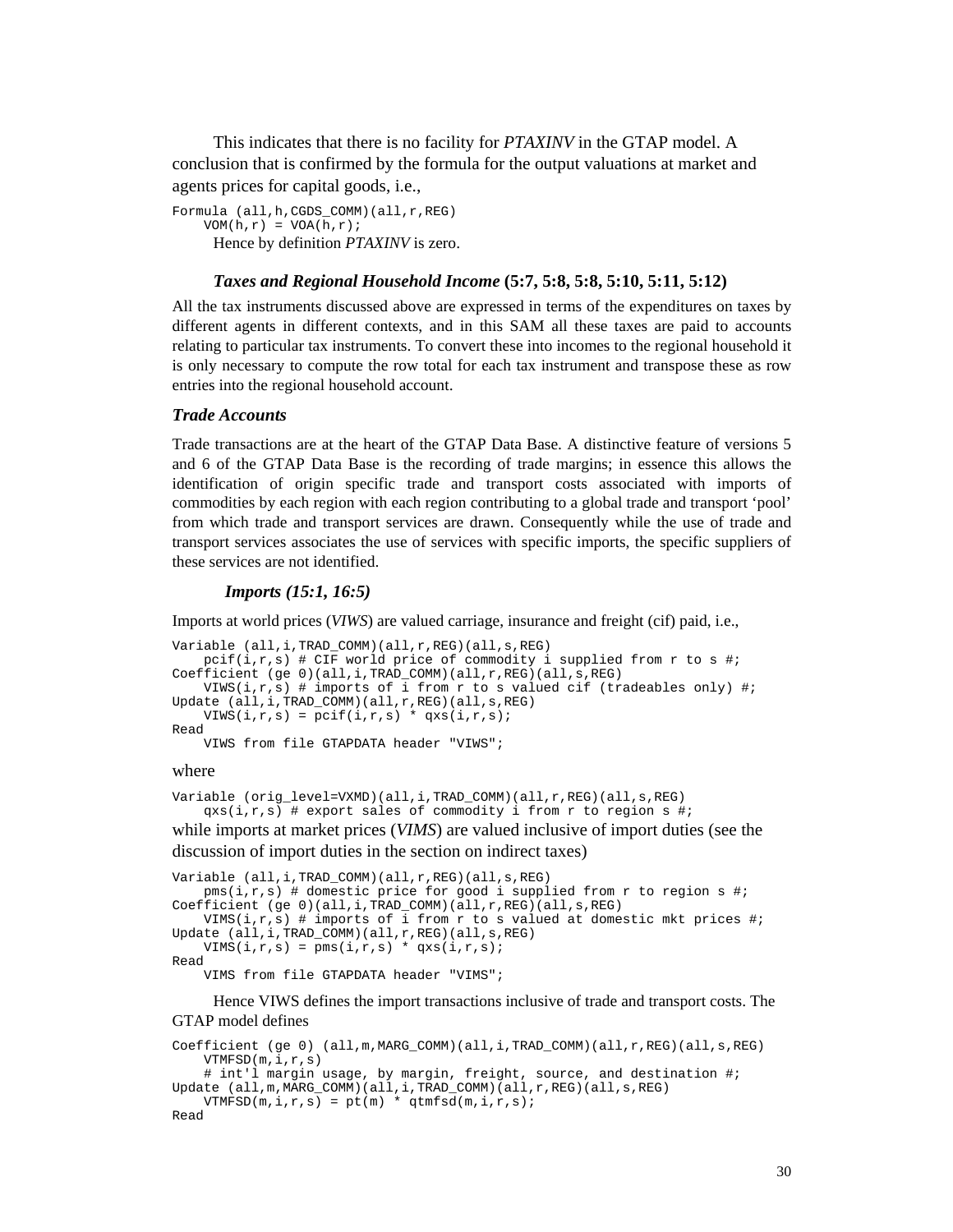VTMFSD from file GTAPDATA header "VTWR";

where

```
Variable (all,m,MARG_COMM) 
    pt(m) # price of composite margins services, type #; 
Variable (all,m,MARG_COMM)(all,i,TRAD_COMM)(all,r,REG)(all,s,REG) 
   qtmfsd(m,i,r,s) # international usage margin m on i from r to s #;
```
such that *VTMFSD*/*VTWR<sup>15</sup>* records the transactions on margin services (*m*) associated with commodity *i* exported by region *r* to region *s*.

Hence transactions with other regions for imported commodities are defined as (*VIWS* – *VTMFSD*) and transactions with the global pool of transport services associated with these imports are defined by *VTMFSD*.

However, this direct method of calculating the value of import transactions (fob) does encounter a problem for a programme in GAMS. Specifically imports (fob) of commodity *c* from region *r* by region *s* are not identical to the exports (fob) of commodity *c* to region *r* from region *s*. The differences are minimal – most only appear at the fourth or more decimal places – but they do create some problems when verifying that the global SAM is complete and consistent and they impede subsequent transformations of the global SAM. To avoid these potential problems the values of import transaction (fob) are actually calculated indirectly; specifically imports (fob) are computed by transposing the 3-dimensional matrix of exports (fob) (for details see below). This ensures that the values of imports and exports are identical, which avoids any subsequent problems.

#### *Exports (2:16, 2:17)*

Export transactions are recorded at free on board (fob) prices, i.e., at the price paid by the importing region before the payment of trade and transports costs. The GTAP Data Bases records this as *VXWD*

```
Variable (all,i,TRAD_COMM)(all,r,REG)(all,s,REG) 
   pfob(i,r,s) # FOB world price of commodity i supplied from r to s #;
Coefficient (ge 0)(all,i,TRAD COMM)(all,r,REG)(all,s,REG)
   VXWD(i,r,s) # exports of i from r to s valued fob (tradeables only) #;
Update (all,i,TRAD_COMM)(all,r,REG)(all,s,REG) 
   VXWD(i,r,s) = pfob(i,r,s) * qxs(i,r,s);Read 
    VXWD from file GTAPDATA header "VXWD";
```
#### where

 $\overline{\phantom{a}}$ 

```
Equation EXPRICES 
# eq'n links agent's and world prices (HT 27) # 
(all,i,TRAD_COMM)(all,r,REG)(all,s,REG) 
    pfob(i,r,s) = pm(i,r) - tx(i,r) - tx(s(i,r,s));
```
and hence the world price (*pfob*) differs from the market price (*pm*) by the export taxes (*txs*).<sup>16</sup>

But the database records separately the exports of transport services as

```
Variable (orig_level=VST)(all,m,MARG_COMM)(all,r,REG) 
    qst(m,r) # sales of m from r to international transport #;
Coefficient (ge 0)(all,m,MARG_COMM)(all,r,REG) 
     VST(m,r) 
     # exprts of m from r for int'l trnsport valued at mkt p (tradeables only) 
#; 
Update (all,m,MARG_COMM)(all,r,REG)
```
<sup>15</sup> In the GEMPACK model code the coefficient is called *VTMFSD* while in the HAR file the array is labeled *VTWR*. The HAR file label is carried over to the GAMS programme by the HAR2GDX utility.

 $16$  tx is included for simulation purposes only and hence is redundant in the current context.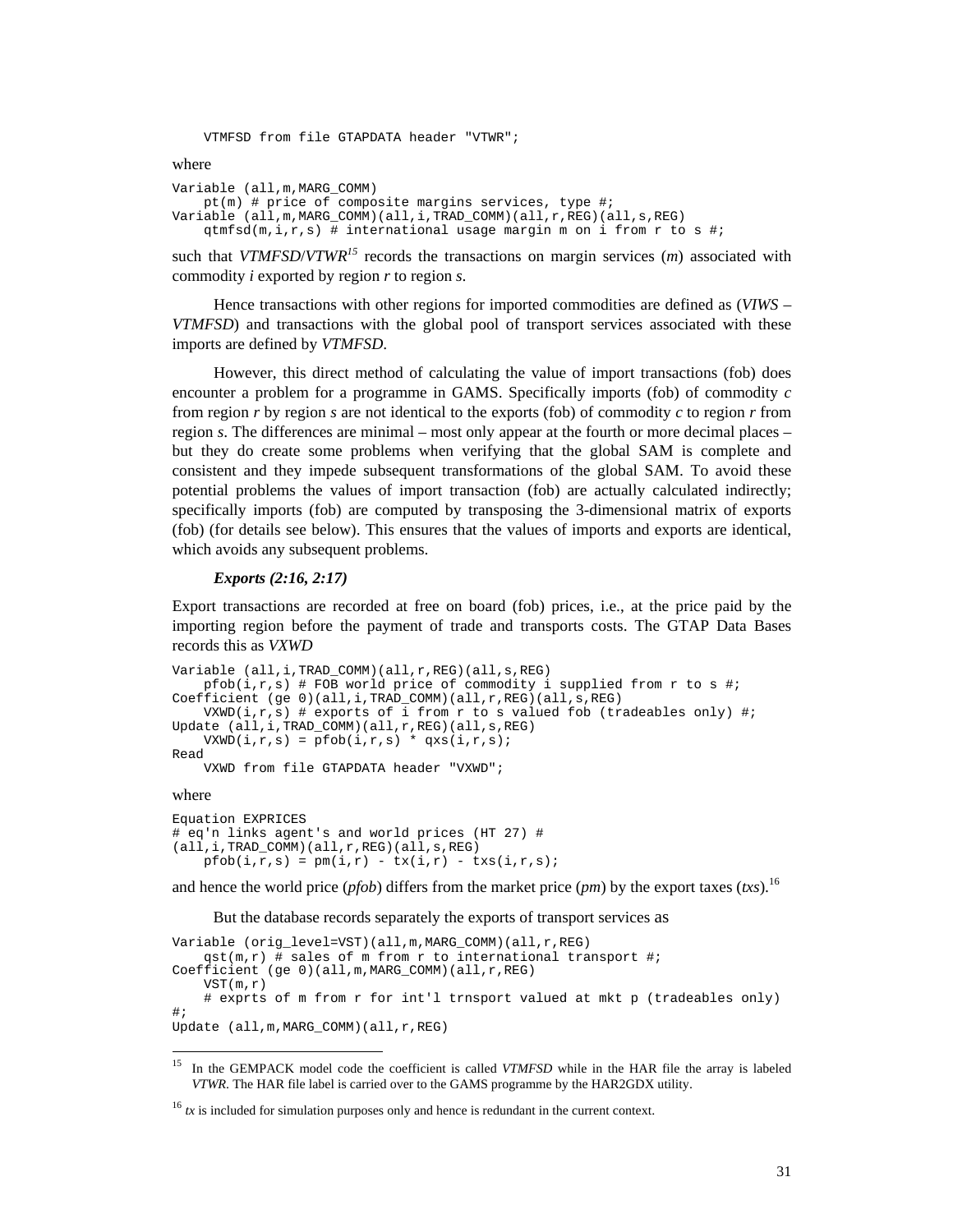```
VST(m,r) = pm(m,r) * qst(m,r);Read 
     VST from file GTAPDATA header "VST";
```
note that the price (*pm*) on exports of transport services is a market price, i.e., there is no allowance for export taxes on transport services.

#### *Margins*

The transport margins have been identified above but it also worth noting that the relationships between imports and exports also require an explicit balancing of the fob exports from a source region with the cif imports and margins by a destination region, i.e.,

```
 In a balanced data base, (all,i,TRAD_COMM)(all,r,REG)(all,s,REG), 
VIWS(i,r,s) = VXWD(i,r,s) + VTFSD(i,r,s)
```
where

```
Coefficient (all,i,TRAD_COMM)(all,r,REG)(all,s,REG) 
   VTFSD(i,r,s) # aggregate value of svces in the shipment of i from r to s
#; 
Formula (all,i,TRAD COMM)(all,r,REG)(all,s,REG)
   VTFSD(i,r,s) = sum(m, MARG_COMM, VTMFSD(m,i,r,s));
Coefficient (ge 0) (all,m,MARG_COMM)(all,i,TRAD_COMM)(all,r,REG)(all,s,REG) 
    VTMFSD(m,i,r,s) 
    # int'l margin usage, by margin, freight, source, and destination #;
```
### *Capital Account (14:4, 14:5, 14:16, 14:17)*

Income to the capital account consists of four elements, two of which are related to the domestic accounts and two to the trade accounts. Domestic savings consist of the allowance for depreciation (see above) and net domestic saving, which is defined in the GTAP tablo file as

```
Variable (all, r, REG) 
    psave(r) # price of savings in region r #;
Variable (all,r,REG) 
    qsave(r) # regional demand for NET savings #;
Coefficient (all,r,REG) 
    SAVE(r) # expenditure on NET savings in region r valued at agent's prices
#; 
Update (all,r,REG) 
    SAVE(r) = psave(r) * qsave(r);Read 
     SAVE from file GTAPDATA header "SAVE";
```
Following the convention in the GTAP model all savings are assumed to originate form the regional household.

This leaves the balance on the capital account. Strictly this could be defined as the differences in the values of exports fob and import cif, but the GTAP tablo file treats trade margins through the device of a global transport pool, i.e., while specific transport transactions are associated with imports from specific origins, they are not mapped onto the region that supplies the transport services. Rather transport services are exported to a global transport pool. Hence the balance on the capital account with the rest of the world consists of elements relating to both commodities and transport services. The capital account balance with each trading partner is defined as the value of imports valued cif less the value of transport services exported to the global transport pool less the value of export. The capital account balance for each region with the global transport pool is defined as the values of transport services imported by region less the value of transport services exported to the global transport pool.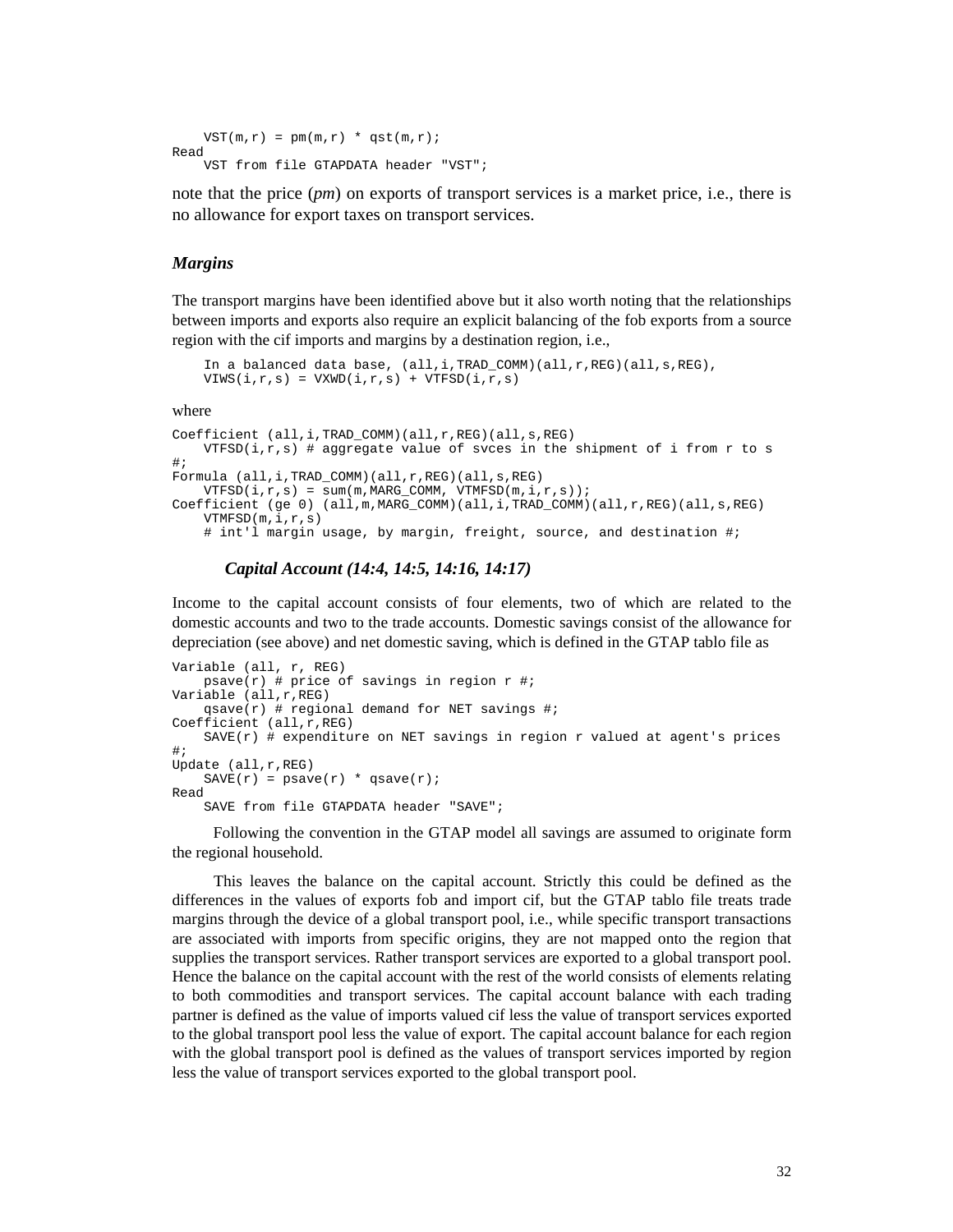# *V. Balancing the Global SAMs*

It is essential to verify that the global SAM is exactly balanced since this is the most reliable way of checking that the procedure has been implemented 'correctly'. This is carried out in Section 9 of the files gtpsam\*\_\*.gms and involves two related sets of checks. It is necessary

- 1. to check that the row and column totals of each regional SAM are identical, and
- 2. to verify that each and every component of the transactions between regions is identical to its matching counterpart.

If any differences are identified it is necessary to determine whether these are a consequence of 'errors' in the base data or a result of 'errors' introduced when developing the global SAM.

The resultant global SAM is not precisely balanced, i.e., the row and column totals differ, although the extent of the imbalance is very small.<sup>17</sup> Moreover **all** the imbalances are related to the imported commodity accounts and the Regional Household and Capital (savings and investment) accounts. Moreover the imbalances for the Regional Household and Capital accounts are overwhelmingly a consequence of aggregations of the imbalances in the imported commodity accounts. To put the number of cases where the row and column totals do not equate into context it is useful to bear in mind the total number of accounts and cells in the different versions of the global SAM. These are reported in Table 5

| <b>Version</b>  | <b>Accounts per</b><br><b>Region</b> | <b>Regions</b> | <b>Total Number of</b><br><b>Accounts</b> | <b>Total Number of</b><br><b>Cells</b> |
|-----------------|--------------------------------------|----------------|-------------------------------------------|----------------------------------------|
| Version 5       | 700                                  | 66             | 46,200                                    | 32,340,000                             |
| Version 5.4     | 772                                  | 78             | 60,216                                    | 46,486,752                             |
| Version 60 beta | 826                                  | 87             | 71,862                                    | 59,358,012                             |

**Table 5. Numbers of Accounts and Cells in Different Versions of the Global SAM** 

Tables 6a to 6c provide some summary statistics about the absolute and proportionate differences between the row and column totals for the SAMs derived from versions 5.3, 5.4 and 6.0 of the GTAP Data Base. All three tables confirm that while there are an apparently appreciable number of cases for which there are absolute and percentage differences in the accounts totals these are for a relative small proportion of the SAM accounts. Even more importantly there are a negligible number of cases for which the absolute differences are greater than 0.001 **and** the percentage differences are greater than 0.0001 percent. Indeed there is some evidence to suggest that both the frequency and magnitude of differences in the row and column are declining, despite the very substantial increase in the numbers of accounts and cells in the global SAM with the developments of versions 5 and 6 of the GTAP Data Base.

 $17$ The differences between the row and column totals are very small and consequently are unlikely to be relevant when solving a model, especially when solved to single precision as in GEMPACK.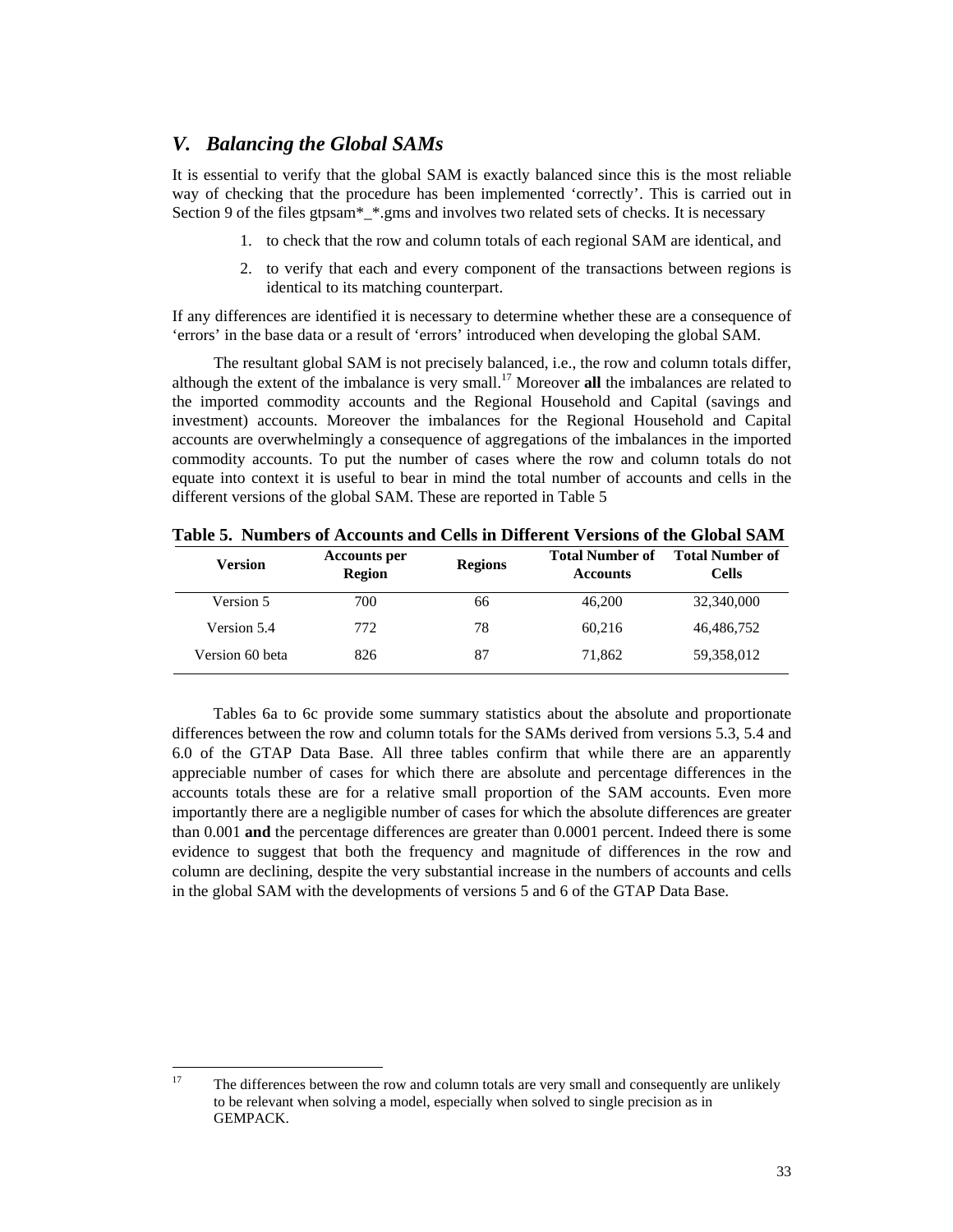| <b>Absolute Difference</b>            |       | <b>Percentage Difference</b> |       | <b>Absolute and Percent Difference</b> |                        |                  |  |  |  |  |
|---------------------------------------|-------|------------------------------|-------|----------------------------------------|------------------------|------------------|--|--|--|--|
| <b>Critical Value</b><br><b>Cases</b> |       | <b>Critical Value</b>        | Cases |                                        | <b>Critical Values</b> | <b>Cases</b>     |  |  |  |  |
|                                       |       |                              |       | Absolute                               | Percent                |                  |  |  |  |  |
| 5                                     |       | 5                            | 15    |                                        |                        |                  |  |  |  |  |
| 1                                     |       | 1                            | 28    |                                        |                        |                  |  |  |  |  |
| 0.5                                   |       | 0.5                          | 33    | $\mathbf{1}$                           | 0.1                    | $\mathbf{0}$     |  |  |  |  |
| 0.1                                   | 11    | 0.1                          | 54    | 0.1                                    | 0.01                   | $\overline{0}$   |  |  |  |  |
| 0.01                                  | 70    | 0.01                         | 99    | 0.01                                   | 0.001                  | $\boldsymbol{0}$ |  |  |  |  |
| 0.001                                 | 315   | 0.001                        | 211   | 0.001                                  | 0.0001                 | 5                |  |  |  |  |
| 0.0001                                | 1,192 | 0.0001                       | 456   | 0.0001                                 | 0.00001                | 883              |  |  |  |  |
| 0.00001                               | 2,540 | 0.00001                      | 2,753 | 0.00001                                | 0.000001               | 2,481            |  |  |  |  |
| 0.000001                              | 3,907 | 0.000001                     | 4,138 | 0.000001                               | 0.0000001              | 3,877            |  |  |  |  |

**Table 6a. Absolute and Percentage Differences in Row and Column Totals in the SAM - Version 5.3 of the GTAP Data Base**

Source: Authors calculations.

| Table 6b. Absolute and Percentage Differences in Row and Column Totals in the |
|-------------------------------------------------------------------------------|
| <b>SAM - Version 5.4 of the GTAP Data Base</b>                                |

| <b>Absolute Difference</b> |              | <b>Percentage Difference</b> |       | <b>Absolute and Percent Difference</b> |                        |                  |
|----------------------------|--------------|------------------------------|-------|----------------------------------------|------------------------|------------------|
| <b>Critical Value</b>      | <b>Cases</b> | <b>Critical Value</b>        | Cases |                                        | <b>Critical Values</b> | <b>Cases</b>     |
|                            |              |                              |       | Absolute                               | Percent                |                  |
| 5                          |              | 5                            | 8     |                                        |                        | $\theta$         |
| 1                          |              | 1                            | 13    |                                        |                        | $\boldsymbol{0}$ |
| 0.5                        |              | 0.5                          | 16    | 1                                      | 0.1                    | $\overline{0}$   |
| 0.1                        | 6            | 0.1                          | 22    | 0.1                                    | 0.01                   | $\boldsymbol{0}$ |
| 0.01                       | 38           | 0.01                         | 40    | 0.01                                   | 0.001                  | $\overline{0}$   |
| 0.001                      | 167          | 0.001                        | 86    | 0.001                                  | 0.0001                 | 1                |
| 0.0001                     | 634          | 0.0001                       | 220   | 0.0001                                 | 0.00001                | 457              |
| 0.00001                    | 1,335        | 0.00001                      | 1,419 | 0.00001                                | 0.000001               | 1,307            |
| 0.000001                   | 2,003        | 0.000001                     | 2,079 | 0.000001                               | 0.0000001              | 1,986            |

Source: Authors calculations.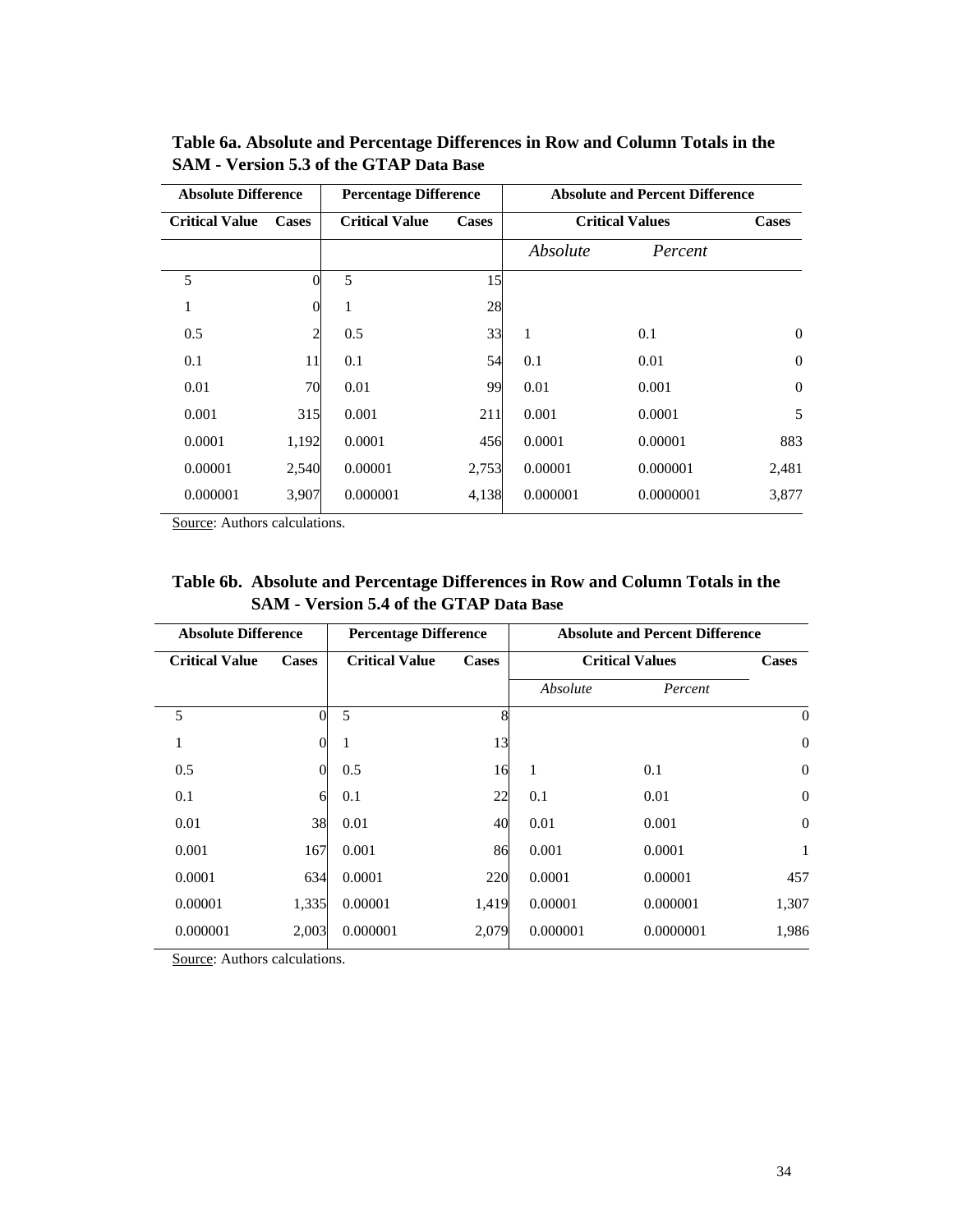| <b>Absolute Difference</b> |              | <b>Percentage Difference</b> |              | <b>Absolute and Percent Difference</b> |           |                  |
|----------------------------|--------------|------------------------------|--------------|----------------------------------------|-----------|------------------|
| <b>Critical Value</b>      | <b>Cases</b> | <b>Critical Value</b>        | <b>Cases</b> | <b>Critical Values</b>                 |           | <b>Cases</b>     |
|                            |              |                              |              | Absolute                               | Percent   |                  |
| 5                          |              | 5                            | 15           |                                        |           | $\boldsymbol{0}$ |
| 1                          | $\Omega$     | 1                            | 19           |                                        |           | $\boldsymbol{0}$ |
| 0.5                        |              | 0.5                          | 23           | 1                                      | 0.1       | $\boldsymbol{0}$ |
| 0.1                        | 5            | 0.1                          | 33           | 0.1                                    | 0.01      | $\overline{0}$   |
| 0.01                       | 33           | 0.01                         | 49           | 0.01                                   | 0.001     | $\mathbf{0}$     |
| 0.001                      | 165          | 0.001                        | 113          | 0.001                                  | 0.0001    | $\mathbf{1}$     |
| 0.0001                     | 642          | 0.0001                       | 278          | 0.0001                                 | 0.00001   | 481              |
| 0.00001                    | 1,433        | 0.00001                      | 1,644        | 0.00001                                | 0.000001  | 1,408            |
| 0.000001                   | 2,230        | 0.000001                     | 2,323        | 0.000001                               | 0.0000001 | 2,214            |

**Table 6c. Absolute and Percentage Differences in Row and Column Totals in the SAM - Version 6.0 pre release 5 of the GTAP Data Base**

Source: Authors calculations.

 $\overline{\phantom{a}}$ 

Furthermore, the computed differences between the row and column totals occur only in the imported commodity and institutional accounts, and they can all be traced back to differences that originate in the commodity trade accounts. Furthermore since all the checks on the data indicate that the differences in the row and column totals can be traced back to the GTAP Data Base, it can be safely concluded that they are not consequences of errors in the conversion to a SAM representation, rather that they are differences that are within the tolerances set by the compilers of the database and hence are 'rounding errors'.<sup>18</sup> Nevertheless, even minor differences in total incomes and expenditures can cause modelling difficulties; hence routines are included in the programmes to resolve these differences.<sup>19</sup>

### *Balancing the SAMs from the GTAP Data Base*

There are three distinct categories of 'rounding errors' in the database. These are resolved sequentially with the differences in the row and column totals for each regions being recalculated after each group of 'errors' is corrected (see Section 10 of the file gtpsam\*.gms) and then the global SAM was rechecked to ensure the final SAM was exactly balanced (see Section 11 of the files gtpsam\*.gms).

The 'errors' and the means of adjusting them are detailed below.

i) No private household demands for imports of dwellings (account *mdwe*) were recorded in some regions. The recorded transactions for the other regions (0.000001) appear to have been included to ensure that some transactions were recorded. The *mdwe* transactions in all regions were therefore set equal to 0.000001.

<sup>18</sup> One difficulty encountered when seeking to check that 'rounding errors' can be traced back to the database is the fact that some elements of the SAM are calculated as residuals because they are not explicitly reported in the GTAP database.<br><sup>19</sup> If these routines are not wanted then the user can switch off the relevant sections of the programme, i.e., sections

<sup>10</sup> and 11.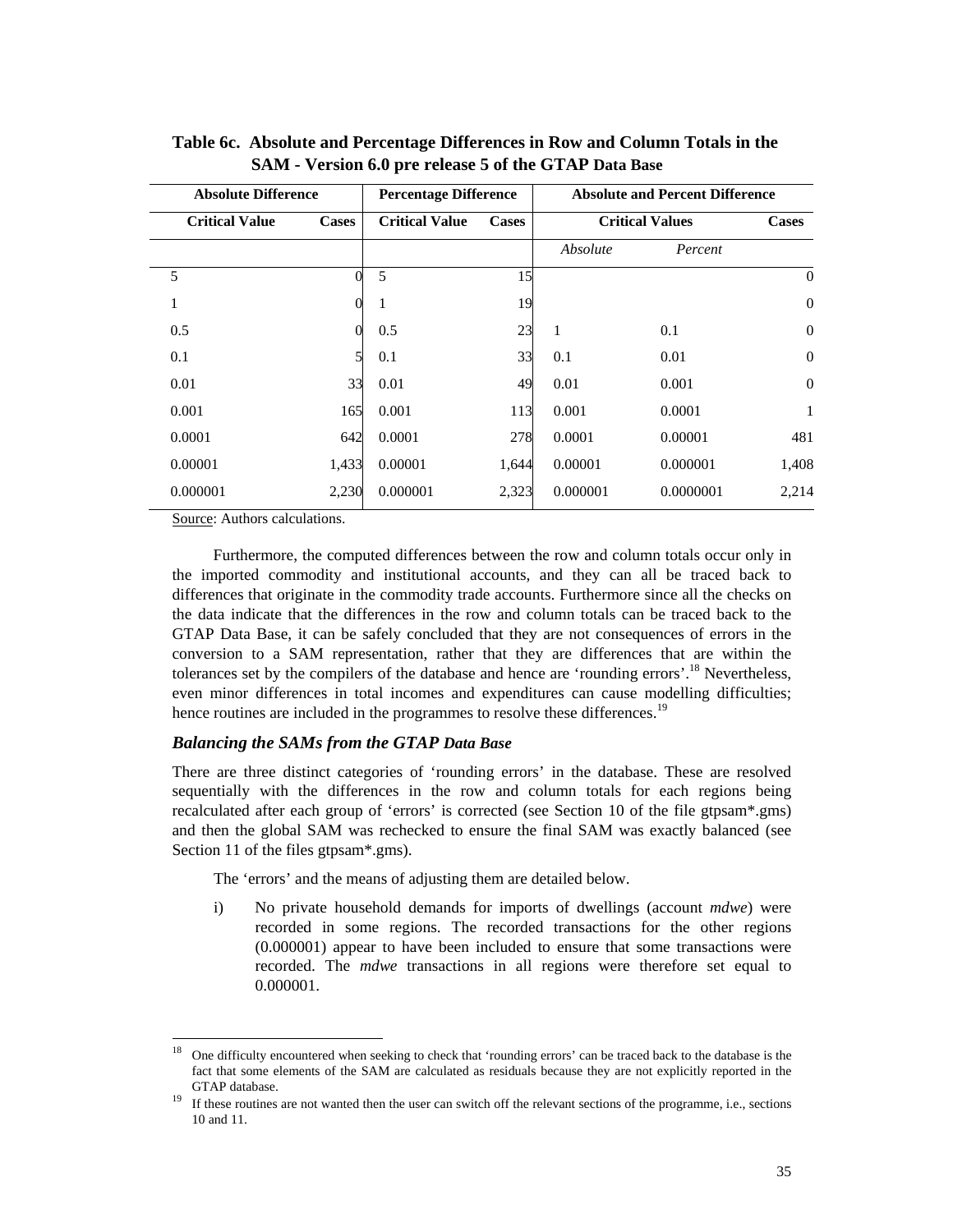- ii) The trade accounts were left unchanged and the differences resolved by changing Government final demand transactions so as to remove the differences.
- iii) The row and column totals for the regional household accounts differ and these differences are matched by equal and opposite differences in the row and column totals for the capital accounts. Again these were minor differences, and they were corrected by adjusting the transfers from the regional households to the private households, government and capital accounts.

# *VI. Transactions Values in the Global SAMs*

The maximum values for transactions within each regional SAM for versions 5.4 and 6.0 (pre release 5) of the Database are reported in Tables 7a and 7b. For each and every region in both versions the minimum absolute value of transactions reported was 0.000001. This indicates that the proportionate differences between maximum and minimum transactions are very substantial, which suggests that for use in GAMS based models there is a *prime facie* case for reducing the 'precision' with which entries in the global SAM are recorded.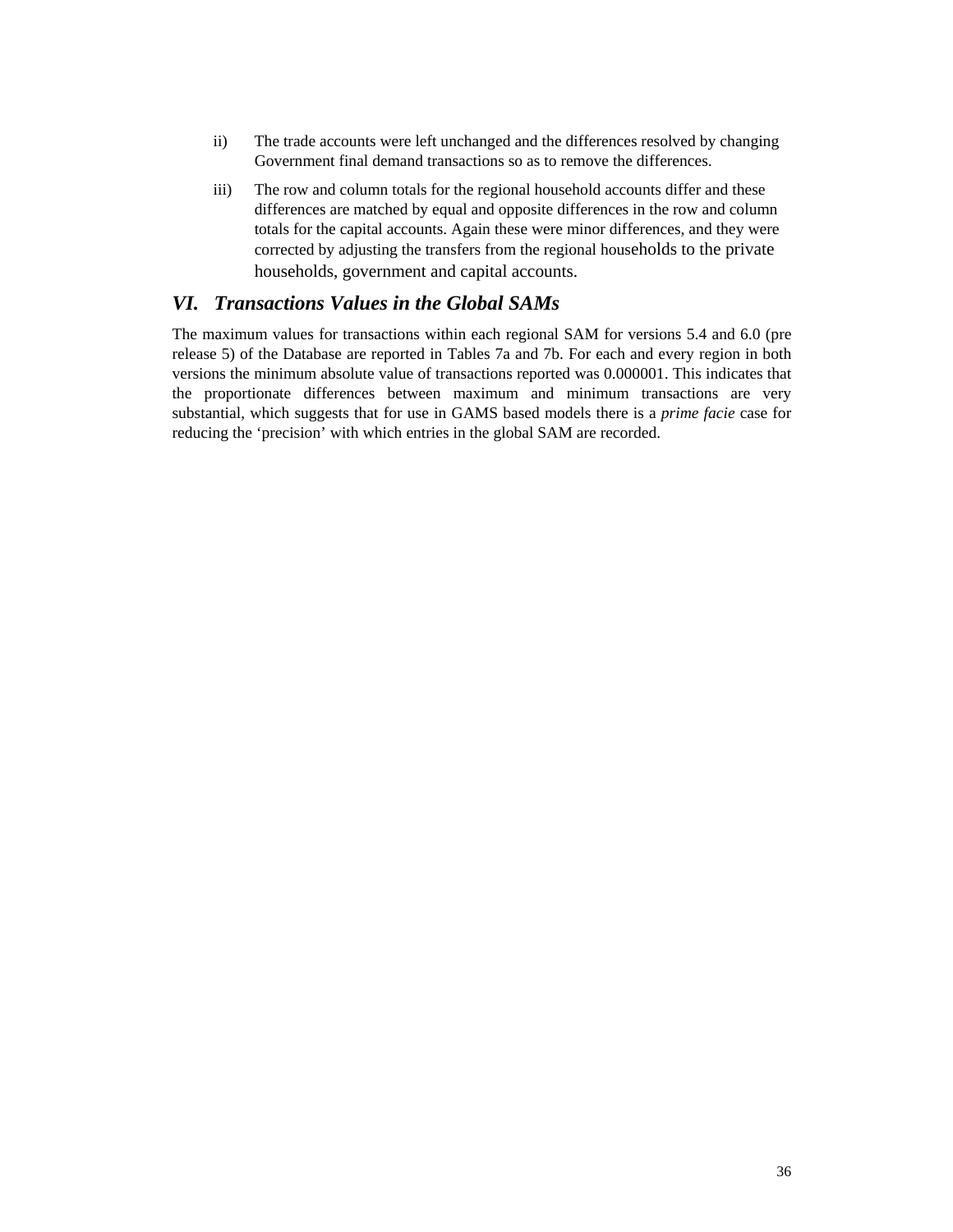| <b>Region</b> | <b>Max TV</b> | <b>Region</b> | <b>Max TV</b> | <b>Region</b> | <b>Max TV</b> |
|---------------|---------------|---------------|---------------|---------------|---------------|
| aus           | 240,438.960   | bra           | 508,587.175   | mlt           | 2,121.080     |
| nzl           | 41,337.539    | chl           | 50,492.246    | pol           | 87,076.341    |
| chn           | 414,093.414   | ury           | 14,747.592    | rom           | 26,434.672    |
| hkg           | 103,586.378   | xsm           | 7,989.730     | svk           | 12,072.915    |
| jpn           | 2,532,619.344 | aut           | 115,852.484   | svn           | 11,048.583    |
| kor           | 237,332.856   | bel           | 153,784.285   | est           | 2,848.998     |
| twn           | 172,051.712   | dnk           | 86,348.500    | lva           | 3,100.144     |
| idn           | 133,053.769   | fin           | 63,420.055    | ltu           | 5,717.126     |
| mys           | 46,834.000    | fra           | 834,165.609   | rus           | 271,856.158   |
| phl           | 59,728.724    | deu           | 1,205,838.644 | xsu           | 81,099.662    |
| sgp           | 67,359.280    | gbr           | 847,540.978   | cyp           | 5,037.342     |
| tha           | 84,475.216    | grc           | 87,056.374    | tur           | 129,187.751   |
| vnm           | 15,468.876    | irl           | 37,969.666    | xme           | 274,229.644   |
| bgd           | 35,002.404    | ita           | 718,484.621   | mar           | 23,011.554    |
| ind           | 258,449.980   | lux           | 6,853.892     | xnf           | 113,888.273   |
| lka           | 10,912.525    | nld           | 215,073.382   | bwa           | 2,319.853     |
| xsa           | 53,097.764    | prt           | 65,164.010    | <b>XSC</b>    | 82,846.206    |
| can           | 370,405.880   | esp           | 329,737.164   | mwi           | 2,148.373     |
| usa           | 5,495,105.851 | swe           | 120,956.802   | moz           | 3,217.104     |
| mex           | 262,957.181   | che           | 149,266.741   | tza           | 5,919.953     |
| xcm           | 79,049.589    | xef           | 77,843.997    | zmb           | 3,122.862     |
| col           | 64,847.745    | alb           | 2,239.777     | zwe           | 5,272.511     |
| per           | 43,070.491    | bgr           | 9,542.330     | xsf           | 4,609.995     |
| ven           | 58,484.794    | hrv           | 11,774.252    | uga           | 5,507.291     |
| xap           | 19,256.664    | cze           | 28,090.545    | <b>XSS</b>    | 124,257.099   |
| arg           | 254,987.329   | hun           | 28,459.323    | xrw           | 192,746.335   |

**Table 6a. Maximum absolute value of transactions in SAM by region – Version 5.4 of the GTAP Data Base**

Source: Authors calculations from GTAP Data Base.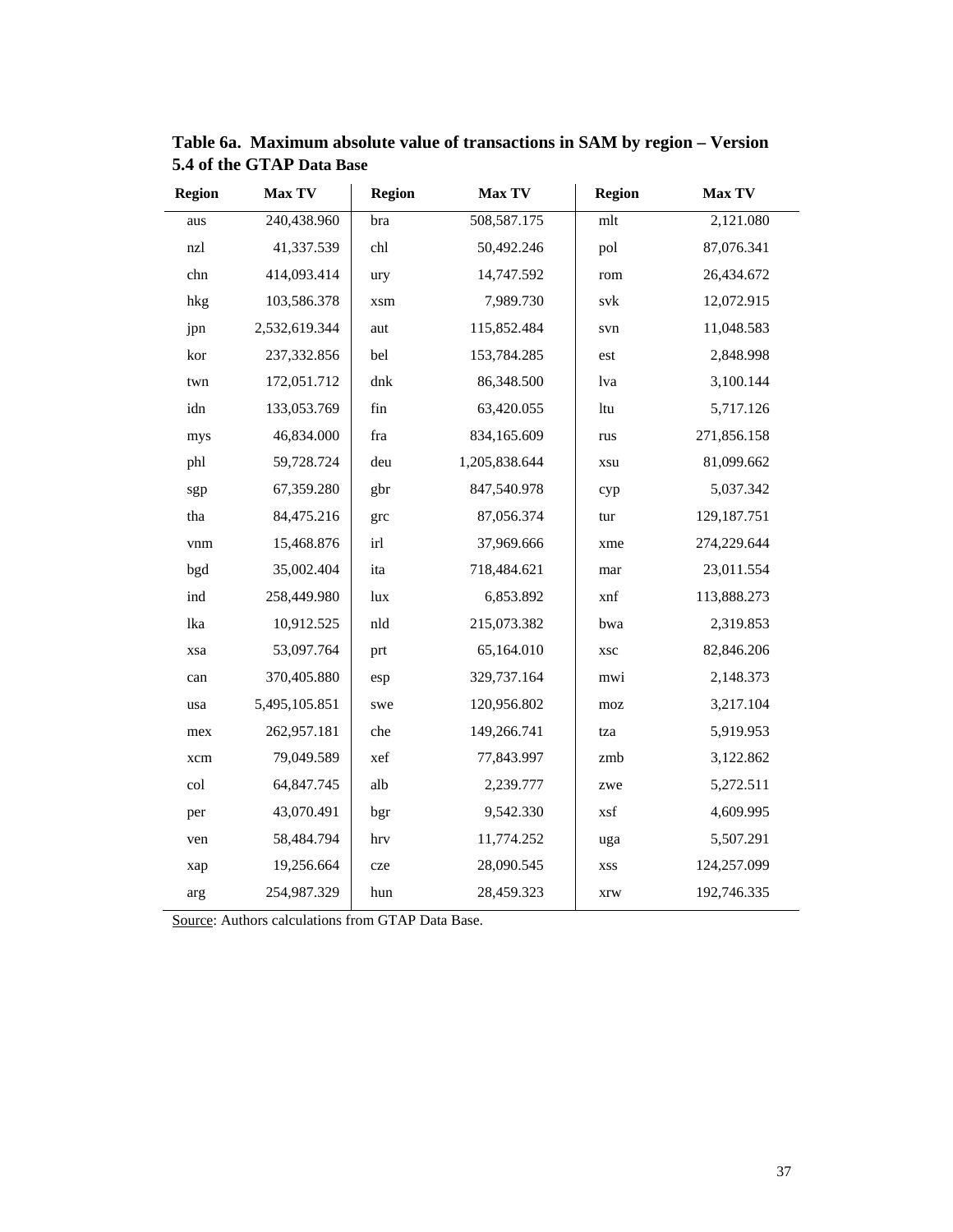| <b>Region</b> | Max TV        | <b>Region</b> | Max TV        | <b>Region</b> | Max TV      |
|---------------|---------------|---------------|---------------|---------------|-------------|
| aus           | 215,857.739   | bra           | 303,070.275   | cze           | 30,585.410  |
| nzl           | 28,524.954    | chl           | 41,473.976    | hun           | 31,889.481  |
| xoc           | 9,718.351     | ury           | 14,554.686    | mlt           | 2,932.626   |
| chn           | 494,964.436   | xsm           | 6,326.141     | pol           | 119,221.718 |
| hkg           | 122,075.983   | xca           | 57,487.399    | rom           | 31,018.829  |
| jpn           | 2,334,106.781 | xfa           | 82,652.732    | svk           | 11,230.903  |
| kor           | 245,792.525   | xcb           | 26,668.235    | svn           | 10,159.816  |
| twn           | 170,745.569   | aut           | 112,100.500   | est           | 2,859.932   |
| xea           | 18,194.162    | bel           | 128,929.659   | lva           | 4,918.587   |
| idn           | 86,945.998    | dnk           | 76,170.311    | ltu           | 8,740.948   |
| mys           | 64,441.037    | fin           | 60,923.319    | rus           | 162,334.864 |
| phl           | 52,781.331    | fra           | 722,682.351   | xsu           | 66,191.033  |
| sgp           | 52,063.543    | deu           | 1,079,352.613 | tur           | 98,999.018  |
| tha           | 62,375.479    | gbr           | 958,134.818   | xme           | 360,053.637 |
| vnm           | 27,208.986    | grc           | 83,166.213    | mar           | 20,605.744  |
| xse           | 51,260.969    | irl           | 46,637.208    | tun           | 12,231.831  |
| bgd           | 36,251.272    | ita           | 653,144.262   | xnf           | 122,451.118 |
| ind           | 307,328.700   | lux           | 11,195.800    | bwa           | 2,621.032   |
| lka           | 11,134.163    | nld           | 204,755.811   | zaf           | 66,927.427  |
| xsa           | 60,252.535    | prt           | 64,727.007    | xsc           | 3,055.159   |
| can           | 405,720.891   | esp           | 344,096.492   | mwi           | 1,284.274   |
| usa           | 6,945,724.491 | swe           | 105,202.052   | moz           | 2,334.882   |
| mex           | 411,135.519   | che           | 150,726.033   | tza           | 7,950.696   |
| xna           | 3,075.887     | xef           | 85,515.910    | zmb           | 2,456.586   |
| col           | 53,268.328    | xer           | 20,701.304    | zwe           | 6,402.325   |
| per           | 38,340.237    | alb           | 3,699.031     | xsd           | 13,380.290  |
| ven           | 87,915.859    | bgr           | 12,712.343    | mdg           | 3,848.528   |
| xap           | 18,322.345    | hrv           | 11,630.755    | uga           | 4,574.428   |

**Table 6b. Maximum absolute value of transactions in SAM by region – Version 6.0 (pre release 5) of the GTAP Data Base**

Source: Authors calculations from GTAP Data Base.

# *VII. Concluding Comments*

These programmes have demonstrated that the GTAP database can be readily transformed into a global SAM and that, barring a few very small adjustments that have no modeling implications, the resultant SAM conforms to a standard definition of a SAM. Such a result is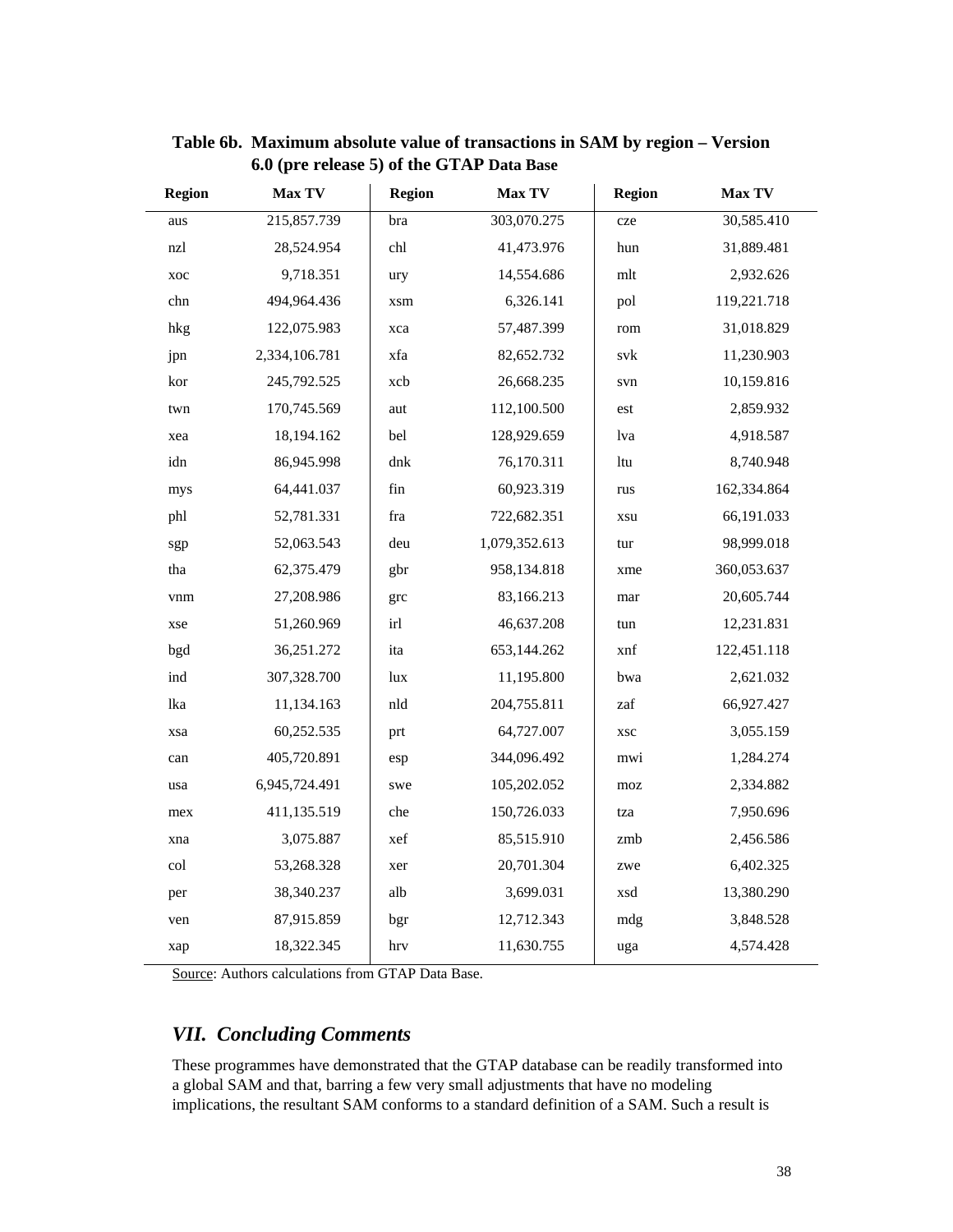hardly surprising; since the data for ALL whole economy models can always be represented in a SAM format provided the models are complete and consistent, which is the case for the GTAP model. Nevertheless the exercise has several substantial benefits. It provides

- i) SAM databases that can be used by SAM based CGE modelers whose preferred programming language is GAMS;
- ii) a method by which individual region SAMs can be easily extracted from the GTAP database, which may make it easier for some researchers to evaluate the data for specific regions; and
- iii) an alternative representation of the GTAP database that might be more easily interpreted by some users of the database.

There are clearly a number of subsequent developments that might prove useful. These, in no order of priority, might include:

- i) developing a Header Array (HAR) file version that can be used by GEMPACK users (see Kharitonov and Walmsley, 2004);
- ii) augmenting the database with additional transactions data, e.g., remittances (private and 'official') between regions (see McDonald and Sonmez, 2004); and
- iii) defining a series of reduced form representations of the SAM (see McDonald, 2004), e.g., versions that
	- a) remove the Regional Household Account; and
	- b) impose a 'law of one price' so that commodity income transactions are recorded at purchaser prices;
- iv) developing an aggregation programme in GAMS (see McDonald and van Schoor, 2004); and
- v) the explicit reporting of account totals and, important, sub totals within the HAR file for the GTAP database.

Substantial progress has already been made with these developments.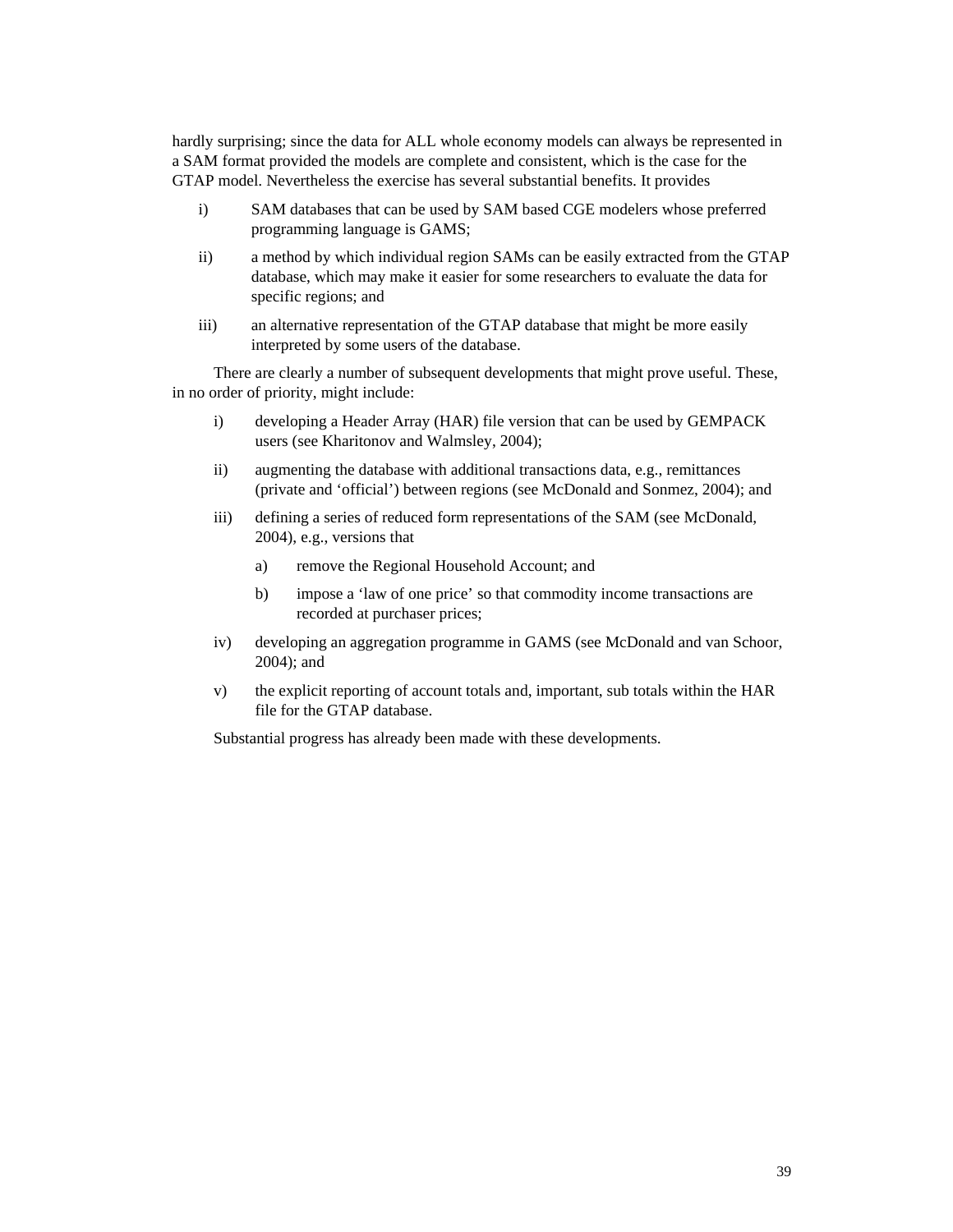# *References*

GTAP (2002). 'GTAP61.TAB',

http://www.gtap.agecon.purdue.edu/products/models/current.asp

- Hertel, T.W., (1997). *Global Trade Analysis: Modeling and Applications*. Cambridge: Cambridge University Press.
- Kharitonov, V.V. and Walmsley, T.L., (2004). 'GEMPACK Code for Creating a Global SAM form GTAP Data', *mimeo*.
- King, B.B., (1985). 'What is a SAM?', in Pyatt, G. and Round, J.I. (ed), Social Accounting Matrices: A Basis for Planning. Washington: World Bank.
- McDonald, S., (2004). 'Developing and Aggregating Reduced Form Social Accounting Matrices from the GTAP Database', *mimeo*.
- McDonald, S., and Sonmez, Y., (2004). 'Extending a Global GTAP Social Accounting Matrix to incorporate Inter-institutional and Inter-Regional Transactions', paper presented at the *Seventh Annual Conference on Global Economic Analysis*, World Bank, Washington, June.
- McDonald, S. and van Schoor, M., (2004). 'An Aggregation Program for a Global SAM from GTAP Data', *PROVIDE Technical Paper* (forthcoming).
- Pyatt, G. and Round, J.I., (1977). 'Social Accounting Matrices for Development Planning', *Review of Income and Wealth*, Vol 23, pp 339-364.
- Pyatt, G., (1991). 'Fundamentals of Social Accounting', Economic Systems Research, Vol 3, pp 315-341.
- Reinert, K.A. and Roland-Holst, D.W., (1977). 'Social Accounting Matrices' in Francois, J.F. and Reinert, K.A., (eds) *Applied Methods for Trade Policy Analysis: A Handbook*. Cambridge University Press: Cambridge
- Rutherford, T.F., (1998). 'GTAPinGAMS: The Dataset and Static Model', *mimeo*.
- Sadoulet, E. and de Janvry, A., (1995). *Quantitative Development Policy Analysis*. John Hopkins University Press: Baltimore. Chap 10.
- UN, (1993). *System of National Accounts* 1993. UN: New York.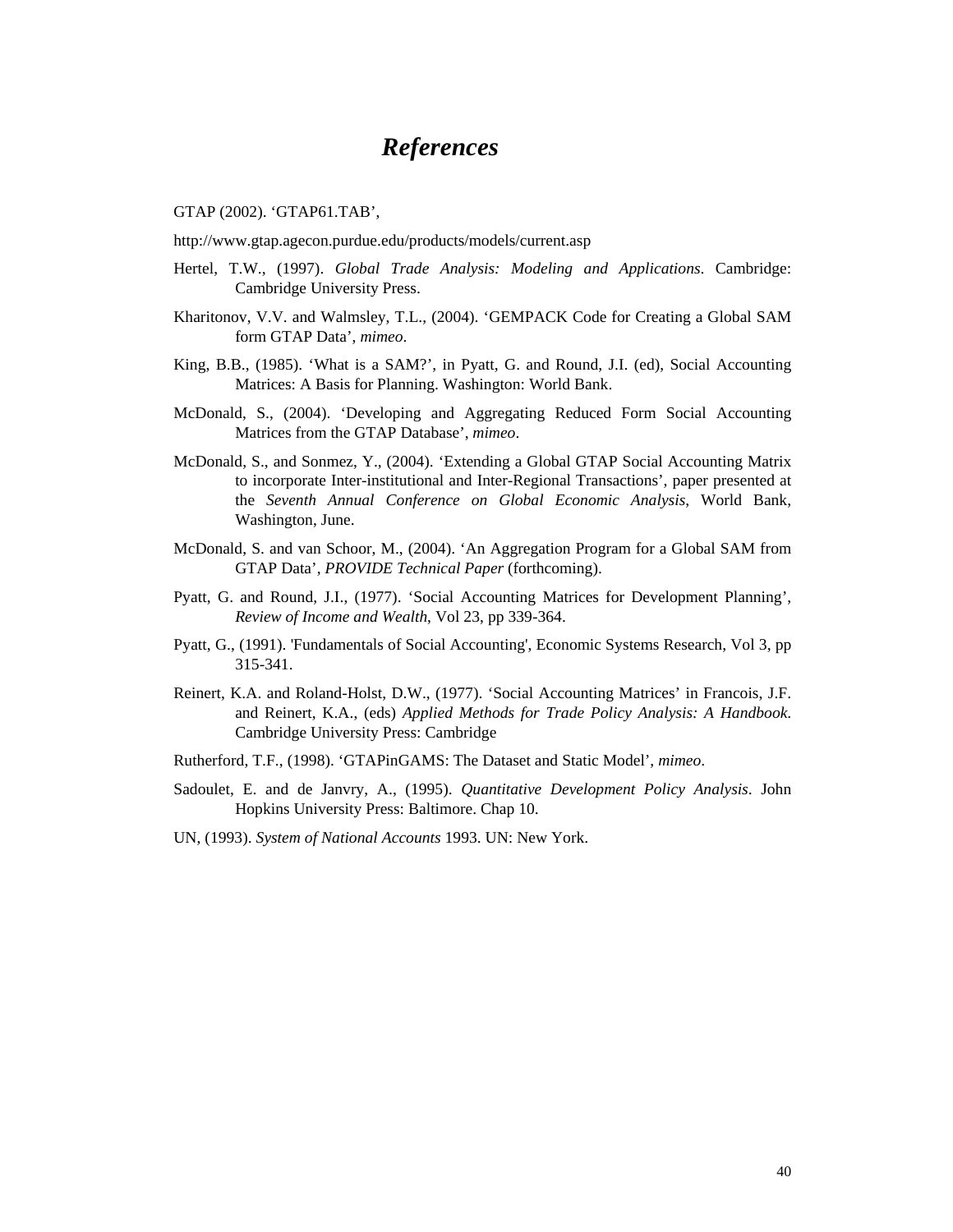# *Appendix 1. Program Instructions*

# *Overview*

The GAMS code for transforming the HAR file representation of the GTAP Data Base into a SAM representation saved in GDX format are provided as a GAMS User Model library. There are currently 3 versions of the programme; the first works with version 5.3 of the GTAP database, the second with version 5.4 and the third with version 6.0 pre release  $5<sup>20</sup>$  All three use HAR2GAMS to make the data GAMS readable and GAMS2HAR to export a version of the global SAM to a HAR file. Each component of the library links to a series of files that are needed to run the programme. $^{21}$ 

| <b>GTAP Data Base 5.3</b> | <b>GTAP Data Base 5.4</b> | <b>GTAP Data Base 6.0</b> |
|---------------------------|---------------------------|---------------------------|
| gtpsam53.gms              | gtpsam54.gms              | Gtpsam60 p5.gms           |
| $data_gtp_53.xls$         | $data\_gtp\_54.xls$       | $data_gtp_60_p5.xls$      |
| $gtp\_sets_v53.xls$       | gtp_sets_v54.xls          | $gtp\_sets_v60_p5.xls$    |
| gpl.txt                   | gpl.txt                   | gpl.txt                   |
| gtapsam.pdf               | gtapsam.pdf               | gtapsam.pdf               |

All the files are in one WinZip archive – GTAPSAM.zip – together with the library programme gtaplib.glb.

## *Software Requirements*

- 1. This programme is known to work with versions of GAMS 250 after and including distribution 21.3. It is believed to work with all versions of GAMS 250 that include the GDXXRW utilities, i.e, since distribution 21.0 in May 2003.
- 2. Users need to get copies of the GDX2HAR and HAR2GDX utilities developed by Horridge and Rutherford (revised Nov 2003).

http://debreu.colorado.edu/gdxhar

OR

## http://www.monash.edu.au/policy/ftp/gpextra/gdxhar.zip

There are three files that need to be copied to the GAMS directory

gdx2har.exe

har2gdx.exe

- gdxiomh.dll
- 3. It is also useful to have a copy of GDXVIEWER this is one of the WTOOLS utilities developed by Erwin Kalvelagen. (GDXVIEWER allows the resultant Global SAM to be viewed on screen is a simple user friendly environment). The WTOOLS utilities can be downloaded from

 $20$ 20 An earlier version of the code for GTAP database version 5.0 exists but has not been updated since it is assumed that all legal users of the database will have versions 5.3 and/or 5.4.<br><sup>21</sup> The original versions of the code used the SEEHAR utility to render the HAR data 'visible' to

GAMS. The GDX2HAR and HAR2GDX utilities are more efficient.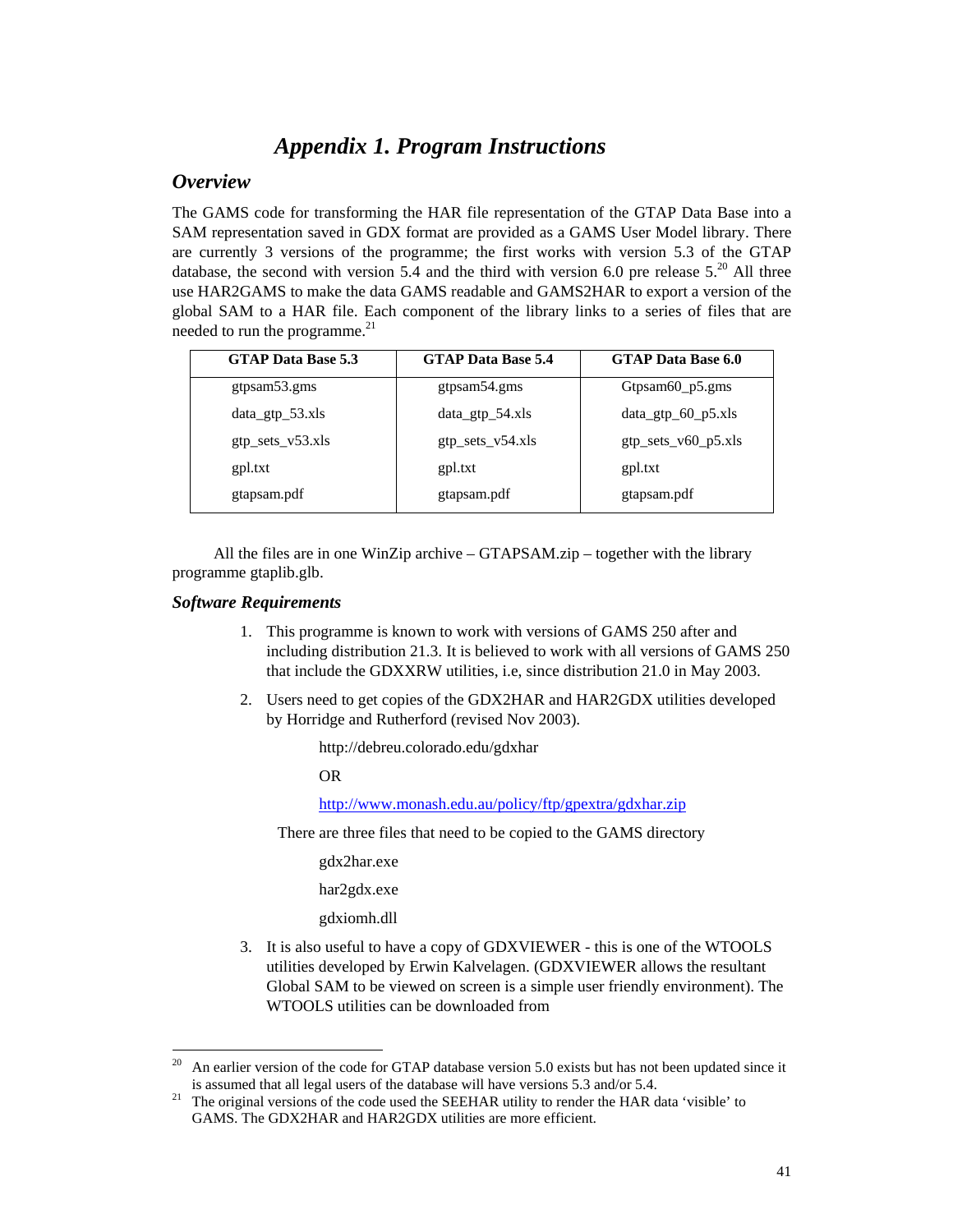### *Data Requirements*

- 1. No GTAP data are provided. The user must have a licensed version of the GTAP database complete with the GTAPAgg programme.
- 2. All the sets and set mapping required to use the GAMS programmes for specific versions of the GTAP database are provided from a single Excel workbook.

| GTAP version 5.3               | $data_{gtp}$ _53.xls  |
|--------------------------------|-----------------------|
| GTAP version 5.4               | $data_{gtp}$ = 54.xls |
| GTAP version 6.0 pre release 5 | $data_gtp_60_p5.xls$  |

3. An additional Excel workbook is also supplied that provides are simple semiautomated method for producing new set and mapping configurations.

## *User Instructions*

(These instructions assume the user is working in a Windows 2000/XP environment using GAMSIDE and Microsoft Excel 2000/WP.)

- 1. The programme files are made available in a WinZip archive gtapsam.zip.
- 2. The programme files are organised so that they can be used as a GAMS User Model Library (see the GAMS documentation for information on using User Model Libraries). These instructions assume that files in gtapsim.zip have been extracted to a directory - gsamlib.
- 3. Create a directory for the programme. The path to this directory should follow standard/old DOS conventions - no directory with more than an 8 character name and no spaces in the names in the path.

Create a project file (\*.gpr) in this directory.

4. To copy the programme files to the project directory.

In GAMSIDE with the project file identified do the following

- a) Locate the User Model Library File/Model Library/Open User Model Library and then select the file gtablib.glb in the directory gsamlib
- b) Double click on the NAME of the version of the programme that corresponds to the version of the GTAP database with which you are working. ALL the files needed to run the programme other than the GTAP database file will be copied to the directory containing the project file.

NB: A brief description of the programme is provided in the window at the bottom of the User Mode Library window.

- 5. Read and study the GAMS programme.
- 6. Create the database for the programme
	- a) Use GTAPAgg to create an aggregation with 1:1 mappings for sectors, regions and factors.
	- b) Extract the file Basedata.har from the WinZip archive created by GTAPAgg and copy to the project directory.
- 7. Check that programme compiles by using SHIFT+F9.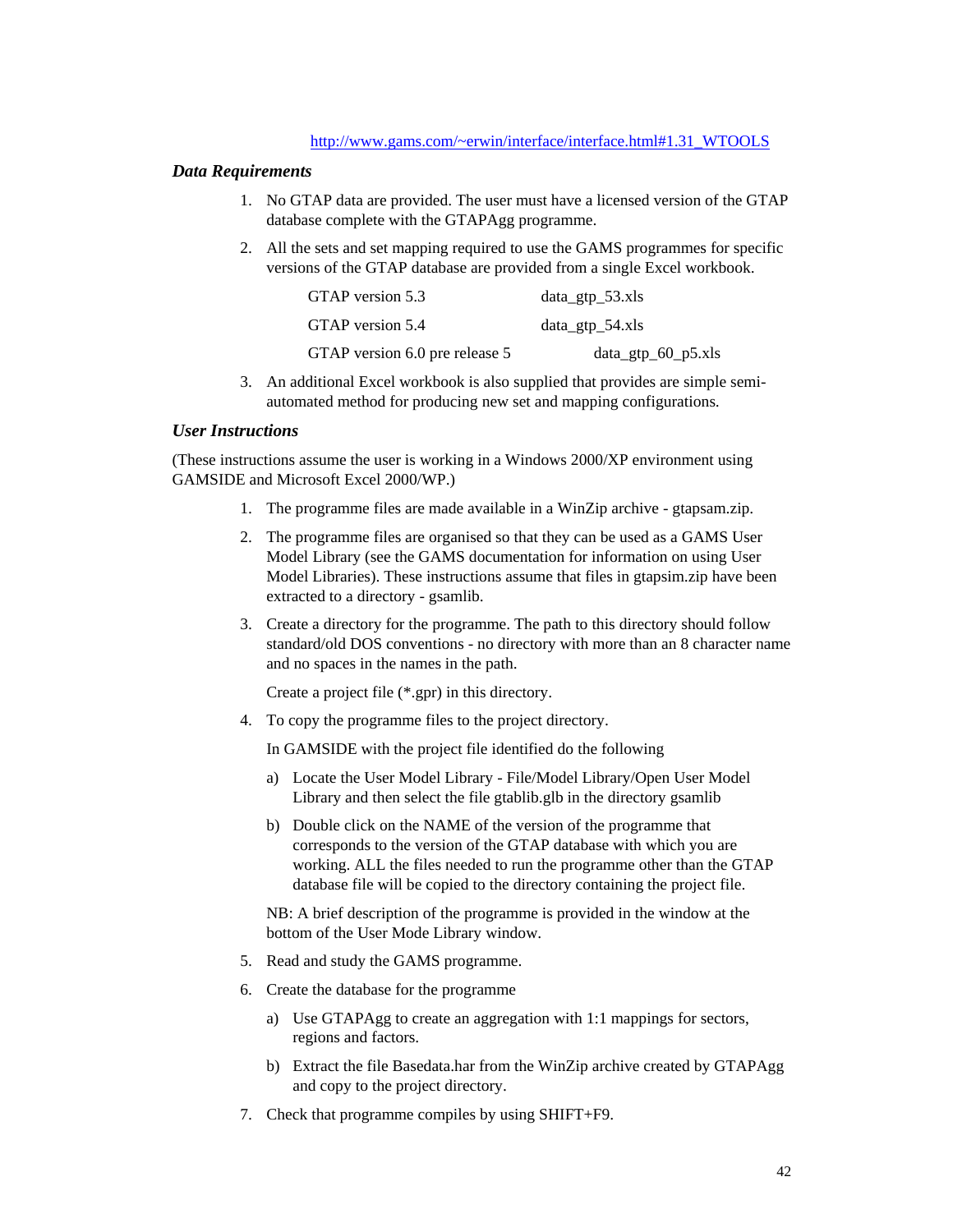If the steps above have been followed there should be no problems.

- a) Some users can have problems with the GDXXRW facility that generates the file data\_in.gdx from the Excel file. These problems all seem to originate with a corruption of the 'LAYOUT' worksheet and result in an error message saying the file data\_in.gdx does not exist. To overcome this type of problem
	- i) check that gdxxrw.exe exists in the GAMS directory
	- ii) copy the contents of the worksheet 'LAYOUT2' and replace the worksheet 'LAYOUT' using Paste Special.
- b) An error message saying that the file database.gdx does not exist arises check that the files har2gdx.exe, gdx2har.exe and gdxiomh.dll exist in the GAM directory.
- 8. Run the programme. The output to the working directory should be as follows:
	- a) A series of GDX files for checking the intermediate stages

gtptots1.gdx gtptots2.gdx gtptots3.gdx gtptots4.gdx gtptots5.gdx

gtpmxmin.gdx

b) A Global SAM in GDX format

gtpsam60\_p5.gdx

c) A Global SAM in HAR format

gsam60p5.har

NB: For version 6 of the GTAP database the directory will be in the order of 500MB with the Global SAM in HAR format accounting for some 230MB.

- 9. Exports fob and Imports fob calculated directly do not always equate indirect and direct methods of calculating imports are included search for TRADECAL to control the choice of method. All the checks labeled TRADECHK should equal ZERO.
- 10. GAMS code for aggregating the Global SAM programme is provided in the User Model Library.
- 11. These notes relate to situations where a user wishes to work with another version of the GTAP database. It is assumed this will be a later version.

A new workbook - data\_gtp\_\*\*.xls - will need to be compiled.

- a) Using the file gtp\_sets\_v60.xls as a template
	- i) Get the 'new' sector, region, factor and margin codes and descriptions from the GTAP database and copy them into the worksheet 'Set data from GTAPAgg'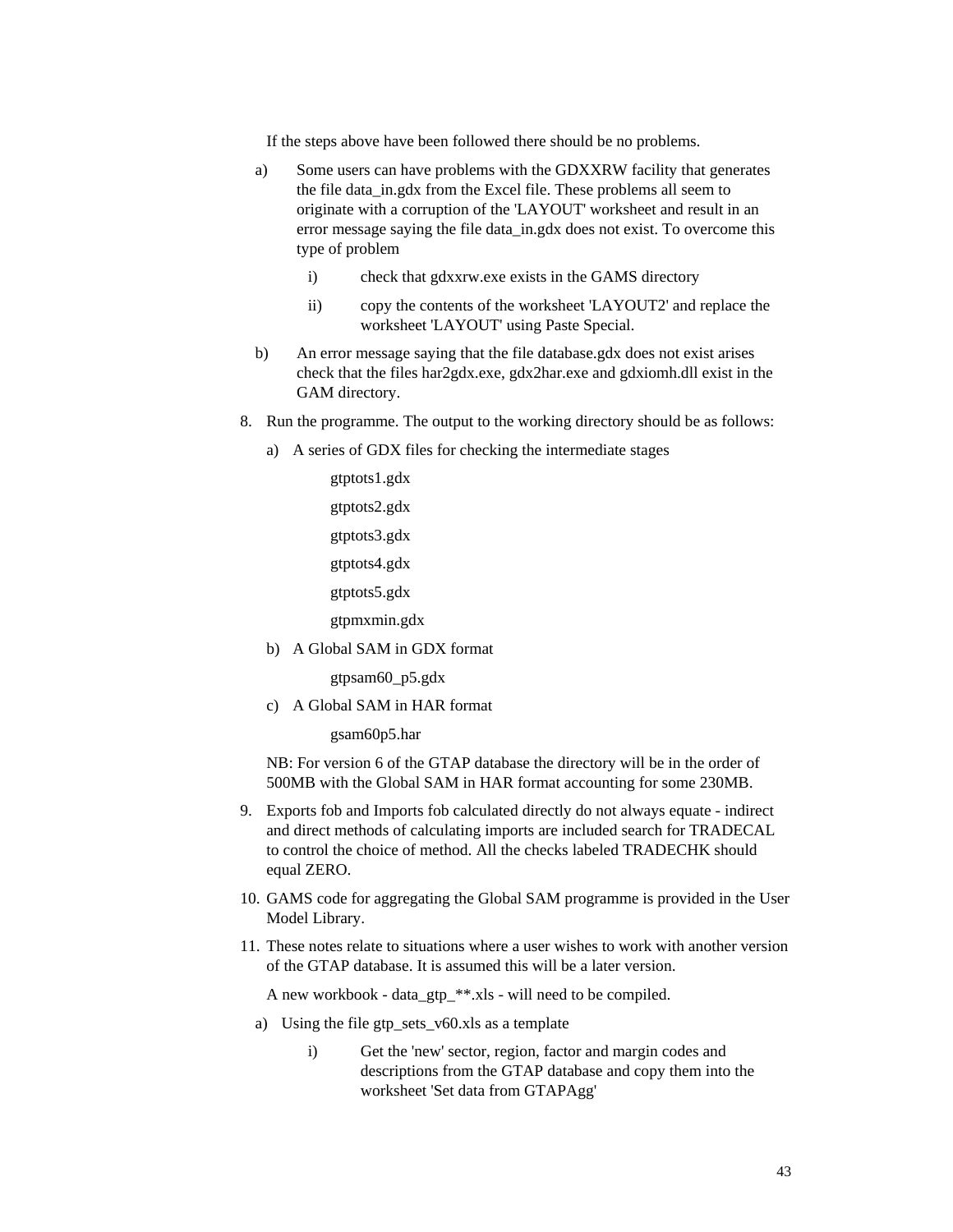- ii) Check that the worksheets 'Set creation regions/sectors/factor/margins' have all updated correctly - NB the number of entries in each group of codes is the critical point.
- iii) Compile the new sets in the worksheet 'Compiling Sets'
- b) Using the file data gtp 60.xls as a template
	- i) Generate a revise worksheet 'Sets' using copy and paste SPECIAL from the new file gtp\_sets\_V $**$ .xls.
	- ii) Generate a revise worksheet 'Maps' using copy and paste from the new worksheet 'Sets'.
	- iii) The worksheet 'Layout' should NOT need to be changed unless new sets or maps are created.
- c) Update the programme file to read the new sets and maps.
- d) Some general suggestions
	- i) Spaces in the cells of the file data\_gtp\_\*\*.xls are a problem to GAMS spaces are characters.
	- ii) If the orderings in the mapping sets are not consistent the mappings implemented will be wrong.
	- iii) 'Corruption' of the worksheet 'Layout' will cause the sets maps not to be read in.
	- iv) The codes used for account names in the GTAP database may have changed.
	- v) 'Big' initial 'errors' (say entries in the first DIFFTOT that are greater than 1) are likely to be due to an error in the sets and maps files.
	- vi) 'Small' initial 'errors' (say less that 0.01) are more likely to rounding issues due to the degree of precision in the GTAP database.
	- vii) When adjusting the programme to remove 'errors' due to the degree precision in the database, it is best by far to work through the accounts as they appear in the SAM, i.e., start with the import commodity accounts, then domestic commodities, etc.

Please note that the authors are NOT in a position to provide unconditional support for users of these programmes although they are interested in receiving well documented bug reports and will try to help within reasonable bounds.

#### *Warning*

Be warned that the files created when using these programmes are large. For version 6.0 of the database the data file from HAR2GDX and the GDX file from the HAR file are about 30MB each, while the GDX file containing the global SAM is about 22MB and the HAR file for a global SAM is 230MB. Depending on the DISPLAY options chosen the \*.lst file can exceed 100MB.

Furthermore the programmes are not fast – they take about 20 minutes on 1.7GHz Pentium M with 1GB RAM.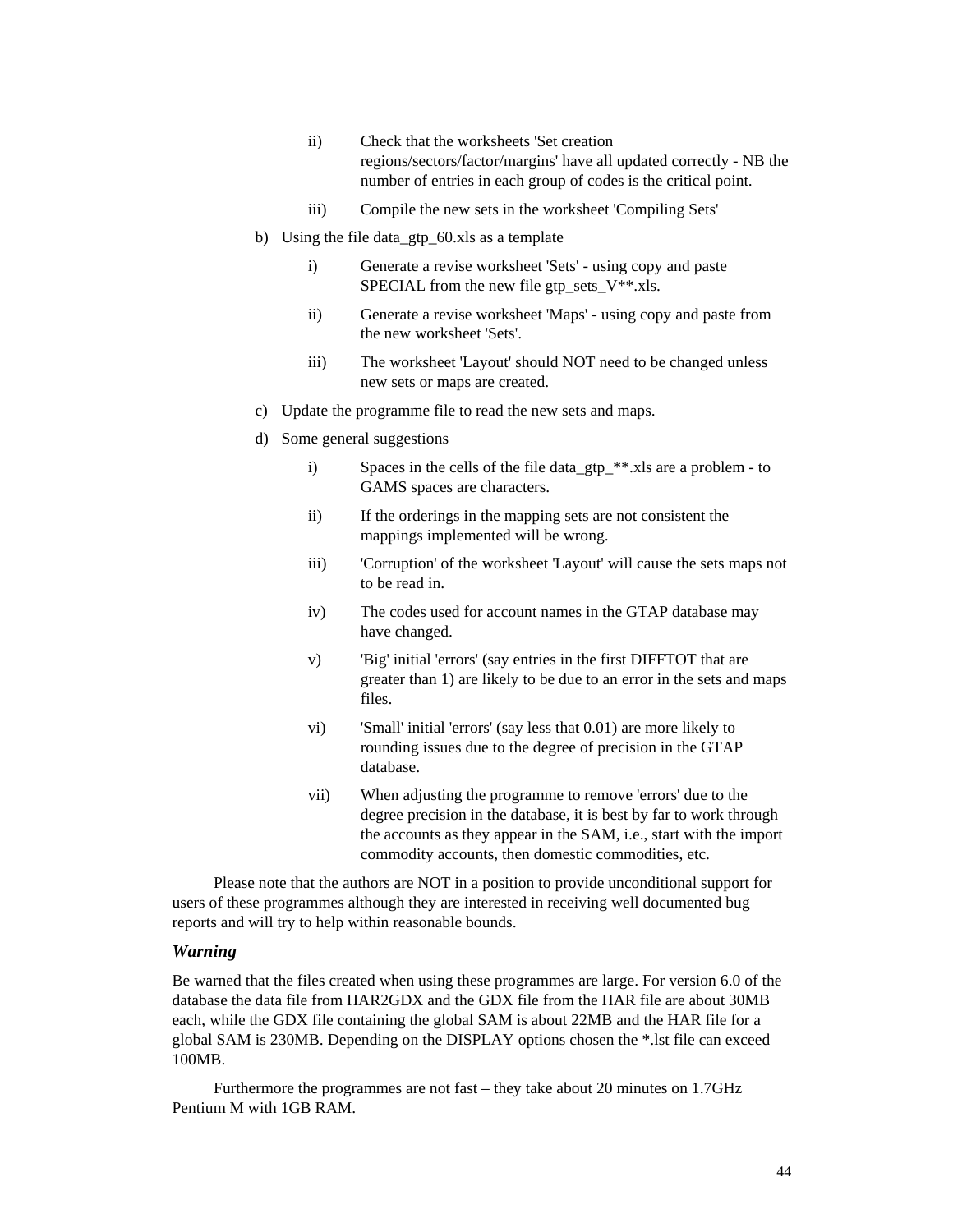|                                                                                | <b>Appendix 2 Extract from the Program</b>                                                                                  |                                            |                                                                                                                             |  |
|--------------------------------------------------------------------------------|-----------------------------------------------------------------------------------------------------------------------------|--------------------------------------------|-----------------------------------------------------------------------------------------------------------------------------|--|
| *############## 8. CREATING THE GLOBAL SAM<br>###########################      |                                                                                                                             | SAMG(mcc, ii, kk)                          | = SUM((trad_comm, prod_comm)<br>\$(MAPIMP(mcc, trad_comm)                                                                   |  |
| * Submatrices are added by rows of the SAM                                     |                                                                                                                             |                                            | \$MAPINV(ii, prod_comm)),                                                                                                   |  |
| * Number in brackets $(x:y)$ indicate row $(x)$ and column $(y)$ in the<br>SAM |                                                                                                                             |                                            | $VIFM(trad_{comm}, prod_{comm}, k)$ );                                                                                      |  |
| *#### Import commodity income components                                       |                                                                                                                             | *#### Domestic commodity income components |                                                                                                                             |  |
| * Import Intermediate Use matrices (1:3)                                       |                                                                                                                             | * Domestic Intermediate Use matrices (2:3) |                                                                                                                             |  |
| $SAMG$ (mcc, aa, kk)                                                           | = SUM((trad_comm, prod_comm)<br>\$(MAPIMP(mcc, trad_comm)<br>\$MAPACT(aa, prod_comm)),<br>VIFM(trad_comm, prod_comm, kk)) ; | SAMG(dcc,aa, kk)                           | = SUM((trad_comm, prod_comm)<br>\$(MAPDOM(dcc, trad_comm)<br>\$MAPACT(aa, prod_comm)),<br>VDFM(trad_comm, prod_comm, kk)) ; |  |
| * Household import demand vectors (1:6)                                        |                                                                                                                             | * Household domestic demand vectors (2:6)  |                                                                                                                             |  |
| SAMG(mcc, "hhous", kk)                                                         | = SUM(trad_comm<br>\$MAPIMP(mcc,trad_comm),<br>$VIPM(trad_{comm}, kk)$ ;                                                    | SAMG(dcc, "hhous", kk)                     | = SUM(trad_comm<br>\$MAPDOM(dcc,trad_comm),<br>$VDPM(trad_{comm}, kk)$ ;                                                    |  |
| * Government import demand vectors (1:13)                                      |                                                                                                                             | * Export taxes                             |                                                                                                                             |  |
| SAMG(mcc, "ggovt", kk)                                                         | = SUM(trad_comm<br>\$MAPIMP(mcc, trad_comm),<br>$VIGM(trad_{\text{comm}}, kk)$ ;                                            | SAMG(teetax, dcc, kk)                      | = SUM((trad_comm, kkp)<br>\$(MAPDOM(dcc,trad_comm)<br>\$MAPTETAX(teetax, kkp)),<br>$VXWD(trad_{\text{comm}}, kk, kkp))$     |  |
| * Investment import demand vectors (1:14)                                      |                                                                                                                             |                                            | - SUM((trad_comm, kkp)<br>\$(MAPDOM(dcc,trad_comm)                                                                          |  |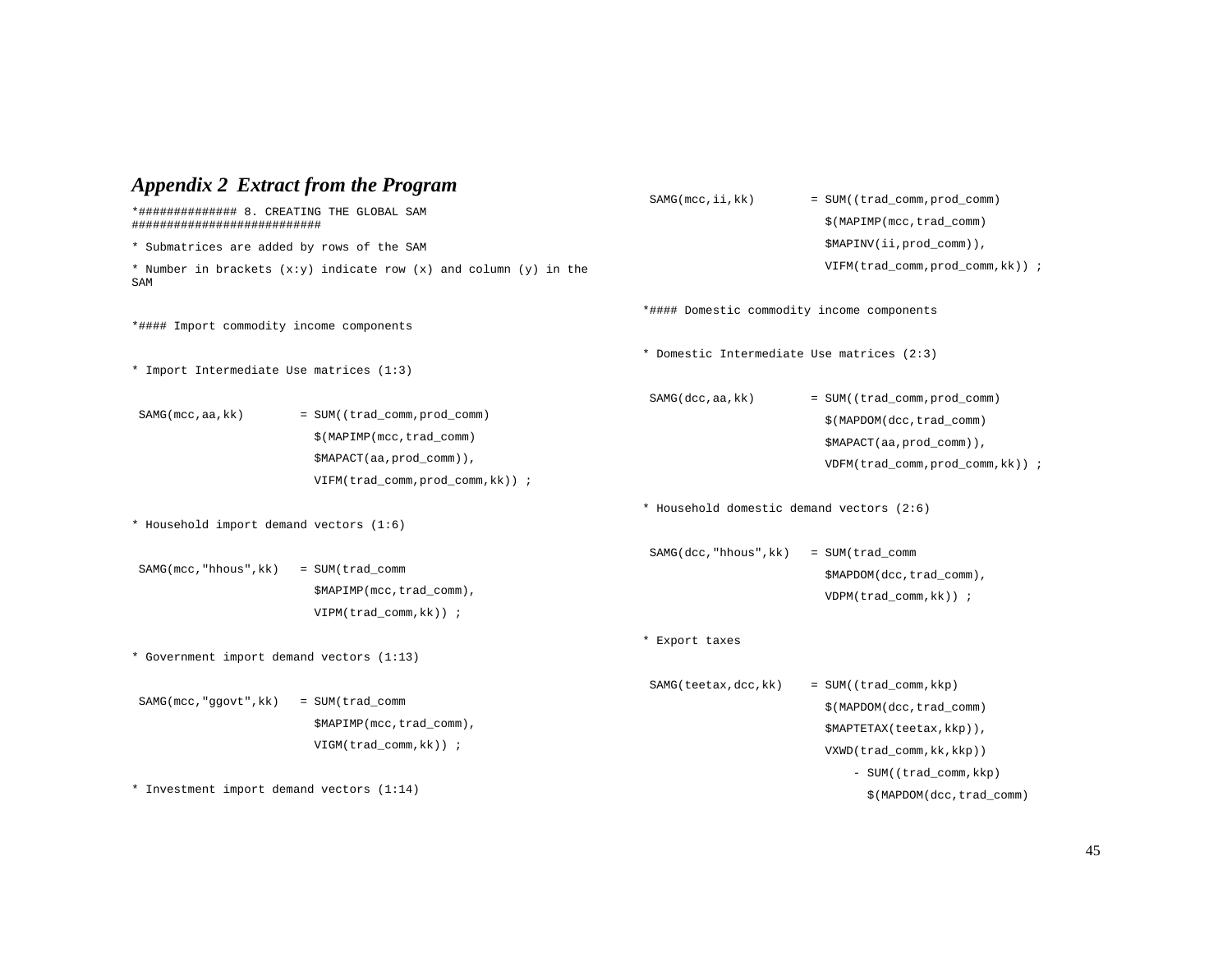| \$MAPTETAX(teetax, kkp)),                                           |                                                         |
|---------------------------------------------------------------------|---------------------------------------------------------|
| $VXMD(trad_{comm}, kk, kkp)$ );                                     | *#### Activity Income                                   |
| * Government domestic demand vectors (2:13)                         | * Make Matrix (3:2)                                     |
| SAMG(dcc, "ggovt", kk)<br>= SUM(trad_comm                           | SAMG(aa, dcc, kk)<br>$=$ (VDM(dcc, kk) + VST1(dcc, kk)  |
| \$MAPDOM(dcc,trad_comm),                                            | + SUM(ww, SUM((trad_comm, kkp)                          |
| VDGM(trad_comm, kk)) ;                                              | \$(MAPDOM(dcc,trad_comm)                                |
|                                                                     | $$MAPTRAD(ww, kkp)$ ,                                   |
| * Investment domestic demand vectors (2:14)                         | VXMD(trad_comm, kk, kkp))))                             |
|                                                                     | * ID(aa,dcc) ;                                          |
| SAMG(dcc, ii, kk)<br>= SUM((trad_comm, prod_comm)                   |                                                         |
| \$(MAPDOM(dcc, trad_comm)                                           | *#### Factor Income                                     |
| \$MAPINV(ii, prod_comm)),                                           |                                                         |
| $VDFM(trad_{\text{comm}}, \text{prod}_{\text{comm}}, \text{kk})$ ); | * Factor demands by activities (4:3)                    |
| * Export demand matrices (2:16)                                     | SAMG(ff,aa,kk)<br>= SUM((endw_comm, prod_comm)          |
| * Export of transport services                                      | \$(MAPFACT(ff,endw_comm)                                |
|                                                                     | \$MAPACT(aa, prod_comm)),                               |
| SAMG("ddotp","otppvst", kk)<br>$= VST1('ddotp',kk)$ ;               | VFM(endw_comm, prod_comm, kk)) ;                        |
| SAMG("ddwtp","wtppvst", kk)<br>$= VST1('ddwtp', kk)$ ;              |                                                         |
| SAMG("ddatp","atppvst", kk)<br>$= VST1('ddatp',kk)$ ;               | *#### Indirect Tax Receipts for INDTAX(r) in GTAP model |
| * Exports of Goods and Services                                     | * Import Duty Income (7:1)                              |
| SAMG(dcc, ww, kk)<br>= SUM((trad_comm, kkp)                         | SAMG (tmmtax, mcc, kk)<br>= SUM((trad_comm, kkp)        |
| \$(MAPDOM(dcc, trad_comm)                                           | \$(MAPIMP(mcc, trad_comm)                               |
| $$MAPTRAD(ww, kkp)$ ,                                               | \$MAPTMTAX(tmmtax, kkp)),                               |
| $VXWD(trad_{\text{comm}}, \text{kk}, \text{kkp}))$ ;                | VIMS(trad_comm, kkp, kk))                               |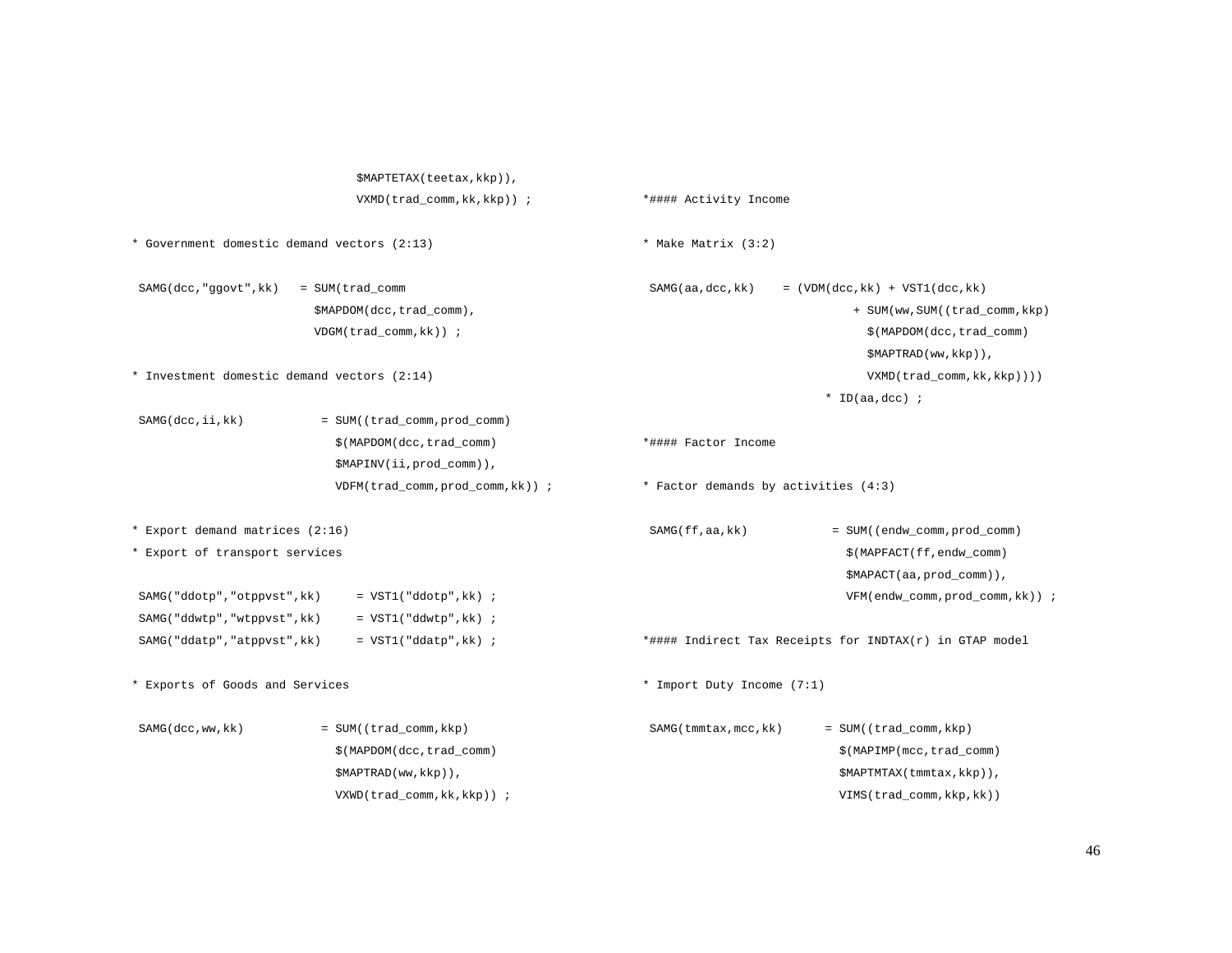\$(MAPIMP(mcc,trad\_comm) \$MAPTMTAX(tmmtax,kkp)), VIWS(trad\_comm,kkp,kk)) ; \*# Import Sales Taxes \* Intermediate Inputs (8:3) SAMG(smmtax,aa,kk) = SUM(mcc \$MAPSMTAX(smmtax,mcc), SUM((trad\_comm,prod\_comm) \$(MAPIMP(mcc,trad\_comm) \$MAPACT(aa,prod\_comm)), VIFA(trad\_comm,prod\_comm,kk))) - SUM(mcc \$MAPSMTAX(smmtax,mcc), SUM((trad\_comm,prod\_comm) \$(MAPIMP(mcc,trad\_comm) \$MAPACT(aa,prod\_comm)), VIFM(trad\_comm,prod\_comm,kk))) ; \* Household Demand (9:6) SAMG(smmtax,"hhous",kk) = SUM(mcc \$MAPSMTAX(smmtax,mcc), SUM(trad\_comm \$MAPIMP(mcc,trad\_comm), - SUM(mcc \$MAPSMTAX(smmtax,mcc), SUM(trad\_comm \$MAPIMP(mcc,trad\_comm), VIPM(trad\_comm,kk))) ; \* Government Demand (9:13) SAMG(smmtax,"ggovt",kk) = SUM(mcc \$MAPSMTAX(smmtax,mcc), SUM(trad\_comm \$MAPIMP(mcc,trad\_comm), VIGA(trad\_comm,kk))) - SUM(mcc \$MAPSMTAX(smmtax,mcc), SUM(trad\_comm \$MAPIMP(mcc,trad\_comm), VIGM(trad\_comm,kk))) ; \* Investment Demand (9:14)  $SAMG(Smmtax,ii,kk)$  = SUM(mcc \$MAPSMTAX(smmtax,mcc), SUM((trad\_comm,prod\_comm) \$(MAPIMP(mcc,trad\_comm) \$MAPINV(ii,prod\_comm)), VIFA(trad\_comm,prod\_comm,kk))) - SUM(mcc

- SUM((trad\_comm, kkp)

VIPA(trad\_comm,kk)))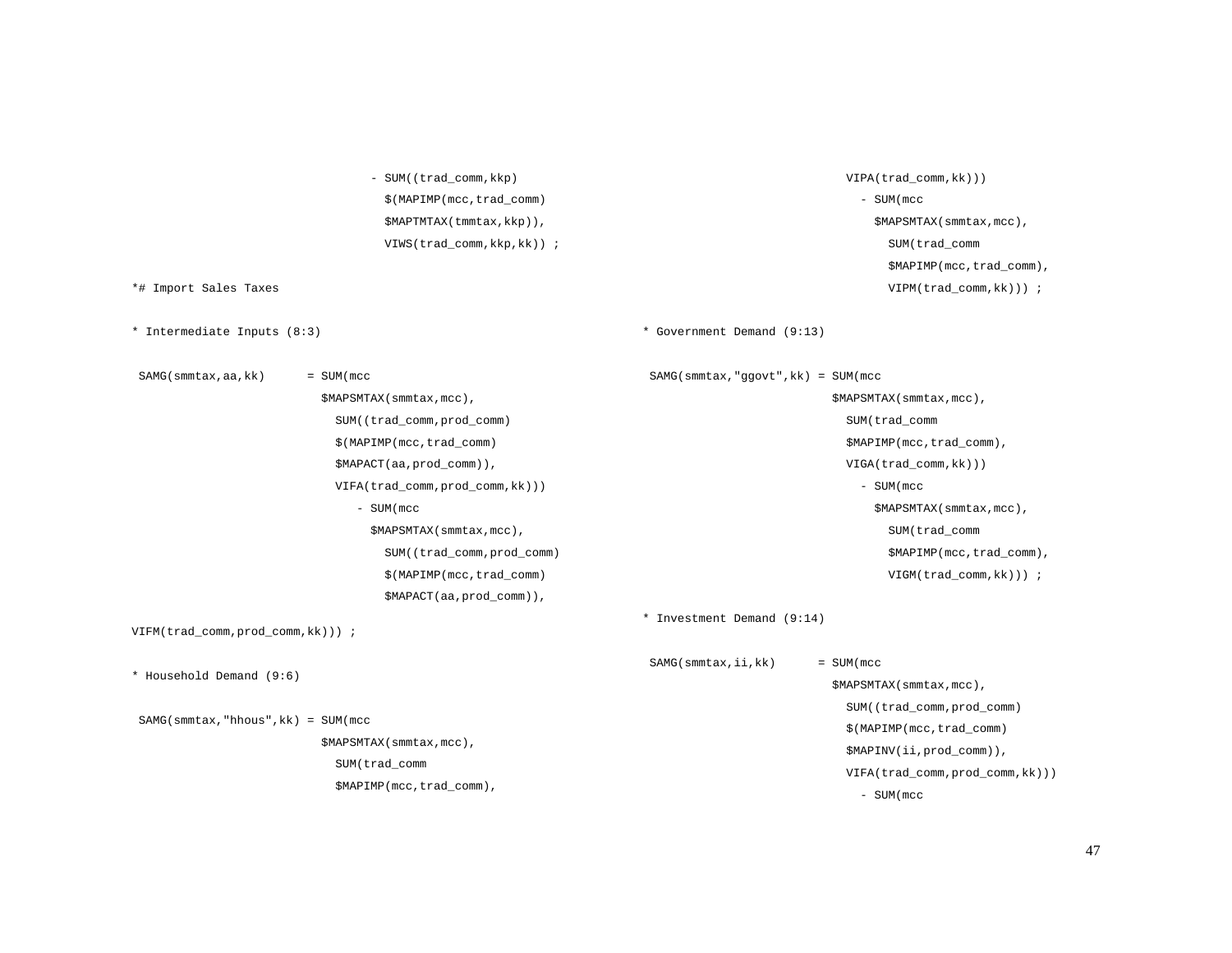\$MAPSMTAX(smmtax,mcc), SUM((trad\_comm,prod\_comm) \$(MAPIMP(mcc,trad\_comm) \$MAPINV(ii,prod\_comm)), VIFM(trad\_comm,prod\_comm,kk)))  $\ddot{i}$ \*# Domestic Sales Taxes \* Intermediate Inputs (8:3) SAMG(sddtax,aa,kk) = SUM(dcc \$MAPSDTAX(sddtax,dcc), SUM((trad\_comm,prod\_comm) \$(MAPDOM(dcc,trad\_comm) \$MAPACT(aa,prod\_comm)), VDFA(trad\_comm,prod\_comm,kk))) - SUM(dcc \$MAPSDTAX(sddtax,dcc), SUM((trad\_comm,prod\_comm) \$(MAPDOM(dcc,trad\_comm) \$MAPACT(aa,prod\_comm)), VDFM(trad\_comm,prod\_comm,kk))) ; \* Household Demand (8:6) SAMG(sddtax,"hhous",kk) = SUM(dcc \$MAPSDTAX(sddtax,dcc), SUM(trad\_comm \$MAPDOM(dcc,trad\_comm), VDPA(trad\_comm,kk))) - SUM(dcc \$MAPSDTAX(sddtax,dcc), SUM(trad\_comm \$MAPDOM(dcc,trad\_comm), VDPM(trad\_comm,kk))) ; \* Government Demand (8:13) SAMG(sddtax,"ggovt",kk) = SUM(dcc \$MAPSDTAX(sddtax,dcc), SUM(trad\_comm \$MAPDOM(dcc,trad\_comm), VDGA(trad\_comm,kk))) - SUM(dcc \$MAPSDTAX(sddtax,dcc), SUM(trad\_comm \$MAPDOM(dcc,trad\_comm), VDGM(trad\_comm,kk))) ; \* Investment Demand (8:14) SAMG(sddtax,ii,kk) = SUM(dcc \$MAPSDTAX(sddtax,dcc), SUM((trad\_comm,prod\_comm) \$(MAPDOM(dcc,trad\_comm) \$MAPINV(ii,prod\_comm)), VDFA(trad\_comm,prod\_comm,kk)))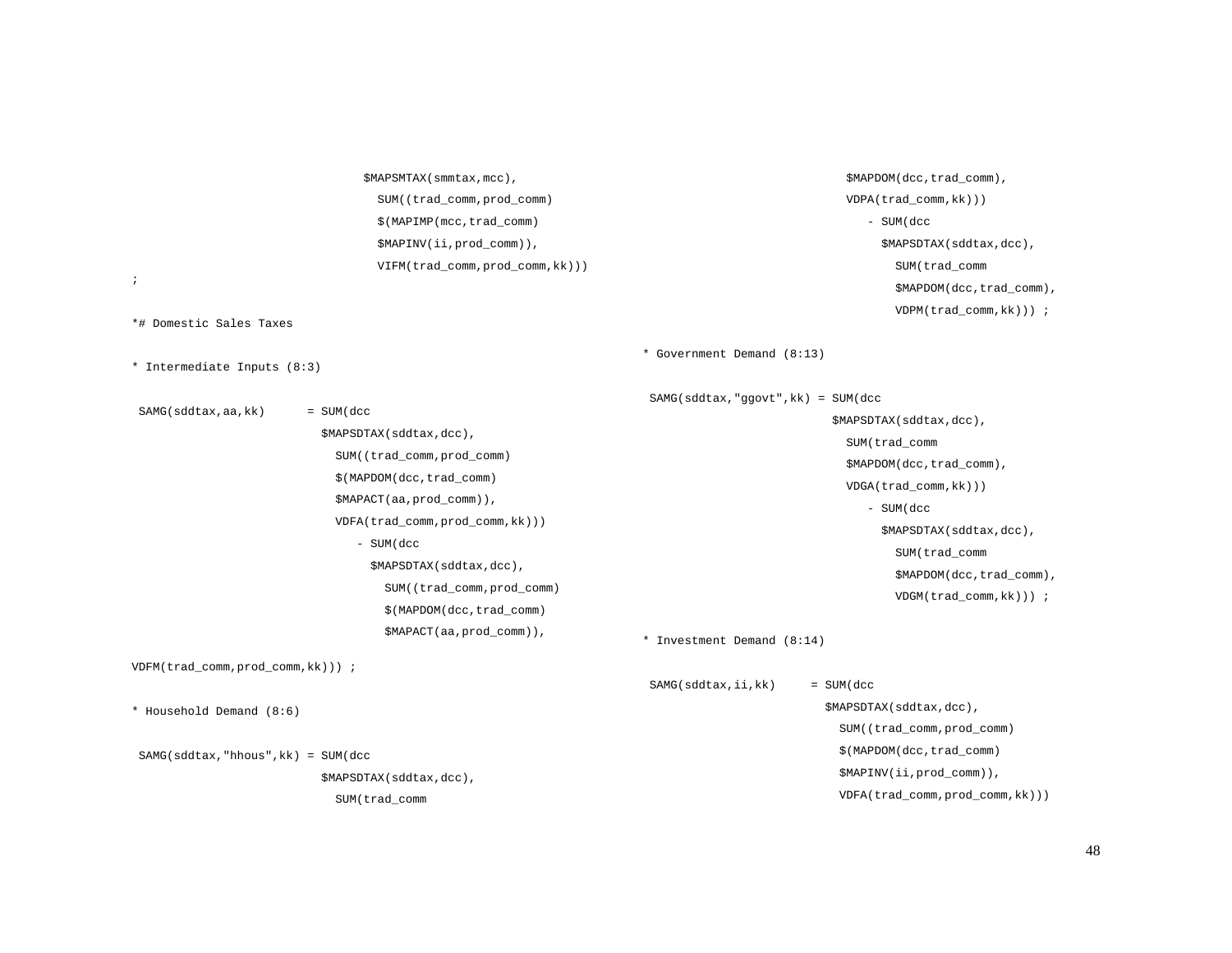- SUM(dcc \$MAPSDTAX(sddtax,dcc), SUM((trad\_comm,prod\_comm) \$(MAPDOM(dcc,trad\_comm) \$MAPINV(ii,prod\_comm)), VDFM(trad\_comm,prod\_comm,kk))) ; \* Factor taxes paid by activities \* Factor taxes paid by activities SAMG(fftax,aa,kk) = SUM((endw\_comm,prod\_comm) \$(MAPFTAX(fftax,endw\_comm) \$MAPACT(aa,prod\_comm)), EVFA(endw\_comm,prod\_comm,kk)) - SUM((endw\_comm,prod\_comm) \$(MAPFTAX(fftax,endw\_comm) \$MAPACT(aa,prod\_comm)), VFM(endw\_comm,prod\_comm,kk)) ; \* Production taxes paid by activity SAMG("pprodtax",aa,kk) = SUM(dcc,SAMG(aa,dcc,kk)) - (SUM(mcc,SUM((trad\_comm,prod\_comm)  $$$ (MAPIMP(mcc,trad comm) \$MAPACT(aa,prod\_comm)), VIFA(trad\_comm,prod\_comm,kk))) + SUM(dcc,SUM((trad\_comm,prod\_comm) \$(MAPDOM(dcc,trad\_comm) \$MAPACT(aa,prod\_comm)), VDFA(trad\_comm,prod\_comm,kk))) + SUM(ff,SUM((endw\_comm,prod\_comm) \$(MAPFACT(ff,endw\_comm) \$MAPACT(aa,prod\_comm)), EVFA(endw\_comm,prod\_comm,kk))) ) ; \* Factor Income Taxes (12:4) SAMG("ddirtax",ff,kk) = SUM(aa,SUM((endw\_comm,prod\_comm) \$(MAPFACT(ff,endw\_comm) \$MAPACT(aa,prod\_comm)), VFM(endw\_comm,prod\_comm,kk))) - SUM(endw\_comm \$MAPFACT(ff,endw\_comm), EVOA(endw\_comm,kk)) ; \*#### Components of Regional Household Income \* Factor Incomes after depreciation (5:4) SAMG("rreghous",ff,kk) = SUM(endw\_comm \$MAPFACT(ff,endw\_comm), EVOA(endw\_comm,kk)) - DEPREC(ff,kk) ;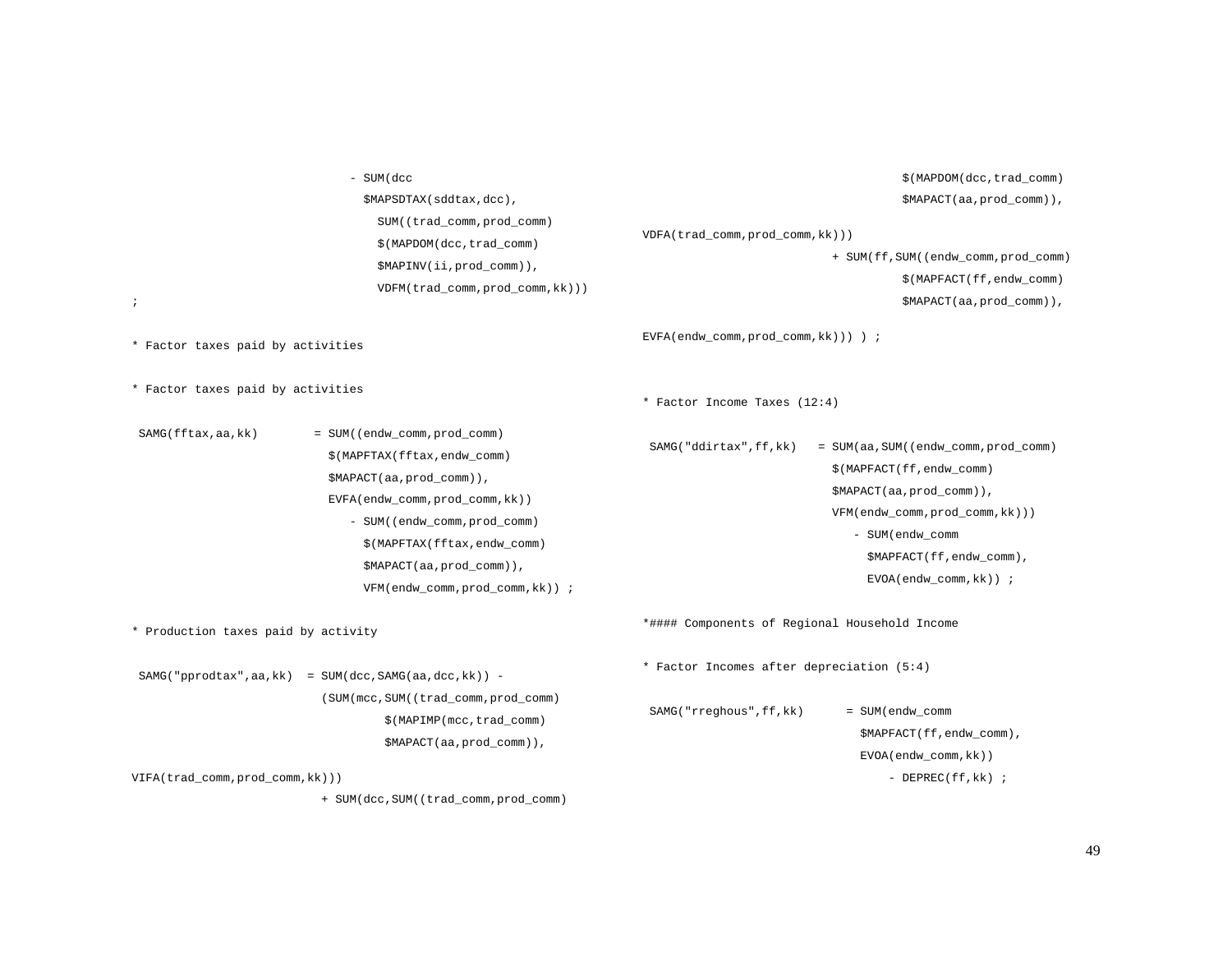```
* Import duties and export taxes (5:7) 
SAMG("rreghous",tmmtax,kk) = SUM(mcc,SAMG(tmmtax,mcc,kk)) ;
SAMG("rreghous",teetax,kk) = SUM(dcc, SAMG(teetax,dcc,kk)) ;
* Domestic Sales taxes (5:8) 
SAMG("rreghous", sddtax, kk) = SUM(aa, SAMG(sddtax, aa, kk))
                             + SAMG(sddtax,"hhous",kk) 
                             + SAMG(sddtax,"ggovt",kk) 
                             + SAMG(sddtax,"kkap",kk) ; 
* Import Sales taxes (5:9) 
SAMG("rreghous", smmtax, kk) = SUM(aa, SAMG(smmtax, aa, kk))
                             + SAMG(smmtax,"hhous",kk) 
                             + SAMG(smmtax,"ggovt",kk) 
                             + SAMG(smmtax,"kkap",kk) ; 
* Production Taxes (5:11) 
 SAMG("rreghous","pprodtax",kk) 
                        = SUM(aa,SAMG("pprodtax",aa,kk)) ; 
* Factor Use Taxes SAMG("rreghous",fftax,kk) = SUM(aa,SAMG(fftax,aa,kk)) ;
                                                                     * Direct Taxes (5:12) 
                                                                       SAMG("rreghous","ddirtax",kk) = SUM(ff,SAMG("ddirtax",ff,kk)) 
                                                                     ; *#### Components of Regional Household Expenditure 
                                                                     * Income of Private Households (6:5) 
                                                                       SAMG("hhous","RREGHOUS",kk) = SUM(mcc,SAMG(mcc,"hhous",kk)) 
                                                                       + 
SUM(smmtax,SAMG(smmtax,"hhous",kk)) 
                                                                                                   + SUM(dcc,SAMG(dcc,"hhous",kk)) 
                                                                       + SUM(sddtax,SAMG(sddtax,"hhous",kk)) ;
                                                                     * Income of Government (13:5) 
                                                                       SAMG("ggovt","RREGHOUS",kk) = SUM(mcc,SAMG(mcc,"ggovt",kk)) 
                                                                       + SUM(smmtax,SAMG(smmtax,"ggovt",kk)) 
                                                                                                   + SUM(dcc,SAMG(dcc,"ggovt",kk)) 
                                                                       + SUM(sddtax,SAMG(sddtax,"ggovt",kk)) ;
                                                                     * Domestic Savings (14:5) 
                                                                       SAMG("kkap","RREGHOUS",kk) = SAVE(kk) ; 
                                                                     *#### Capital Account Income 
                                                                     * Depreciation charges (14:4)
```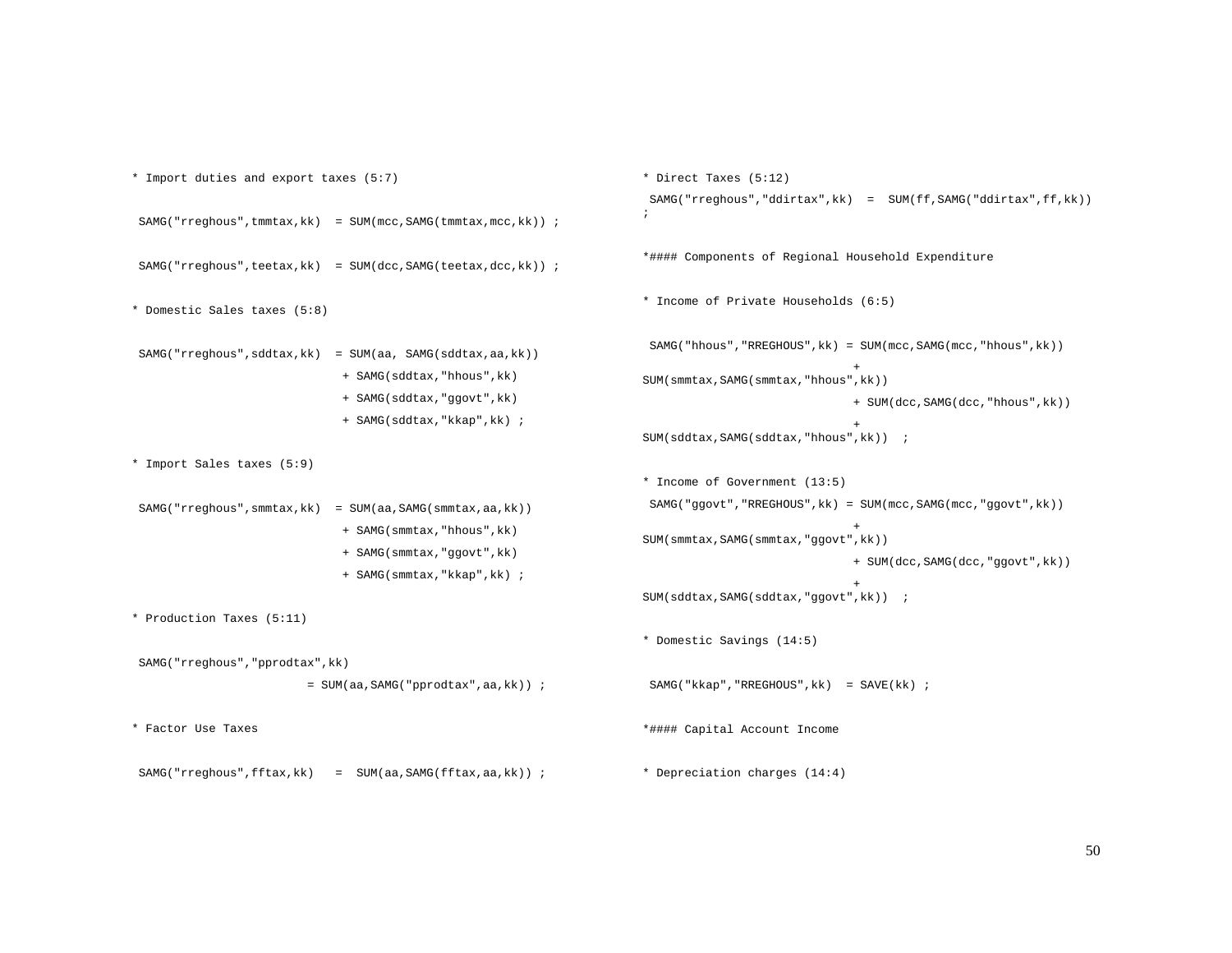SAMG("kkap","ffcapital",kk) = VDEP(kk) ; \*#### Rest of World \* Import Margin Matrices (15:1) SAMG(OTPPMARG, mcc, kk) = SUM((trad\_comm, kkp) \$(MAPIMP(mcc,trad\_comm) \$MAPOTPMARG(otppmarg,kkp)), VTWR("otp",trad\_comm,kkp,kk)) ; SAMG(WTPPMARG, mcc, kk) = SUM((trad\_comm, kkp) \$(MAPIMP(mcc,trad\_comm) \$MAPWTPMARG(wtppmarg,kkp)), VTWR("wtp",trad\_comm,kkp,kk)) ; SAMG(ATPPMARG, mcc, kk) = SUM((trad\_comm, kkp) \$(MAPIMP(mcc,trad\_comm) \$MAPATPMARG(atppmarg,kkp)), VTWR("atp",trad\_comm,kkp,kk)) ; \* Import Supply Matrices (16:1) \* SMcD TRADE \* Direct method \$ontext SAMG(ww, mcc, kk) = SUM((trad\_comm, kkp) \$(MAPIMP(mcc,trad\_comm) \$MAPTRAD(ww,kkp)), VIWS(trad\_comm,kkp,kk)) SUM(marg\_comm,SUM((trad\_comm,kkp) \$(MAPIMP(mcc,trad\_comm) \$MAPTRAD(ww,kkp)), VTWR(marg\_comm,trad\_comm,kkp,kk))) ; \$offtext \* Indirect Method using Exports fob Parameter SAMExports1(mcc,ww,rr) Exports of commod mcc to region ww by region rr SAMExports2(mcc,kk,rr) Exports of commod mcc to region kk by region rr SAMExports3(mcc,kk,ww) Exports of commod mcc to region kk by region ww ; SAMExports1(mcc,ww,rr) = SUM((dcc,kk) \$(MAPCOM(mcc,dcc) \$MAPREG(rr,kk)), SAMG(dcc,ww,kk)) ; SAMExports2(mcc,kk,rr) = SUM(ww \$MAPREG4(kk,ww), SAMExports1(mcc,ww,rr)) ;